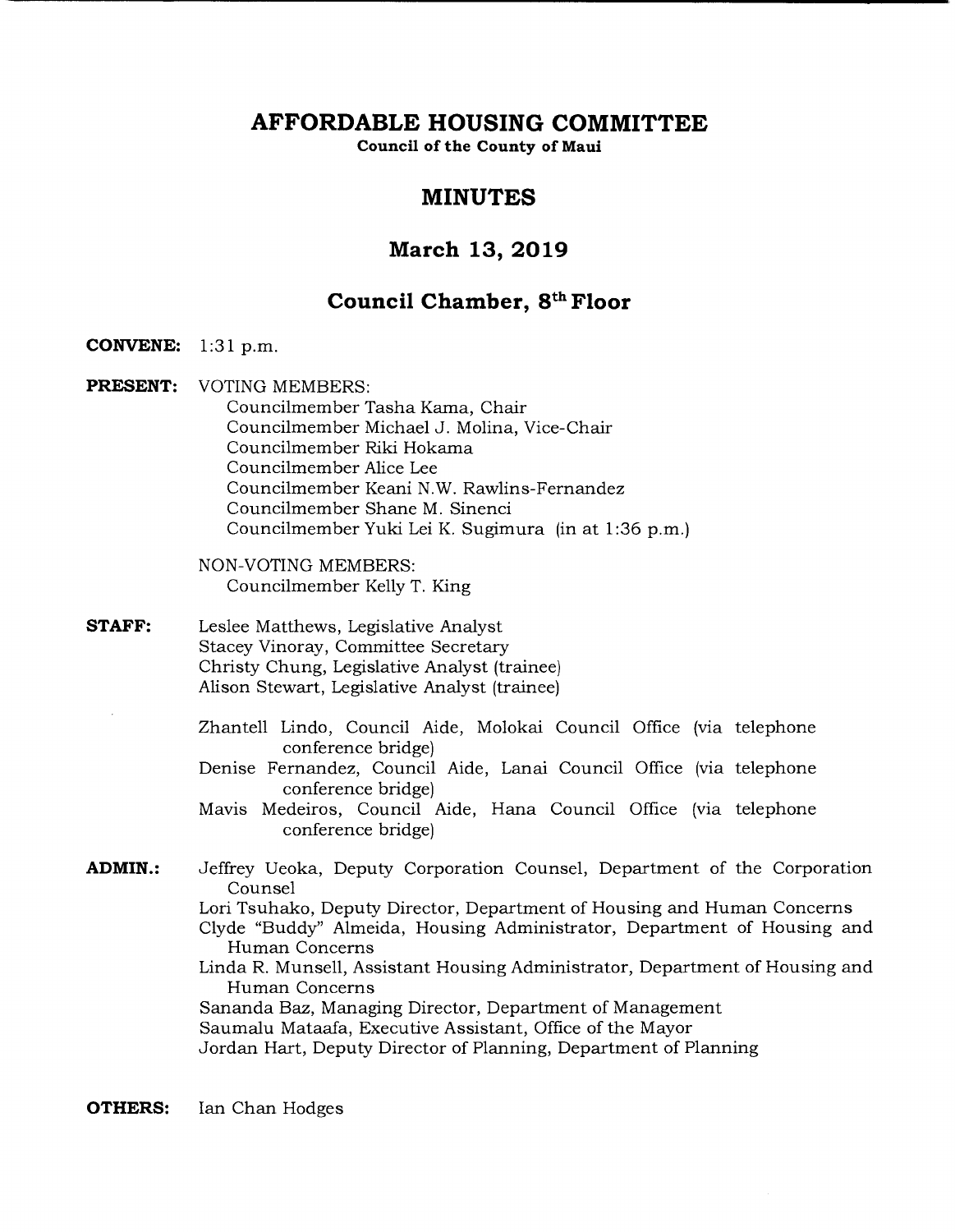# **AFFORDABLE HOUSING COMMITTEE**

**Council of the County of Maui** 

**March 13, 2019** 

Zandra Amaral-Crouse Jason Economou, Government Affairs Director, REALTORS Association of Maui David Tamanaha, Vice-Chancellor, University of Hawaii at Maui College

Additional attendees (5) others in gallery

**PRESS:** *Akaku--Maui County Community Television, Inc.* 

CHAIR KAMA: . . . *(gavel). . .* Good afternoon, Members. I'd like to call the meeting of the Affordable Housing Committee of March 13, 2019 to order at 1:31 p.m. And for those of you who have any kind of electronic devices that make noise, if you could please either silence them or turn them off. Thank you. So, I'd like to introduce myself, I'm Tasha Kama, I'm the Chair of the Affordable Housing Committee. I'd like to introduce my Vice-Chair, Mr. Mike Molina.

VICE-CHAIR MOLINA: Good afternoon, Madame Chair.

CHAIR KAMA: Also, Alice Lee, good afternoon.

COUNCILMEMBER LEE: Good afternoon, Chair.

CHAIR KAMA: Keani Rawlins-Fernandez, aloha.

COUNCILMEMBER RAWLINS-FERNANDEZ: Aloha, Chair.

CHAIR KAMA: And Mr. Riki Hokama, welcome.

COUNCILMEMBER HOKAMA: . . . *(inaudible)...* 

CHAIR KAMA: And, Mr. Shane Sinenci.

COUNCILMEMBER SINENCI: Aloha, Chair.

CHAIR KAMA: Aloha. And I also want to invite and acknowledge our non-voting Member, our Chair, Kelly King, aloha.

COUNCILMEMBER KING: Aloha, good afternoon.

CHAIR KAMA: So, this afternoon we have before us the, with us today, we have the Administration from the Department of Housing and Human Concerns. We have the Department of Planning that should be here and probably will be here later. We're also gonna be having with us the Department of Management. Our Corp. Counsel is with us, Mr. Jeff Ueoka.

MR. UEOKA: Good afternoon, Chair.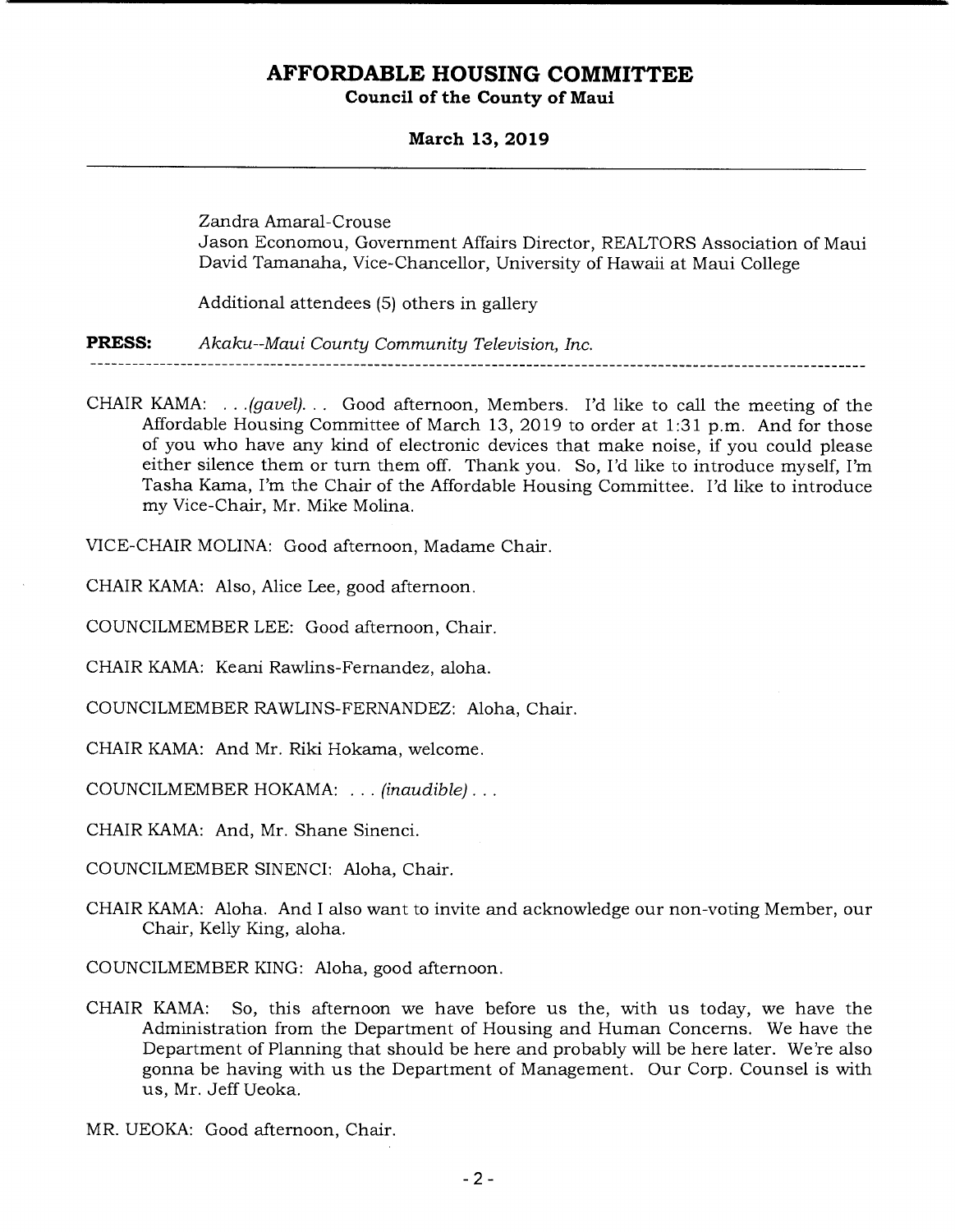### **March 13, 2019**

CHAIR KAMA: Good afternoon. And we have with us Leslee Matthews, our Legislative Analyst.

MS. MATTHEWS: Good afternoon, Chair.

- CHAIR KAMA: And Stacey Vinoray, our Committee Secretary. Also with us sitting behind is our newest addition, of whose name I do not have. Alice *[sic]* Stewart, welcome.
- MS. STEWART: Thank you.
- CHAIR KAMA: So, Members, we have these three items on our agenda today, AH-17(6), our Pre-Budget Session Presentation by the Department of Housing and Human Concerns; we also have AH- 17(7), Presentation from the Realtors Association of Maui Relating to Affordable Housing; and AH-8, the County-Owned Parcel on North Papa Avenue in Kahului. So, I'd like to, before we begin, take public testimony. So, if we could begin. Your testimonies are going to be limited to the items on the agenda, but first of all, if you could sign up with our Staff out in the lobby, if you haven't done so already. Testimony is limited to three minutes, and upon request, up to one minute to conclude. If you're still testifying beyond that time, I will kindly ask you to complete your testimony. And when testifying, please state your name and who are you representing and also if you are a lobbyist.

### *(Note: Councilmember Sugimura in Chambers at 1:36 p.m.)*

### *BEGIN PUBLIC TESTIMONY...*

- CHAIR KAMA: So, I'd like to check in with our District Office first. So, let's begin with Mavis Oliveira-Medeiros with the Hana District Office. Do you have anyone there to testify?
- MS. OLIVEIRA-MEDEIROS: Aloha, Chair, this is Mavis Oliveira-Medeiros with the Hana Office and there is no one here waiting to testify.
- CHAIR KAMA: Thank you. So, let's check in with our Lanai Office, Denise Fernandez, do you have anyone there waiting to testify?
- MS. FERNANDEZ: Good afternoon, Chair, this is Denise Fernandez at the Lanai Office and there is no one waiting to testify.
- CHAIR KAMA: Thank you. And with our Molokai Office, Zhantell Lindo, do you have anyone there waiting to testify?
- MS. LINDO: Aloha, Chair, this is Zhan at the Molokai District Office. There is no one here to testify.
- CHAIR KAMA: Thank you. Ms. Matthews, do we have any testifiers today in the Chambers?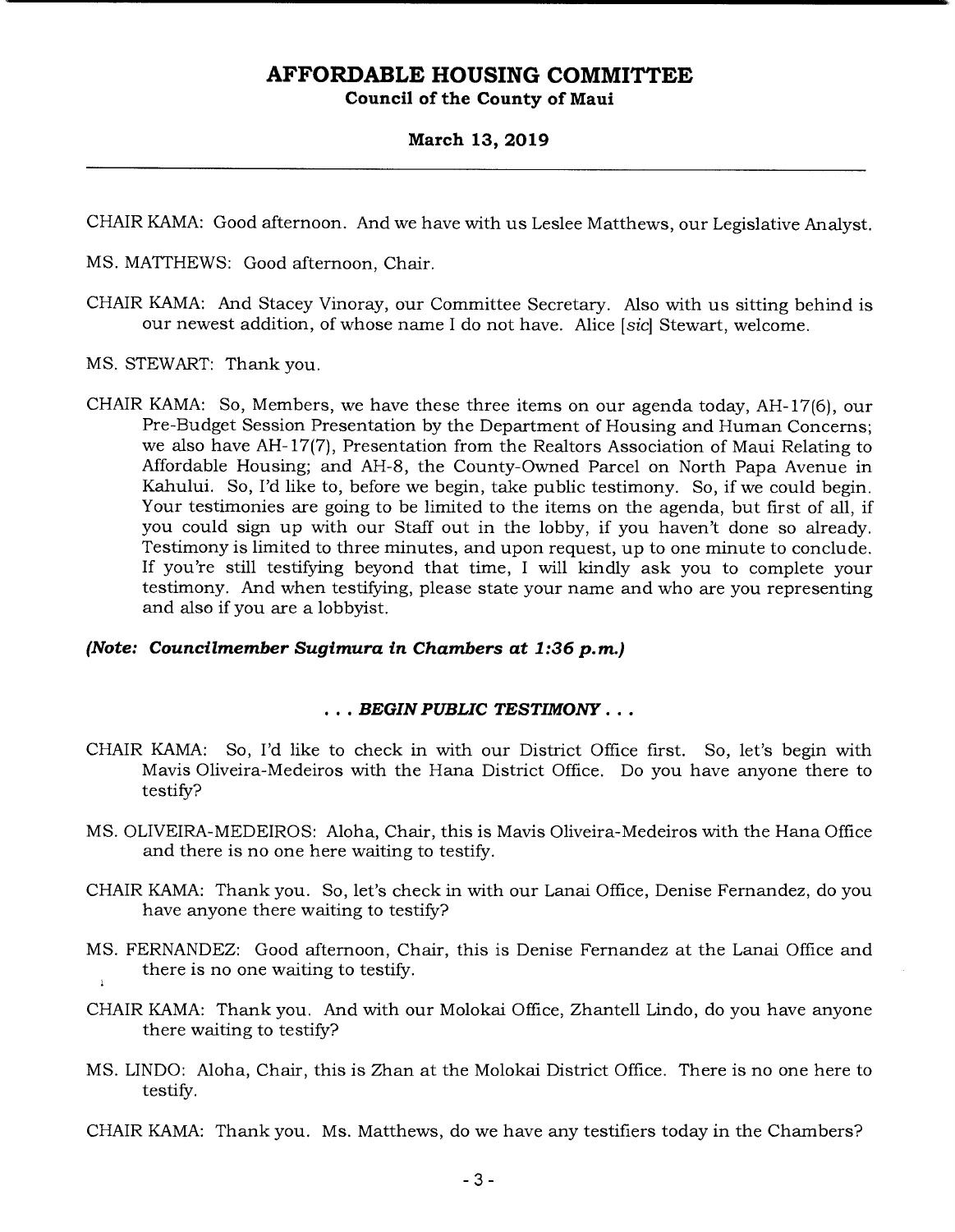### **March 13, 2019**

- MS. MATTHEWS: Yes, Madame Chair. We have one testifier signed up to testify and that is Ian Chan Hodges, testifying on AH-17(6).
- MR. HODGES: Good afternoon, my name is Ian Chan Hodges.
- CHAIR KAMA: Good afternoon.
- MR. HODGES: Good afternoon, Chair Kama and Members. I am testifying on AH- 17(6) and just wanted to have a couple of comments and obviously affordable housing is an extremely important issue to Maui County. And I wanted to just note for the Councilmembers that there was a study done recently that ranked the top places in the United States that have secondary homes, the percentage of secondary homes in the United States, and one of the areas of, that was mentioned is Kahului, Wailuku, Lahaina, which is obviously this area right here. And the percentage of mortgages last year that were attributed to secondary homes in our region here was basically just under 45 percent, so that the number of houses bought and purchased with a mortgage in this area, 45 percent of them actually went to people who did, this is their second home and I'm assuming a lot of those are probably, don't even live in Hawaii. So, I wanted to mention that and have the Council maybe consider looking at what some other areas are doing. New York City, for example, is looking at now where they're actually looking at different kinds of fees that they can charge to people who have secondary homes in the area. The second thing I wanted to mention real quick in the little bit of time I have left is one of the things, I think, if you look at the issue of affordable housing in Maui, it becomes very difficult to actually tackle in the way that we really need to do to take care of our, members of our community if Maui County doesn't have a land base. And without a large amount of land to build affordable housing on, it becomes difficult to actually tackle the extent of the problem. And I just wanted to mention something for people to consider and think about, is that we recently have, last year, an entity backed by a large pension fund that acquired a very large land base on Maui, tens of thousands of acres. And what I wanted to mention is that one of the things that actually is going to constrain what they are able to do on the land is the cost of their capital. The cost of their capital from PSP pension fund, I'm talking about Mahi Pono, is between 10 and 12 percent. And what I wanted the Council to consider is look at the Council's cost to capital, which is actually, I believe, when you float bonds is about 4 percent, actually a little bit less now depending what type of bonds you float, and consider the fact that you have entities coming in here doing things with a cost of capital that's significantly greater than what the Council has and you should actually consider looking at what you can do with your capital to be able to serve the people of Maui. Thank you so much.

CHAIR KAMA: Thank you.

COUNCILMEMBER KING: Chair, can I ask a question?

CHAIR KAMA: Oh, yes, I'm so sorry. Questions, Members?

MR. HODGES: Sorry.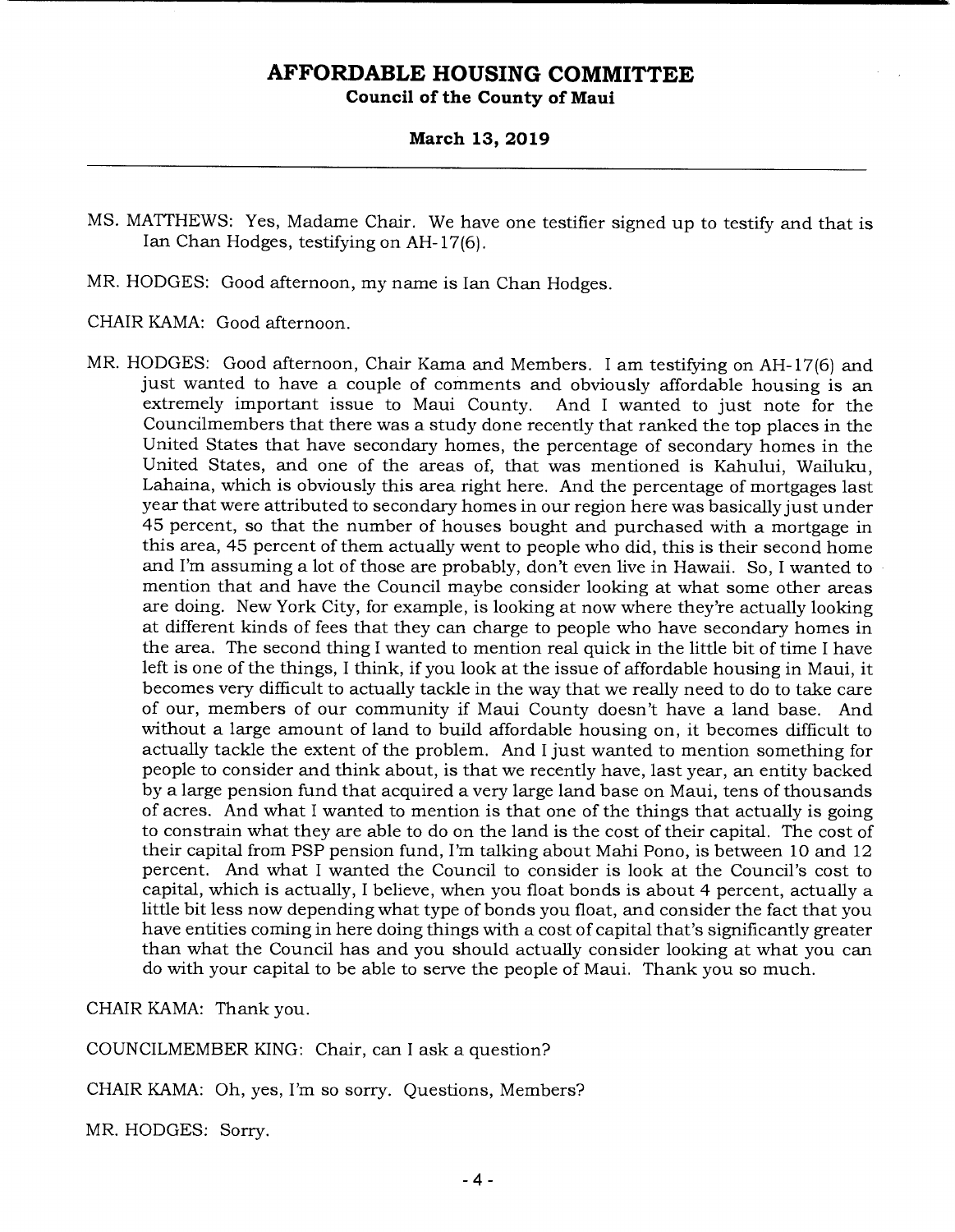#### **March 13, 2019**

MR. HODGES: Yeah, so this is a study I just, actually just saw today.. *.(inaudible)...* 

COUNCILMEMBER KING: Okay. But that's just for that, just for this area, just for

MR. HODGES: It's for the area that includes Kahului, Wailuku, Lahaina.

COUNCILMEMBER KING: Lahaina, okay.

MR. HODGES: So, I think it's probably the MSA kind of area that ...

- COUNCILMEMBER KING: Can you share that with the Council, you know, give us a copy of that?
- MR. HODGES: Yeah, absolutely.

COUNCILMEMBER KING: Thank you. Thank you, Chair.

CHAIR KAMA: Members, any other questions for the testifier?

MR. HODGES: Thank you.

- CHAIR KAMA: Seeing none, thank you, Mr. Hodges. Thank you, Chair King. Ms. Matthews, do we have any other testifiers?
- MS. MATI'HEWS: There are no other testifiers signed up to.. .but we have one more that's signed up. We have Zandra Amaral-Crouse, testifying on AH-17(6).

MS. AMARAL-CROUSE: Good afternoon --

- CHAIR KAMA: Good afternoon.
- MS. AMARAL-CROUSE: --Committee Chair, Tasha Kama and Committee members. Thank you for allowing me to testify before you. We are all very passionate about affordable homes and I needed to take this opportunity when this presentation is being made that I humbly ask that this Council, along with our Administration, work with the large landowners in developing bypasses that can go around, rather than through existing subdivisions. And I am preferencing this to North Kihei, up north up Piilani Highway, that's all raw land, Haleakala Ranch mostly, some to Erdman some of 'em. But basically raw land that's very suited for affordable homes. However, when Kaiwahine Villages, which is an absolutely great project that I'm glad that these people decided to take it over and complete it, it's caused unnecessary impacts and health and safety problems for the community. And you've heard about them, well police have documented them and so. And I have been told by some that work for the large developing companies that

COUNCILMEMBER KING: Thanks. That's okay, thanks for being here, Ian. So I just wanted to clarify something you said. So, you said that 45 percent of the homes in Kahului, Wailuku area are secondary?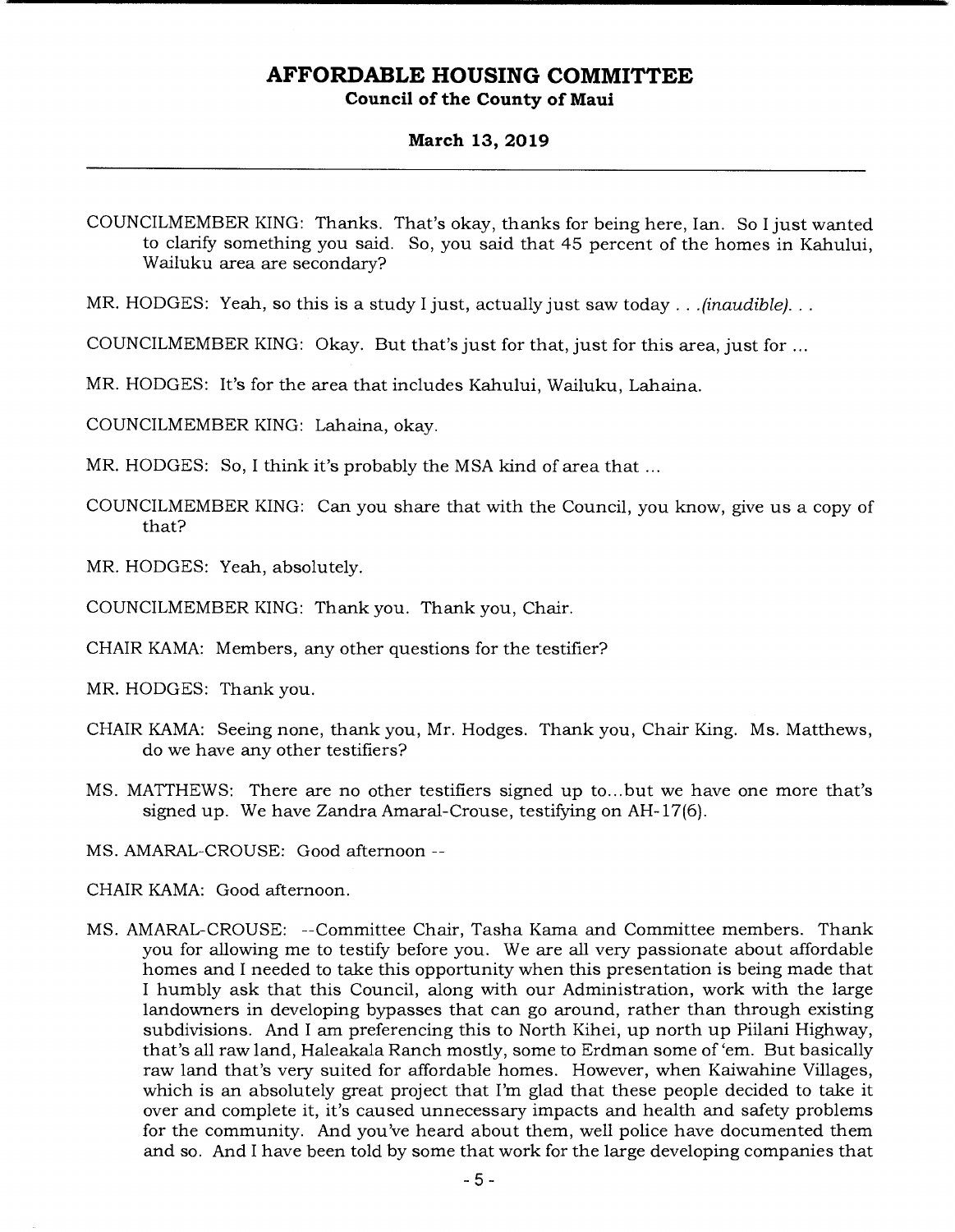**March 13, 2019** 

it would be so easy for them to do, from Puunene Mill, which needs to go around up towards North Kihei we're heading, there's a lot of feeder roads. A&B, I spoke to Carol, which is the part that they gave to, or sold to, Maui Pono. So, in my e-mails, I've shifted from A&B to \_\_\_\_, who is a part owner in Maui Pono. But between Maui Pono, Haleakala Ranch, Kaupakalua and the other large landowners, they told me that they've got those little plantation roads and it would be very easy and, in fact, economic for them to just spread pebbles, cinders or whatever it is, to make the roads safe for the cement trucks, the big Tournahauler trucks, that haul out and haul in large rocks along the roadside now, which is on our street ways. So, I humbly ask basically that the County is empowered to put conditions on the large land developers who want to subdivide before it's subdivided again to be constructed on, but they have that ability to do that and I humbly ask, I've come to you many times before, for the sake of public safety, for the safe, for the sake of existing communities and our children who ride bikes in their neighborhoods, I humbly ask all of you to ask these people to work together to make it happen for the sake of our existing communities. Mahalo, Chair.

CHAIR KAMA: Thank you. Members, any questions? Thank you, Ms. Amaral.

- MS. AMARAL-CROUSE: You're welcome.
- CHAIR KAMA: Ms. Matthews, do we have anyone else in the
- MS. MATTHEWS: Madame Chair, that's all that we have signed up to testify.
- CHAIR KAMA: Thank you. So, could we check back with our neighbor islands to see if maybe somebody would have come in to the office while we were on the phone you think? Can we do that? Okay. So, I'd like to be able to go back and check with our neighbor island offices. Can we start with our Molokai Office?
- MS. LINDO: Aloha, Chair. There are no testifiers at the Molokai Office.
- CHAIR KAMA: Thank you, Ms. Lindo. And our Lanai Office, Ms. Fernandez?
- MS. FERNANDEZ: There is no one waiting to testify at the Lanai Office.
- CHAIR KAMA: And our Hana District Office? Can I assume that she probably has none and probably turned her phone off or something?
- MS. MATTHEWS: Yes, Madame Chair, we haven't received notification of any testifiers at the District Offices by e-mail either.
- CHAIR KAMA: Thank you, District Offices. So, without objections, Members, if you would, I would like to be able to take our agenda out of order since the Department of Housing and Human Concerns is going to be talking to us about AH-17(6) and AH-17 ... AH-7 ... 8 and that, so, to prevent the switch off times from playing merry-go-round, that if we could just take the Realtors Association's presentation first.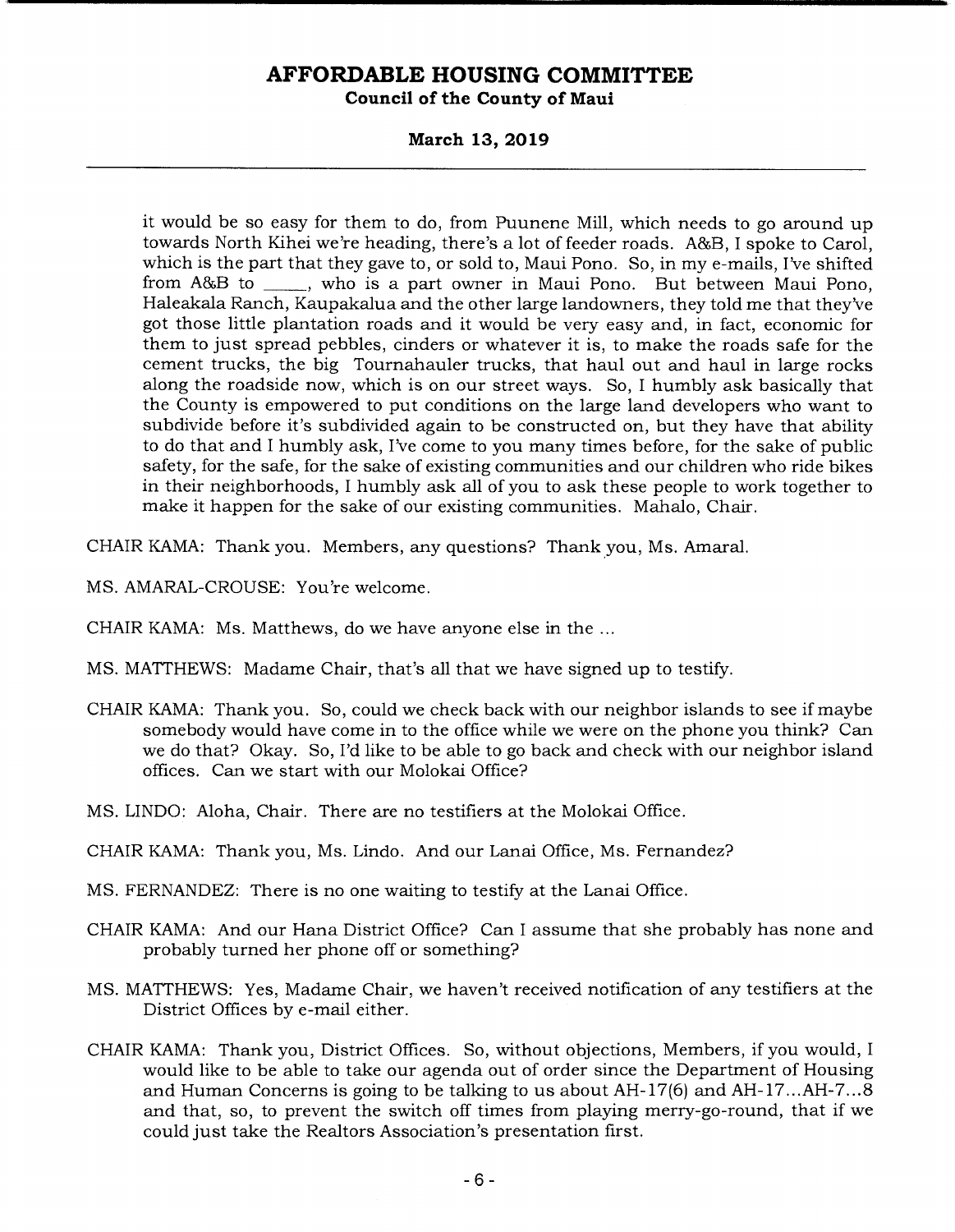### **March 13, 2019**

COUNCILMEMBERS: No objections.

CHAIR KAMA: Thank you.

MS. MATrHEWS: Madame Chair?

CHAIR KAMA: That was smooth. Yes?

MS. MATTHEWS: Would you like to close public testimony?

CHAIR KAMA: Yes, thank you.

COUNCILMEMBERS: No objections.

CHAIR KAMA: Thank you. Public testimony is now closed.

### *• END OF PUBLIC TESTIMONY...*

CHAIR KAMA: I love you guys.

UNIDENTIFIED SPEAKER: Feeling's mutual.

CHAIR KAMA: Yes. Thank you

### **AH-17(7) PRESENTATION FROM THE REALTORS ASSOCIATION OF MAUI RELATING TO AFFORDABLE HOUSING**

CHAIR KAMA: So, Members, this morning.., this afternoon we have a presentation from Jason Economou from the Government Affairs Director of the REALTORS Association of Maui. The purpose of the REALTORS Association of Maui is to serve its members by providing programs and services to enhance members' opportunity and ability to conduct their business successfully with integrity and competence. The Association advocates and promotes the preservation of the fundamental right to own, transfer, and use real property. So, without reservation, I will designate Mr. Economou as a resource person pursuant to Rule 18A of the Rules of the Council.

COUNCILMEMBERS: No objections.

CHAIR KAMA: Mr. Economou, will you please proceed with your presentation?

### *• . . BEGIN PRESENTATION...*

MR. ECONOMOU: Yes, thank you, Chair. Thank you, Committee members, for allowing me to be here. If I may, the brief overview of my presentation is essentially to address who the realtors are, why we care, what the issue is as far as we see it, and provide some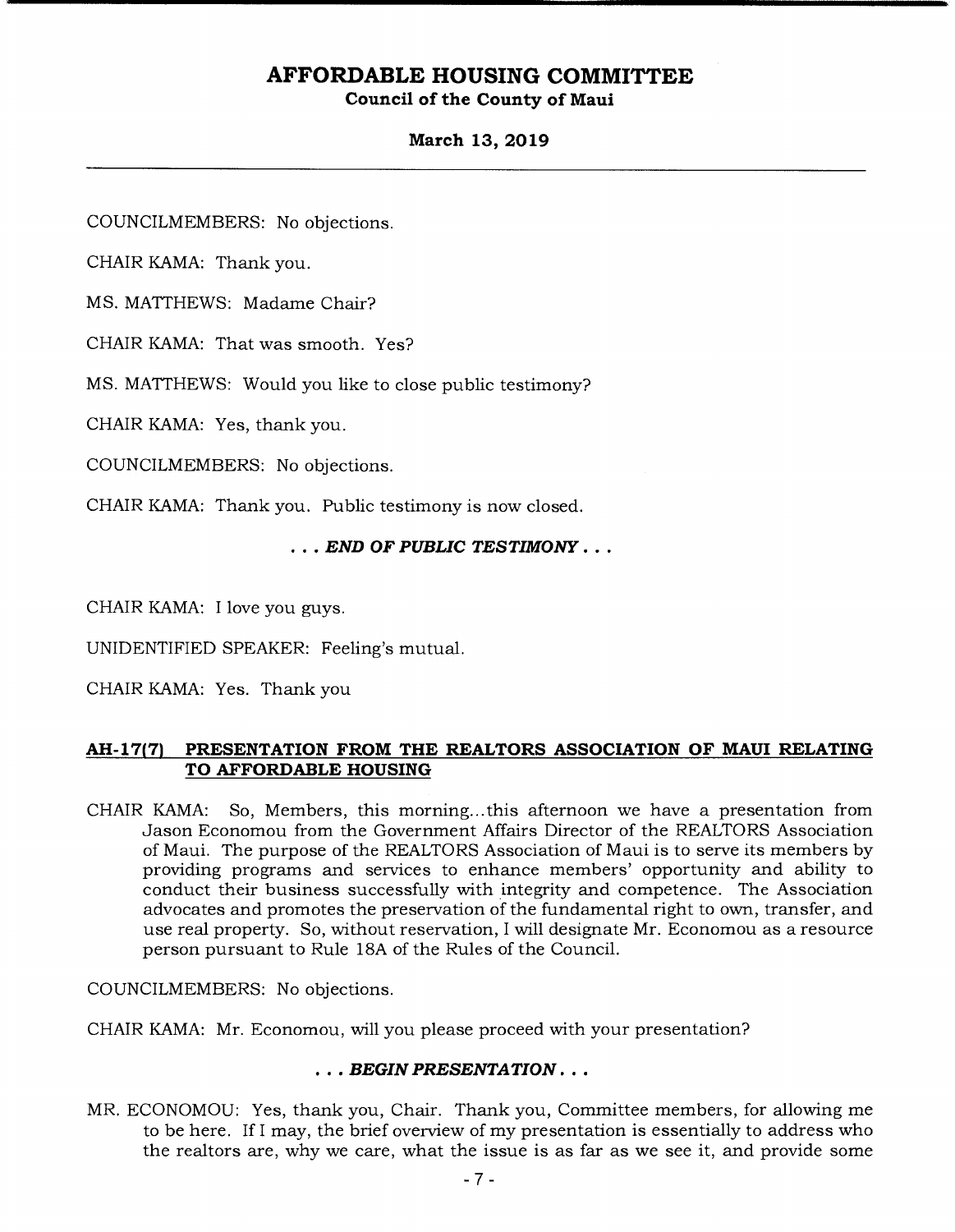**March 13, 2019** 

potential solutions that might be within your power to go ahead and get moving on. So, the REALTORS Association is comprised of 1,652 members who are active members and then we have 99 affiliate members. Now of that number, I can tell you that the overwhelming majority are here on Maui, they're Maui residents. Rather than saying what is the REALTORS Association, I chose to say who is the REALTORS Association because we aren't just some faceless corporate entity. We're your neighbors, we live here, we have children, we have families, we're a part of this community and that really is why we care. My presentation, you hear REALTORS Association of Maui, you might be thinking that I'm going to encourage you to get a whole bunch of mainland developers out here to build a bunch of houses that our realtors can sell and make lots of money off of, but that is an unrealistic and inappropriate idea. The fact is, the realtors prosper when the community prospers at a whole and people can't just go from being homeless or nearly homeless to being homeowners. We need housing at all levels. So, what is the issue? You received a presentation here last week by Hawaiian Community Assets. They stated that they see a need for 17,000 homes by 2025 and they need homes at all price points. We agree with that. To put things in a bit better perspective as far as what I was saying about it being unrealistic to imagine that somebody who's homeless or nearly homeless can buy a house, I want to point out the Housing Affordability Index. This is a number that is compiled by the REALTORS Association and it's a part of our monthly statistics that we put together. This index measures housing affordability in the region. An index of 43 means that the median household income is 43 percent of what is necessary to qualify for the median-priced home at prevailing interest rates. Right now, the median-priced single-family home is \$790,000. To put this in further perspective, with a affordable or affordability index at 43 percent, that means that two households making the median income, combined, could not afford a single-family home at the median price point. To give you a little further perspective, a lot of you have received a printout of this, this is part of our monthly statistics that we put together, and you can see that bottom part, where you have the historical Housing Affordability Index by month, affordability has consistently been declining. It peaked around 2012, as far as condos go, and even 2013, as far as single-family homes, but it's been in a steady decline since then. This housing shortage is occurring on a national level. It's not specific just to Maui. According to the National Association of Home Builders, it comes down to the five Ls, lumber, labor, land, lending to builders, and laws. Clearly, the County Council does not have the power to effect lumber prices. However, that is the leading cause for the housing shortage. Recent tariffs on lumber have caused construction materials to rise as far as 4 percent between 2016 and 2017. However, you do have the ability to make it easier for development and to release some restrictions that hinder development. So, I've broken down the REALTORS Association's ideas into three basic ideas, streamline small-scale development of housing options, incentivize housing, and plan ahead. Like many problems in America or on Maui, I think it's important to rely on the middle class to help us solve these issues. So, let me move forward. Before I start sharing my ideas, I want to admit that I copied my homework a little bit. Some of these ideas have already been presented to you. That page that I copied on the slide is the front cover of the Temporary Investigative Group of the Planning Committee Report dated October 6, 2016. You all have been given copies of that report in the past, I'm sure, I'm sure you're familiar with it. That TIG Report provides a number of recommendations as far as what the County can do to increase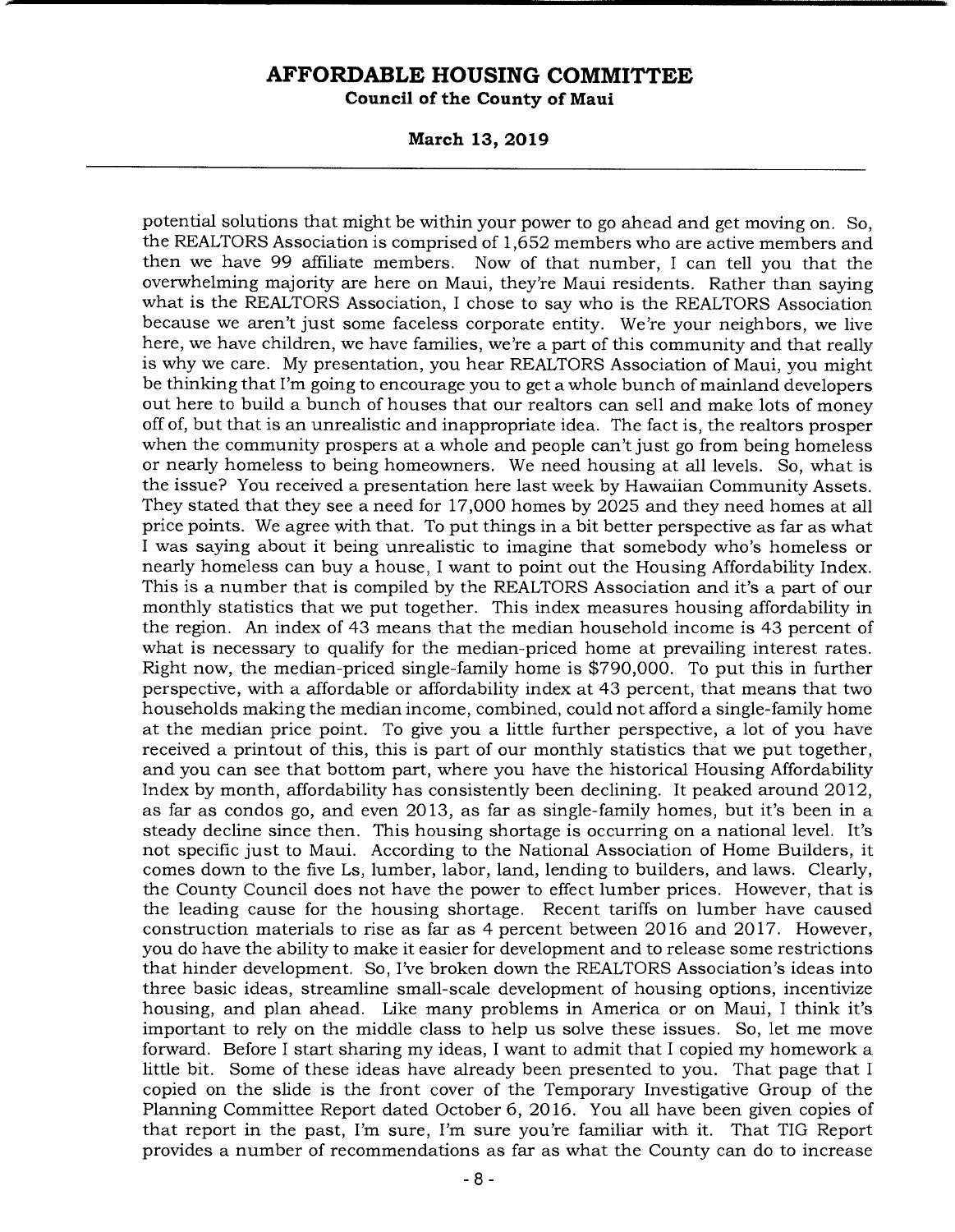**March 13, 2019** 

available affordable housing. The REALTORS Association of Maui agrees with most of those recommendations and our members would support you in going forward with a lot of those recommendations. Some of the ideas that I'm going to share with you today are in that report, I copied them, call it cheating if you want. Some of the ideas are not in that report but they are ideas that have worked in other jurisdictions and I encourage you to copy those ideas. We don't need to reinvent the wheel. So, as far as streamlining small-scale development, the first point I want to bring up is the creation of a catalog of pre-approved plans and incentivizing those plans. One of the reasons why individuals don't build additional affordable housing units on their properties is because it's difficult. It costs money and it costs time to get architects to draw up plans and to get those plans into the actual development phase. If the County has a catalog of preapproved plans where a homeowner can go to the Planning Department, look at this catalog, pick something out, and be able to start constructing additional housing on their property within a month, your housing inventory will increase, people will want to take advantage of that. To really further push the creation of housing on a small-scale development level, what I would recommend is incentivizing it, waive whatever fees that you can, ease parking restrictions in high density areas. For instance, in Kahului you already have a lot of houses that have illegal rentals, it's a fact, we all know it. A lot of those houses wouldn't be permitted for rentals because they don't have the available parking, it's already being used as a rental though. But, in Kahului, you're close to a transit hub, people can rely on public transportation, they can rely on ride-sharing apps. If you ease the restrictions on parking requirements, then perhaps more people will be able to rent out their units, their ohanas, at affordable levels. Now, I want to refer back to what was presented by the Hawaiian Community Assets' folks last week. They brought up this same idea in relation to what had been done on the Big Island to assist homeowners that had been impacted by the lava flows, this pre-approved plans idea. One of the things that they had said was maybe we limit who can have access to these pre-approved plans based on income levels. I want to say, I disagree with that. We need to allow everybody, whether they are wealthy and they have huge plots of land or whether they are just, you know, lower middle class and they have just single-family homes. We need to allow them all access and the opportunity to develop on their land in order to create more affordable housing options. The second idea for streamlining small-scale development, we need to promote the development of two-family and multi-family housing. This can be done by amending Title 19 to allow two-family dwellings in Residential zoning districts. Currently, you have single-family dwellings and one accessory dwelling unit or two accessory dwelling units, depending on the size of your lot. The changes that the County Council made to the accessory dwelling unit laws were outstanding. It was a great step in the right direction. However, it did not go far enough to serve people with families. According to recent Census data, the average household has 2.97 people in it, so, three people. A lot of landlords will not rent out a single-bedroom ohana to an individual who has a family. It's illegal, you can't discriminate, but a lot of folks feel that way. So, if you create more housing for families, then you'll be serving a larger portion of the community. Additionally, if you have two-family houses instead of just single-family dwellings, then you have the landlord who's there, you build a community. You have a landlord on site who can benefit from certain tax credits. So, what I would recommend is allow for the construction of new two-family dwellings in Residential areas and provide variances for individuals to modify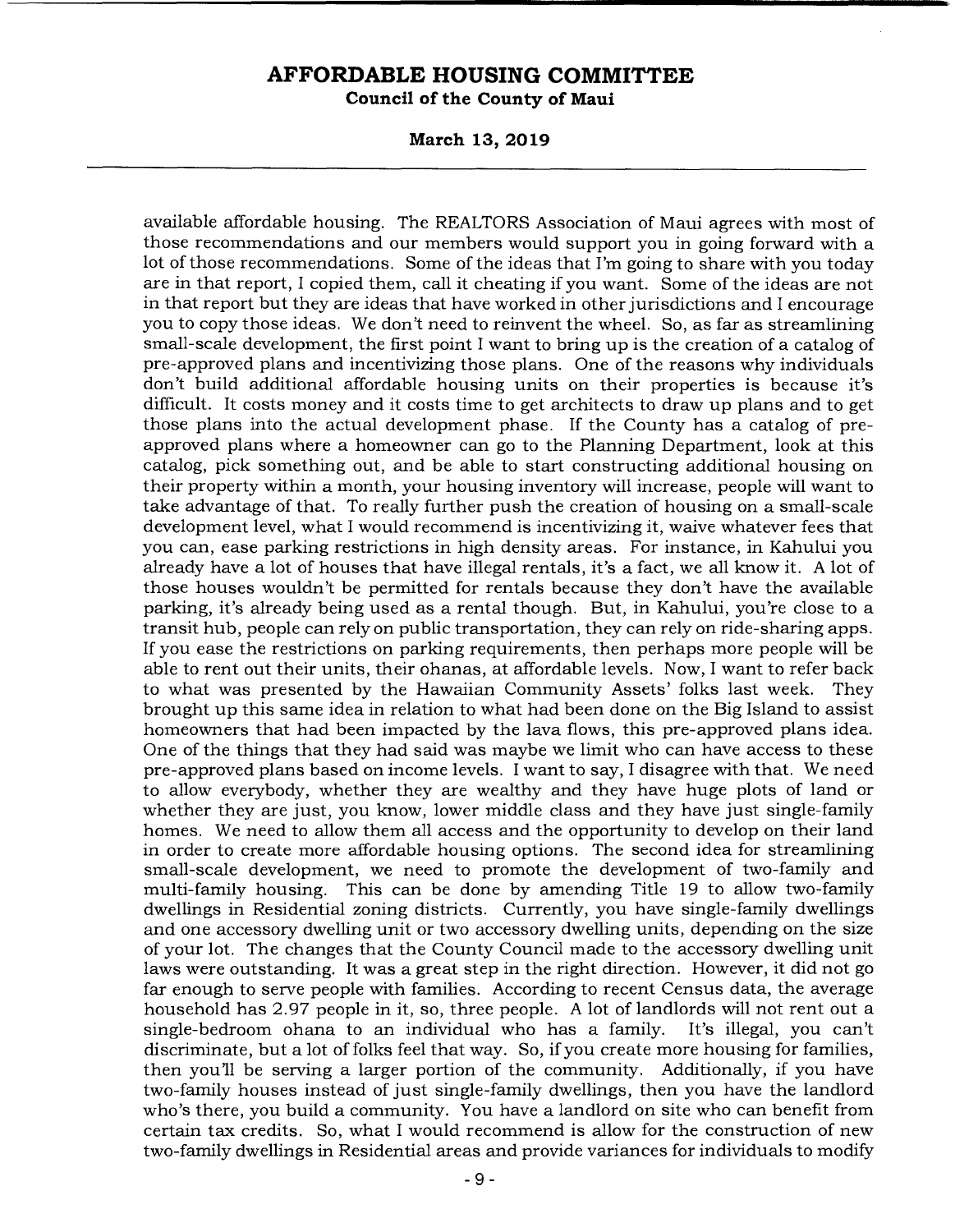**March 13, 2019** 

their existing structures. Now, both of these ideas, the previous one regarding, you know, let's go back, creating a catalog of pre-approved plans for individuals to develop on their own land, and this idea, allowing for the creation of two-family households or providing variances to retrofit existing structures, these will also create jobs. Rather than having to bring in developers to build large-scale projects, local families can rely on handymen and local contractors to develop their housing solutions that they'll be able to provide to the general public. My third idea when it comes to streamlining small-scale development is promote innovation on properties. So, currently, the way that the County Council has set up the accessory dwelling unit rules, you can have one single-family dwelling and one ohana, if it's a lot that's 7,500 square feet or less. If you amend Title 19 and change the development standards to allow for perhaps an enclosed livable area cap, an aggregate, then you'll promote innovation on properties. This is a similar idea to what has been floated concerning tiny house zoning. So, rather than having somebody have one house that's 2,000 square feet and one ohana that's 500 square feet, perhaps people want to invest in buying a lot of land and they want three houses that are 600 square feet each or four houses that are 600 square feet each. The aggregate livable area is going to be essentially the same. The impact is going to be essentially the same on the neighborhoods but now you have separate units and more alternatives for how people want to live. Now, Maui is a multi-cultural place with widely varying ideas of what an ideal living situation is. A lot of our residents here come from places where they have village cultures. I lived in Africa for four years and what was super common there was when one person in the family got a piece of land, they would build a house and then little huts would pop up all around that single house. People chose to live like that, they weren't forced to buy separate plots, they didn't want more land for themselves, they wanted to be near their families and then created housing for people. So, once again, I think empowering the middle class, empowering them to develop new solutions and new ideas is one way that we can get out of this housing crisis. The next category is incentivizing housing. Now, I use the term "incentivizing" because if any of you listen to Freakonomics radio podcasts or anything like that, you might have a basic understanding of behavioral economics. Punishing people for things is effective only to a certain degree but incentivizing behavior is far more effective. You might have also learned this if any of you have ever tried to train a puppy. People are a lot like puppies, provide incentives and people will follow suit. So, provide incentives to owners who create housing. This can be done in many ways. One way is provide tax credits to owners who create housing at any level. If you're renting out a single-family or a 500-square-foot ohana for \$5,000, well, you're still creating housing, so maybe you deserve a tax credit for that, you're creating inventory. But, if you're renting out your 500-square-foot ohana at \$800 a month, which is really an affordable level, a realistic level for people in this community, I think you deserve more of a tax credit, more of a tax incentive. What I would recommend is that you create some sort of structure where if an individual landlord is renting out their ohana for \$800 a month, \$700 a month, provide them a healthy tax credit on that. And in addition to providing a healthy tax credit, provide them support in the instance that whoever they rent to does not do a good job at being a good steward for their property. I want to tell you about my friend, Chris. Chris is Maui born. He is a big Portagee guy, his family's been here for generations upon generations, and he just inherited a property from an aunt. She has an accessory dwelling unit on her property. Chris doesn't want to rent it out. The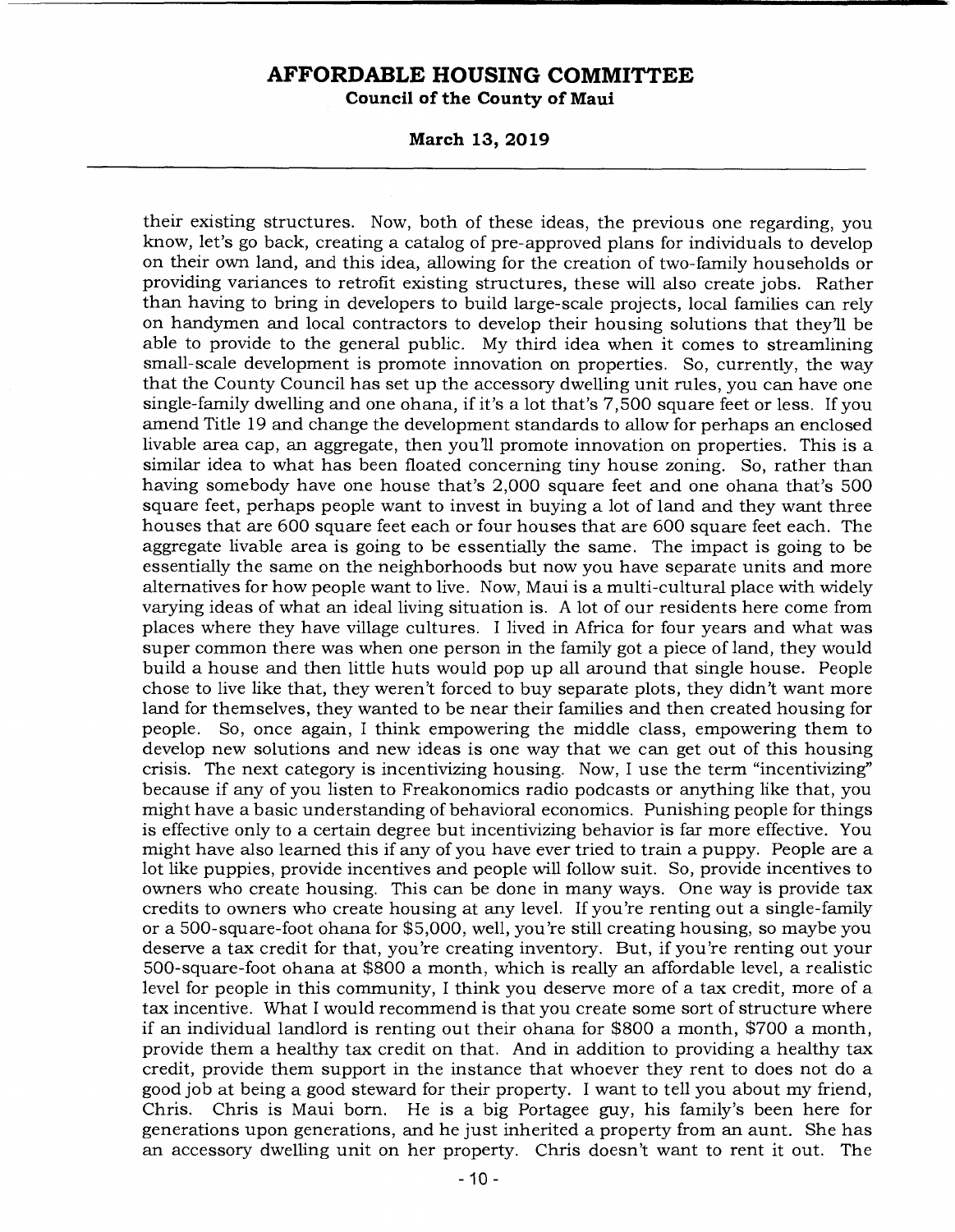**March 13, 2019** 

reason is, years ago, his aunt rented it out once and the tenant did a terrible job of taking care of the property, they left in the middle of the night, they didn't pay their last month's rent, and the security deposit didn't cover the cost. Now, if I can go back to Chris and I could say, hey, you know, if you rent this out at a lower rate and you show a copy of your lease to the County, the County will put you on a registry and if your tenant that you rent it out to a lower rate moves out in the middle of the night and doesn't pay their last month's rent and if they wreck the place, well, there's a safety net for you. You can get some financial support in fixing up your rental after the fact. I think the overall burden on the County will be somewhat minimal compared to the benefit that it would create. If landlords knew that they can rely on the County to help them after they've helped their community members, I think it would go a far way. So, that's that third bullet point, establishing a fund to assist landlords. This feeds in to the next idea of incentivizing housing, partner with organizations in assisting hopeful tenants. So, for example, I keep on bringing them up because they had such an inspiring presentation, Hawaiian Community Assets, they talked about a program involving individual development accounts. I know that many of you have talked to my friend, Victoria, who is a passionate proponent of individual developments accounts. This notation is that people pay into a custodial account and they receive education, be it education for basic economics, be it education for home ownership, be it education for being a good steward and a good tenant. After they complete that program, the funds that they've deposited into the individual development account are then matched if used for a specific purpose. If the County partnered with an organization that ran a program involving economic education and good tenant certification for potential tenants and provided matching funds so that when a landlord gets a tenant, that tenant on their application they could say, I've gone through this program, not only can I guarantee that I have the funds for the first month's rent and for the security deposit, but maybe part of the IDA could also be that we provide funds for the last month's rent, just so it adds an extra amount of security for that landlord. In addition to that, people who go through these programs can be made part of a good tenant certification registry so that when landlords have available housing, they're encouraged to look at this registry and they can see, these people have been taught the proper ways of being a tenant, they understand what the Landlord/Tenant Code says, the understand what their requirements are for being good stewards of property, and they have that safety net behind them. Now, for planning ahead, I know that adaptive reuse or taking commercial structures that were once commercial and converting them to residential structures is a good idea in many instances. However, one of the things that blocks adaptive reuse is that commercial structures were not intended to be residential structures. So, the infrastructure that's there often isn't appropriate. Rather than requiring new commercial structures to be built with adaptive use in mind, I would say create a program that incentivizes commercial structures, new commercial structures to be built with reuse standards. So, one example that's common in big cities now is with parking structures. So, as our transportation methods change, as a society in big cities people use cars less. So, parking structures now are being built, rather than 10-foot clearances, they have 12-foot clearances. Rather than having the ramps built on the inside of the parking structure, the ramps are on the outside of the parking structure and can be removed later on if that structure needs to be retrofitted for residential purposes or for office purposes. The buildings that are being built are being built with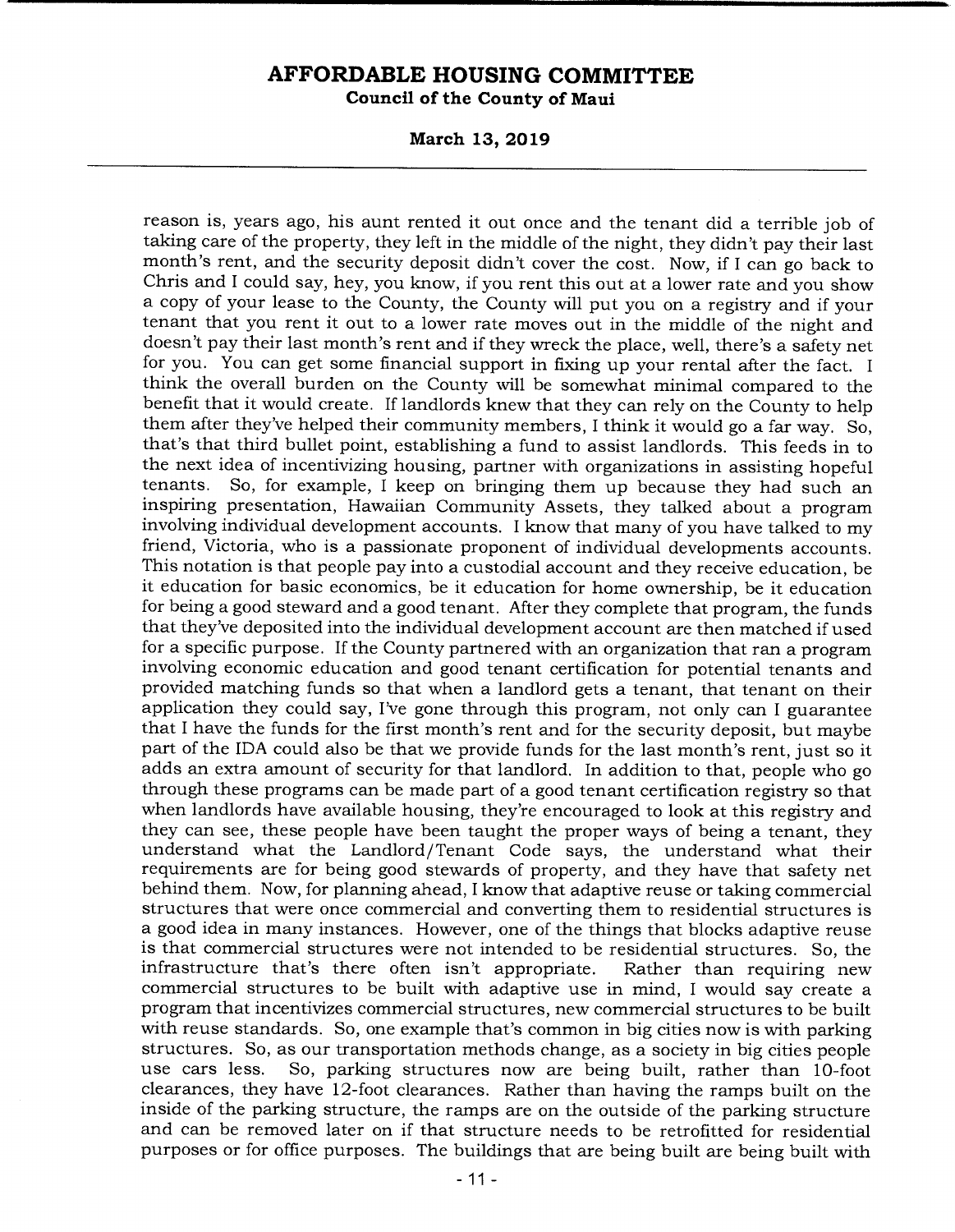**March 13, 2019** 

the notion that 20, 30, 50, 100 years from now, we might not need them. We might not need another Lowe's 100 years from now but if there's an incentive for commercial developers to build their properties so that they can stand the test of time and so that they can meet the needs of the community 20, 30, 100 years from now, then maybe they'll do that and that'll ease up some of the stress 50 years from now when the County Council is trying to figure out affordable housing again. Another idea for planning ahead is reconsider long-term affordability deed restrictions. So, a deed restriction that is for ten years and only has a right of first refusal for the County, it's kind of useless if the County doesn't exercise the right of first refusal. Moreover, ten years is not a particularly long period of time. Consider some form of equity sharing option. So, for instance, if the County develops housing and they sell that housing at 70 percent of the market value, put a deed restriction on the deed that they're selling saying that the homeowner, when they prepare to sell 20 years down the line, can sell it at 100 percent of the market value but they can only receive 70 percent of that sales price and the rest of that 30 percent goes into some sort of revolving fund, this way the County can develop more housing options. There are a lot of different ways that this can be done. The current structures with deed restrictions that we've seen oftentimes don't allow homeowners to build proper equity in their home, they're capped at whatever they purchase at. So, if you allowed this homeowner to build equity and the County can share in that equity, that's great. Now you might ask yourself, well, what happens if the price of the land goes down? Well, they're homeowners now, this happens if they buy at 100 percent of the market value, then they would suffer the same consequences as the market going down. The County would also suffer the same consequences because the value went down. We're in it together. And the third idea for planning ahead is that we need to understand that transportation is changing, we need to understand that this island is changing. We should keep that in mind as we redesign and reconsider our transportation networks. As we focus on transportation and the changing needs of our community, we need to redesign the transportation system with a focus on increasing density in areas and easing certain parking requirements. And that concludes my presentation.

#### *• END PRESENTATION...*

- CHAIR KAMA: Thank you. So, Members, I'm going to open up the floor for questions and I'd like you to ask your questions and, if you don't mind, just do one round of questions, limit it to maybe one or two as we have an ambitious agenda after this presentation. So, any questions, Members? Yes, Alice Lee?
- COUNCILMEMBER LEE: Thank you, Chair. Hi, Jason. Thank you for your presentation. It was interesting and will take us a couple of, maybe ten years to try and implement all of these things and that's pretty much what I'm trying to do is encourage people to focus on a few really doable, you know, solutions as opposed to too many where, you know, we probably can't get to 'em all. The last time we spoke last month, I asked you to help us find vacant buildings for sale so that we can convert these commercial buildings into affordable rentals and/or affordable condo units to purchase. Now this concept, as you mentioned and as I told you about, was adaptive reuse and I mentioned that there are several vacant buildings, especially on Dairy Road or in that area, that are just sitting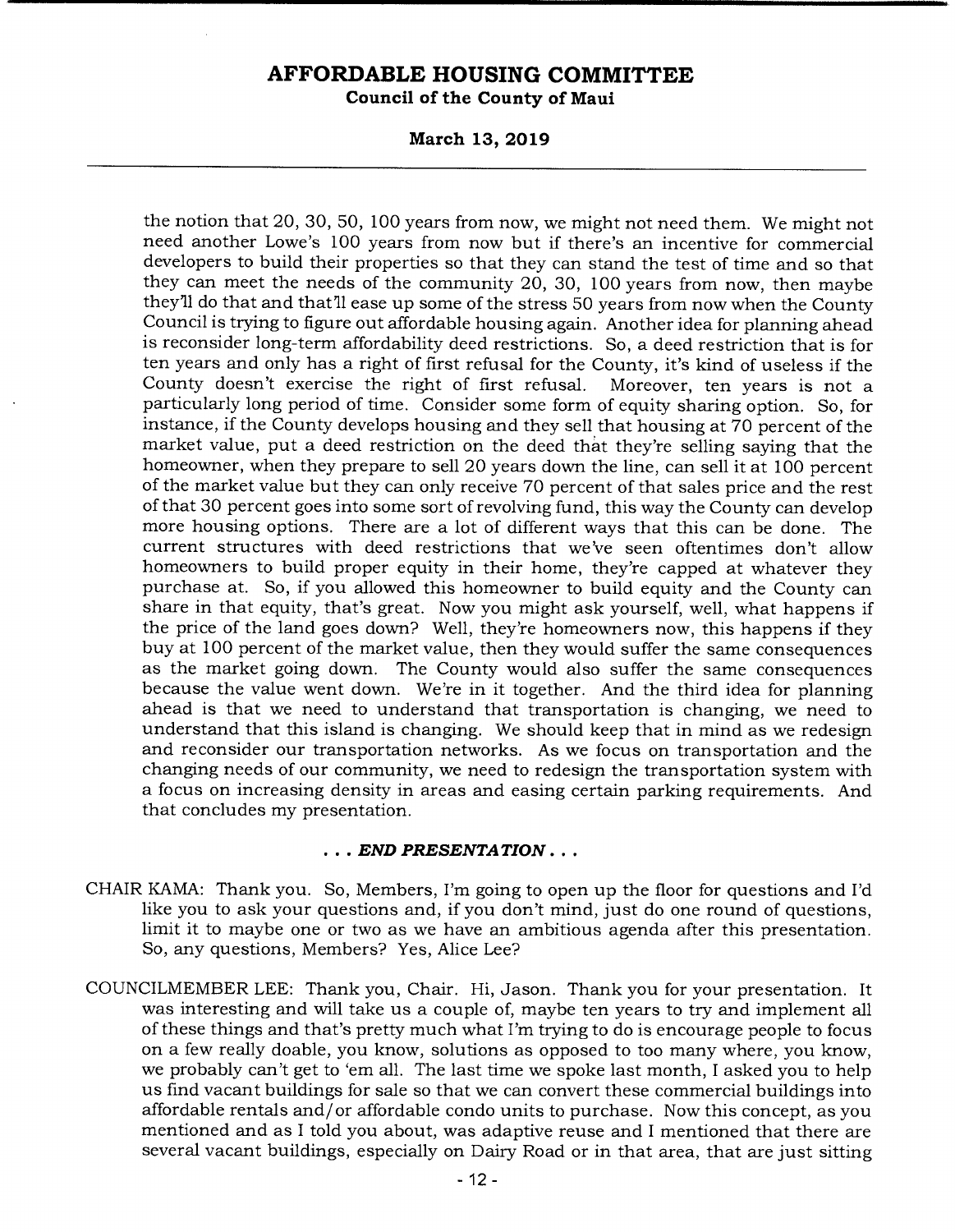### **March 13, 2019**

there and being, you know, wasted away. I believe we could convert these buildings into housing units, yeah, because we're really

CHAIR KAMA: Is that your question? I'm sorry.

COUNCILMEMBER LEE: Yeah, I'm getting to that.

CHAIR KAMA: Okay.

- COUNCILMEMBER LEE: Because we really need to find solutions right away, yeah. So, have you been able to find any of these commercial buildings that might be for sale and that might fit our needs?
- MR. ECONOMOU: I have not. I have requested from our members of the REALTORS Association to let us know but the REALTORS Association largely focuses on residential properties. Our MLS is pretty much exclusively residential properties so it's rare that we really, our members interact with a lot of commercial properties. But I'll continue to ask them to let me know if they're aware of commercial properties that might fit the County's needs.

COUNCILMEMBER LEE: So, your membership doesn't include the commercial realtors?

MR. ECONOMOU: It does but our membership is primarily --

COUNCILMEMBER LEE: Residential.

MR. ECONOMOU: --residential.

COUNCILMEMBER LEE: Okay. Thank you.

CHAIR KAMA: Thank you. Any other questions, Members? Yes, Member Lee [sic]?

- COUNCILMEMBER KING: I just want to make sure everyone who is a voting Member got a chance. So, I have a few questions for your, Jason, and we met and talked about some of these issues. The first one is on the 17,000 units by 2025, we just actually heard from somebody earlier today that the number was 14,000. So, has it gone up, the need or are there conflicting
- MR. ECONOMOU: So, I haven't seen a ton of data that explicitly states what the need is and explicitly states why that number is. You know, that 17,000 number, the reason why I went with that, one, was, you know, the presentation previously was compelling, but, two, it takes into account the fact that people are going to be moving through their housing needs. So, you need entry-level housing but you really need housing at all levels. The idea is that at a certain point people grow out of their first starter home and they move up in level and that creates inventory at the lower level. But also I would err on the side of caution and say that we need a higher number because we also need to account for obsolescence in certain houses. You know, for instance, I live in a house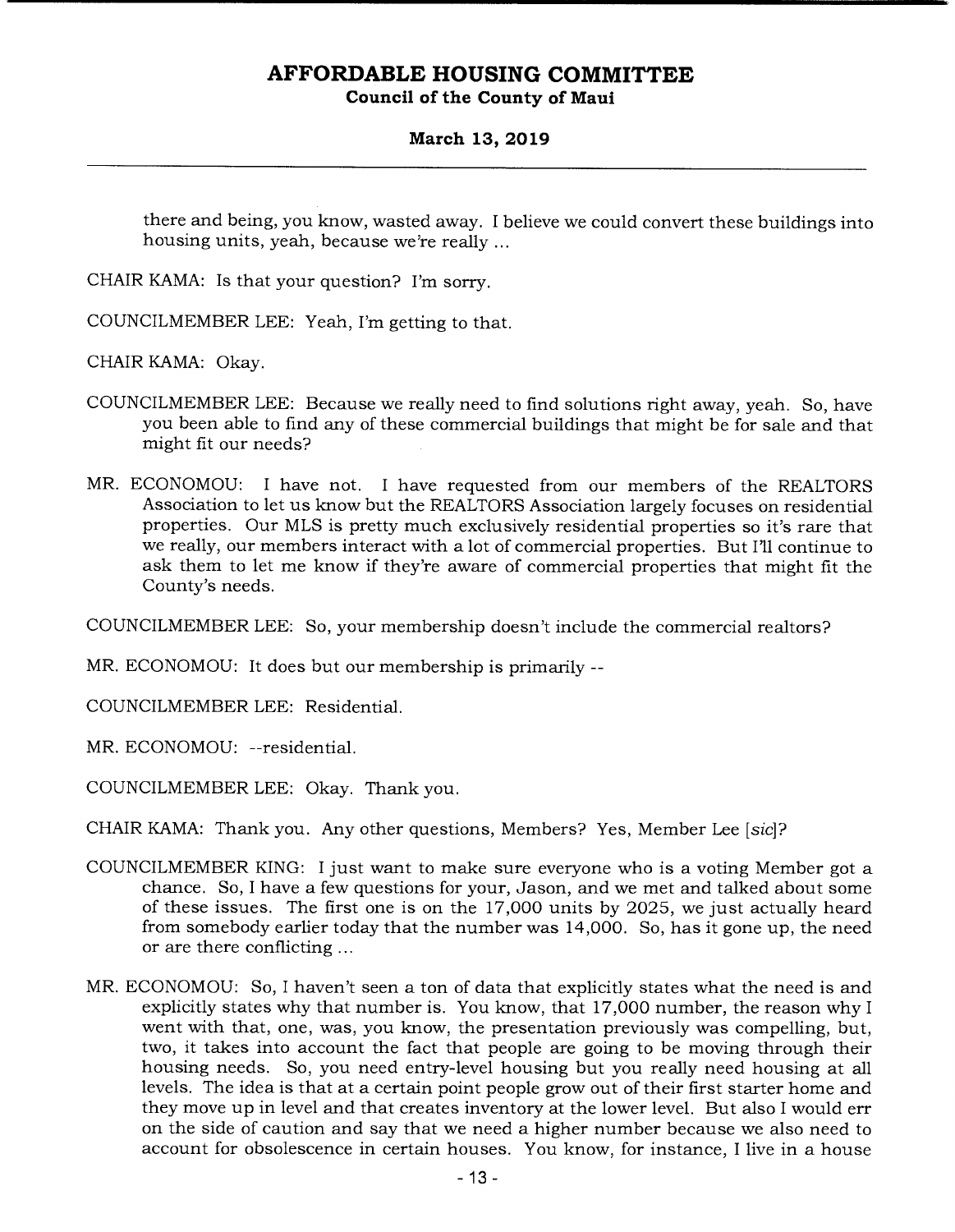# **AFFORDABLE HOUSING COMMITTEE**

**Council of the County of Maui** 

### **March 13, 2019**

that was built in the 1940s. That structure, it might not be very suitable by 2025. So, you know, there are houses that are going to age out of whether they're suitable or inhabitable. So, that's why I would say that that 17,000 number is probably a bit better to go off of.

- COUNCILMEMBER KING: Okay. And then on your streamlining small-scale development, you mentioned amend Title 19 to allow two-family dwellings in Residential zoning districts but it's my understanding that you're allowed to have, and maybe Corp. Counsel can correct me if I'm wrong, you are allowed to build duplexes in a Residential-zoned area. Is that not true? That's something we would need to fix? I mean, I know it's come up before when we were talking about like the Maui Lani lots that we could just put duplexes there and double the amount of housing.
- MR. UEOKA: Thank you, Chair. I'm not a zoning expert by any means but my understanding is there are certain types of Residential zoning that would allow for duplexes but, you know, there's like R-1, R-2, so it --

COUNCILMEMBER KING: Okay.

- MR. UEOKA: --would depend which one.
- COUNCILMEMBER KING: Okay.
- MR. UEOKA: Thank you.
- COUNCILMEMBER KING: I just, because I, that was in there about having to fix that. My last question--actually I have a lot of other questions but I'm just going to make this my last question--is I've been working on the idea of tax credits for owners who provide affordable rentals and I started looking, I started working with Mason Chock of Kauai because they have that tax credit, but he shared with me that theirs isn't really working the way it's written so I'm kind of waiting to see how they're trying to fix it. Have you looked at that legislation, the Kauai ordinance?
- MR. ECONOMOU: I have not.
- COUNCILMEMBER KING: Oh, okay. Maybe that's something that we can work on together, take a look at that and see. There's a framework there but it had something to do with their HUD requirements and that it wasn't working for them. So, I think I'm actually starting to work on that. Well, actually, I'm going to ask one more question because we talked about the, when you came to see me with Victoria, we talked about the IDAs and so I just wanted to, if you had a chance to think about it, 'cause we talked about using that format with our First-Time Homebuyers Program. So, do you guys feel like that would meld well? You know, just because we don't, two things, we don't have the same requirements for education, we have, a little bit of education is required but this is a little more extensive but it also allows people to enter into the program, the IDA allows people to enter into the program even if they don't have a house identified. So, they're looking kind of towards the future and they're required to save some money themselves.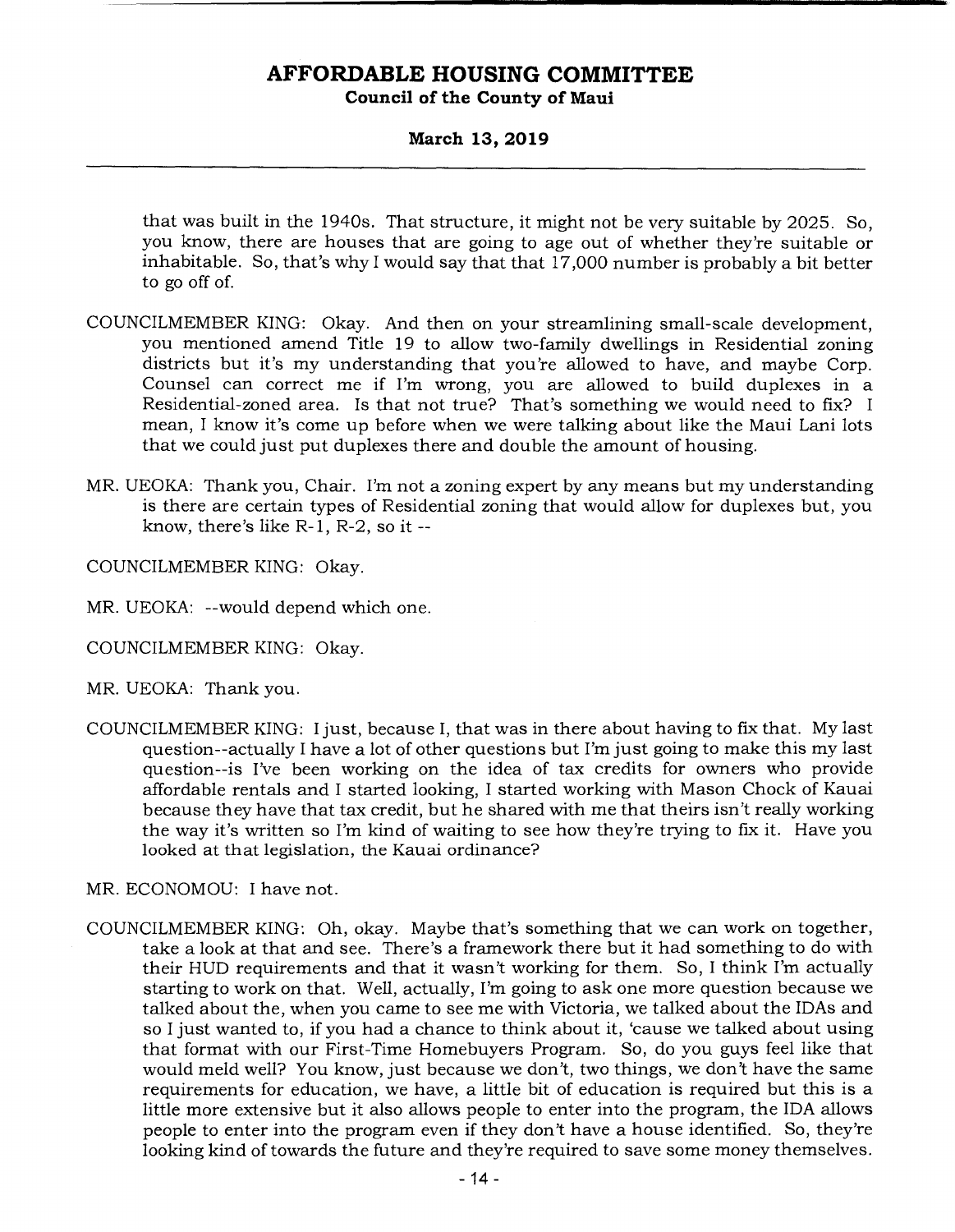# **AFFORDABLE HOUSING COMMITTEE**

**Council of the County of Maui** 

**March 13, 2019** 

So, do you see that as something that could probably, you know, we can infuse that with our First-Time Homebuyers Program?

MR. ECONOMOU: I do but I'm hesitant to, well, I was hesitant to present that as an idea here. So, there are a couple of reasons. One, I didn't want to inundate you with ideas that are going to take a decade to get through. These are, you know, view this presentation exclusively as my ideas to increase affordable rentals because I really think that that's the key to tackling the affordable housing crisis as a whole right now, affordable rentals. People need to get out of, you know, the multi-generational housing situations that they're forced to be in. Some people choose to be in those multi-generational housing situations but a lot of people are forced into them because of their income and because of restrictions on rent right now. A lot of people need to stop living in their cars, you know, so, I see the immediate need, as far as being on affordable rentals. But you're absolutely right, we did discuss individual development accounts as maybe a means to augment the First-Time Homebuyers Program. One of the reasons why I didn't want to bring that up here is because I haven't had the opportunity to do my homework to the extent that I like to figure out how to properly augment that program and I don't want to sort of suggest that you need to change the program when I don't think that the program has been in existence in its current form long enough to have the data to say, yes, this is working as is or no, it's not working, it needs to be changed. So, prior to including IDAs as part of the First-Time Homebuyers Program, I would want to see a little bit more data, if that even needs to be a component there. But, that being said, you know, if you look at the research done on individual development accounts and when they've been used for first-time homebuyer programs, you will find that the foreclosure rates are incredibly low. Giving people a component of economic education prior to empowering them to go buy a home, it sort of ensures that they're far less likely to lose that home once they have it. So, if you can include an education component to any aid program that the County is requiring, I highly encourage you do to that. You know, there's this logical fallacy that we believe that everybody else is imbued with the same knowledge and principles as us as individuals and that's simply not the case, it's not intrinsic to know what a credit score is, it's not intrinsic to know when you have to pay your bills. So, yes, I do think the First-Time Homebuyers Program would benefit from an education component.

COUNCILMEMBER KING: Okay, thank you.

CHAIR KAMA: Thank you, Ms. King.

- COUNCILMEMBER KING: And thanks for being here and sharing your ideas with us, I appreciate it.
- CHAIR KAMA: Yes, Mr. Ueoka?
- MR. UEOKA: Chair King, I was wrong, Residential districts are for single-family dwellings but there is a Two-Family Duplex District under 19. 10, Maui County Code.

COUNCILMEMBER KING: Okay, what's that zoning? Is it R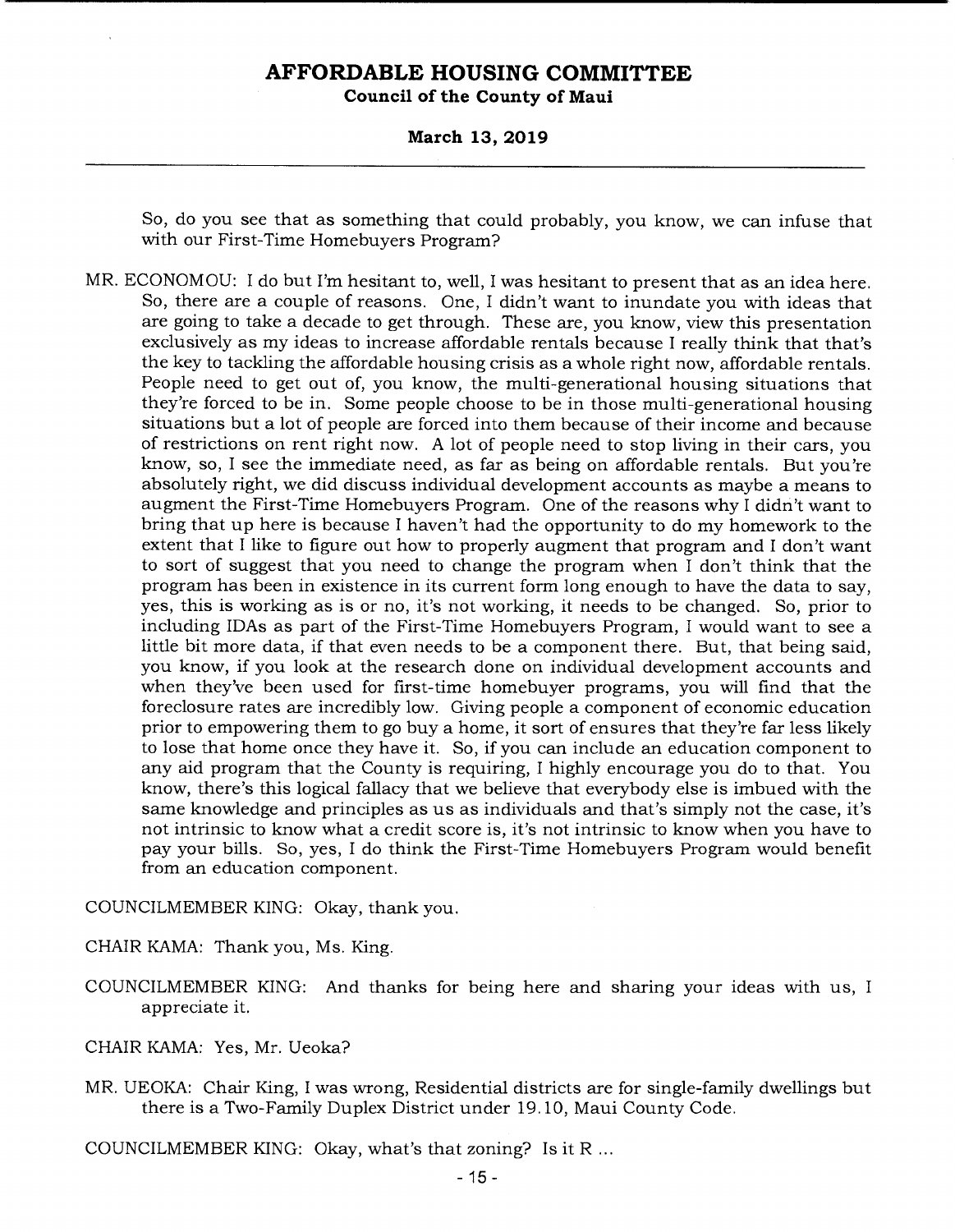### **March 13, 2019**

MR. UEOKA: It's just the Two-Family Duplex District.

COUNCILMEMBER KING: Oh, it's a district, okay.

MR. UEOKA: Yeah, so, there is somewhere where it is allowed from --

COUNCILMEMBER KING: Okay.

MR. UEOKA: --what I can tell. Thank you.

COUNCILMEMBER KING: Thank you.

MR. ECONOMOU: And then, that's why I said to amend Title 19 because if you can allow that in Residential zoning, it would really increase the possibilities.

CHAIR KAMA: Thank you.

COUNCILMEMBER KING: Thank you, Chair.

CHAIR KAMA: Members, any other question.

COUNCILMEMBER SUGIMURA: Chair?

CHAIR KAMA: Yes.

COUNCILMEMBER SUGIMURA: So, in relationship to the IDA, just, I did also meet with the REALTORS Association of Maui and then I reached out to our Department, I recommend maybe, I know the Department's coming up and maybe as a, I don't know if you could slip it in as a question, but they have looked into the IDA as it would fit into, same thought, the First-Time Homebuyers Program and have assessed with their staff--I got this from Lori Tsuhako--and it might be something that, it would be, you know, we should continue maybe the conversation with them 'cause they've looked at it and the parameters need to be a little bit different to the way that we had set up the First-Time Homebuyers Program versus the IDA. So, it has been thought about by the Department and looked at before they presented the last, or the round of First-Time Homebuyer Program that they put out the Council.

CHAIR KAMA: Thank you.

COUNCILMEMBER SUGIMURA: Thank you.

CHAIR KAMA: Mr. Molina?

VICE-CHAIR MOLINA: Thank you, Madame Chair. Good afternoon, Jason. I'm looking at your slide where it says incentivizing housing, you know, it mentions here, provide matching funds to assist tenants in saving for rent and a security deposit. I kind of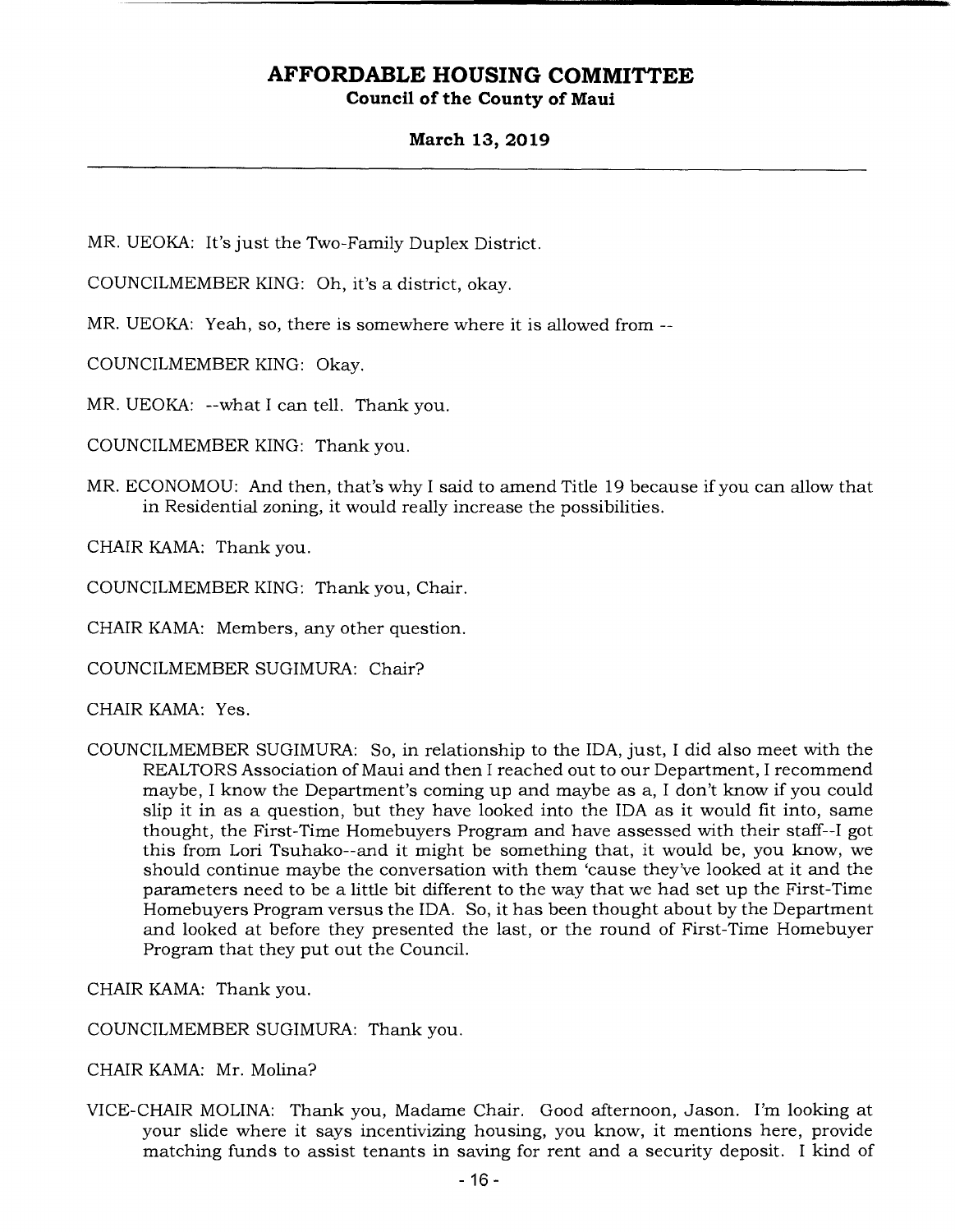**March 13, 2019** 

agree that maybe it's one incentive but one other area we need to look at is how do we disincentivize property owners from doing TVRs and bed and breakfasts because those have had an impact on our inventory for long-term rentals? So, how do we take it from that angle? I mean, every property owner has a right to do what they want with their property but, you know, the reality is that's had an impact on our inventory. Any thoughts? I mean, are these, the suggestions you're making, do you think it would be enough to make a property owner to go long-term rental versus doing a TVR or bed and breakfast?

- MR. ECONOMOU: Yeah, so, as I said, the, I'm always hesitant to recommend retribution or punishment for an activity if you can reach the same end by incentivizing. So, imagine if you were driving your car and you got pulled over by the police and the cop pulled you over and said, by the way, you are driving fantastic today, here's \$20, have a good day. You wouldn't be sneaking around cops, you wouldn't be avoiding them, you wouldn't be trying to hide anymore. You would look for high-traffic areas where cops were patrolling and you would drive like an angel every day of the week and, you know, more often, if possible, just so you could potentially get that incentive. You know, the problem, yes, illegal short-term rentals are a legitimate problem. This County Council has put significant fines on people if they violate those rules. You know, that's a pretty big disincentive to act. You know, one of the big issues though is, you know, you've seen the statistics, it's something like three and a half times more profitable to do a short-term vacation rental than it is to do long-term rentals. I think the County would be better suited if we found a way to close that gap. So, profitability, no you can't hand people extra money if they're doing long-term rentals, but if you can make it more palatable, because what you are seeing by putting such big disincentives on renting out short term isn't that fewer people are renting out short term, it's that fewer people are renting at all. So, they're saying, well, I'm not going to bother doing the short-term vacation rentals anymore, so you have less of an influx of visitors who are stimulating the economy that way and also they're saying, but there's not enough of an incentive for me to provide long-term housing, especially at an affordable rate. So, they're either saying, I'd rather keep it vacant because I'm fine as is or they're saying, well, fine, I'll rent it out and Ill rent it out at an exorbitant amount. So, now my 500-square-foot, one-bedroom ohana is \$2,300 instead of, you know, let's say, \$1,600.
- VICE-CHAIR MOLINA: Okay, thank you. Interesting, you know, I guess we need to think outside of the box but it is kind of a hill to climb, so to speak, but sure wish that that was true though, yeah, you know, we drive good and we get a reward instead. We need that, that's for sure. Thank you.
- CHAIR KAMA: Mr. Sinenci, you had a question?
- COUNCILMEMBER SINENCI: Yeah, thank you, Chair. Thank you, Jason, for your presentation. Yeah, just regarding Member Molina's comment about, you know, I mean, that was one of the reasons why we ran our campaign, we just saw that it was, you know, people, not necessarily Hawaii residents, was coming into Maui, buying up properties and making these vacation rentals because the very fact that you could rent it for three times as much as a long-term and so that took our local population out of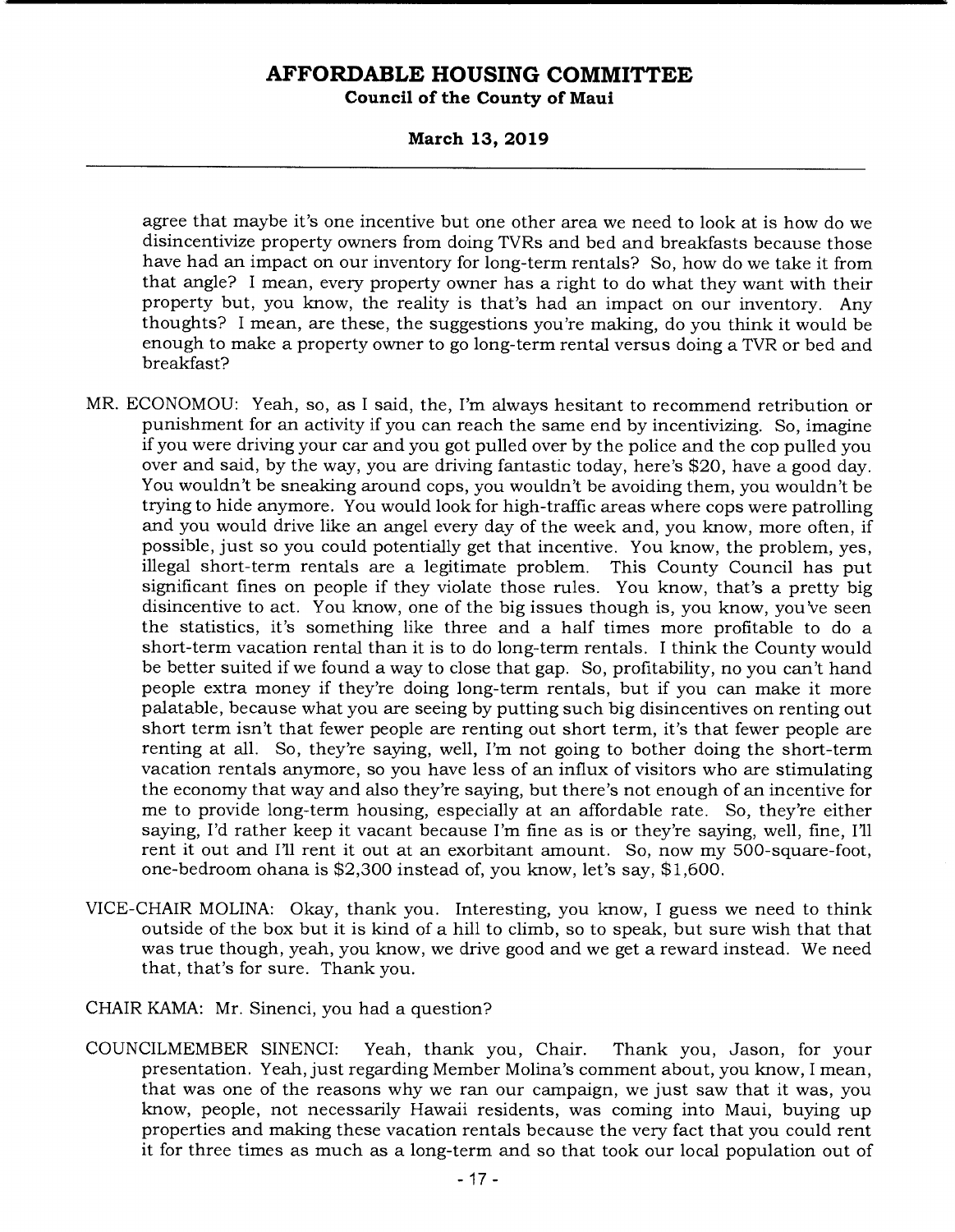**March 13, 2019** 

the affordability rate. And so I think the actions of the past Council has been reactive to stopping that because it was getting at nominal proportions that it was just getting too much and so those are the reasons why, I think, the Council had to act in that way. And I agree with you at looking at some new ideas to move forward. I did like some of your ideas about having pre plans already, you know, we were always, we always built package homes, you know, and those package homes now go for six, 700,000. And so, those package homes, I mean, if we had those plans for people to purchase and you didn't have to go through the permitting process, you know, that could be part of the streamlining, as you said. So, maybe we can work together at looking at some kind of a packaged product at an affordable rate and that we can put that on the market so some of the residents, as an option for affordable options. So, thank you.

### CHAIR KAMA: Thank you.

- MR. ECONOMOU: I agree with you completely. And I cannot stress enough, if you take down some of the impediments to development, and I'm not talking about large-scale development, I'm talking about impediments to your residents, your citizenry, who can benefit from this. Your citizenry can benefit from being able to have a source of income on their own property and they can also benefit by providing housing for their fellow community members. If you reduce the requirements and the restrictions as far as, you know, the time in getting permits passed, the time in getting plans approved, and you make it easier for them, your middle class will thrive and your lower classes will have a place to live and for their children to grow up. There's really only positive there. And to touch on the short-term vacation rentals again, if an individual has the income to buy a random house on Maui just for funsies and rent it out for short-term vacation rental, they have the means to do the same exact activity and not get caught. So, or they have the means to just have that house sit there and use it for their own personal use one month out of the year and now here's land that's not being used that, it's housing that just is going unused when we have a housing crisis, so.
- CHAIR KAMA: If there no other questions from our Members, I'd like to thank Mr. Economou for coming and sharing with us his presentation. And if there are no objections, I would like to be able to defer this item.

### **COUNCILMEMBERS VOICED NO OBJECTIONS.**

### **ACTION: DEFER.**

CHAIR KAMA: Thank you.

MR. ECONOMOU: Thank you all very much.

CHAIR KAMA: So, Members, we're going to take a four-minute break according to that clock so we can switch out. Thank you. . . *.(gavel).*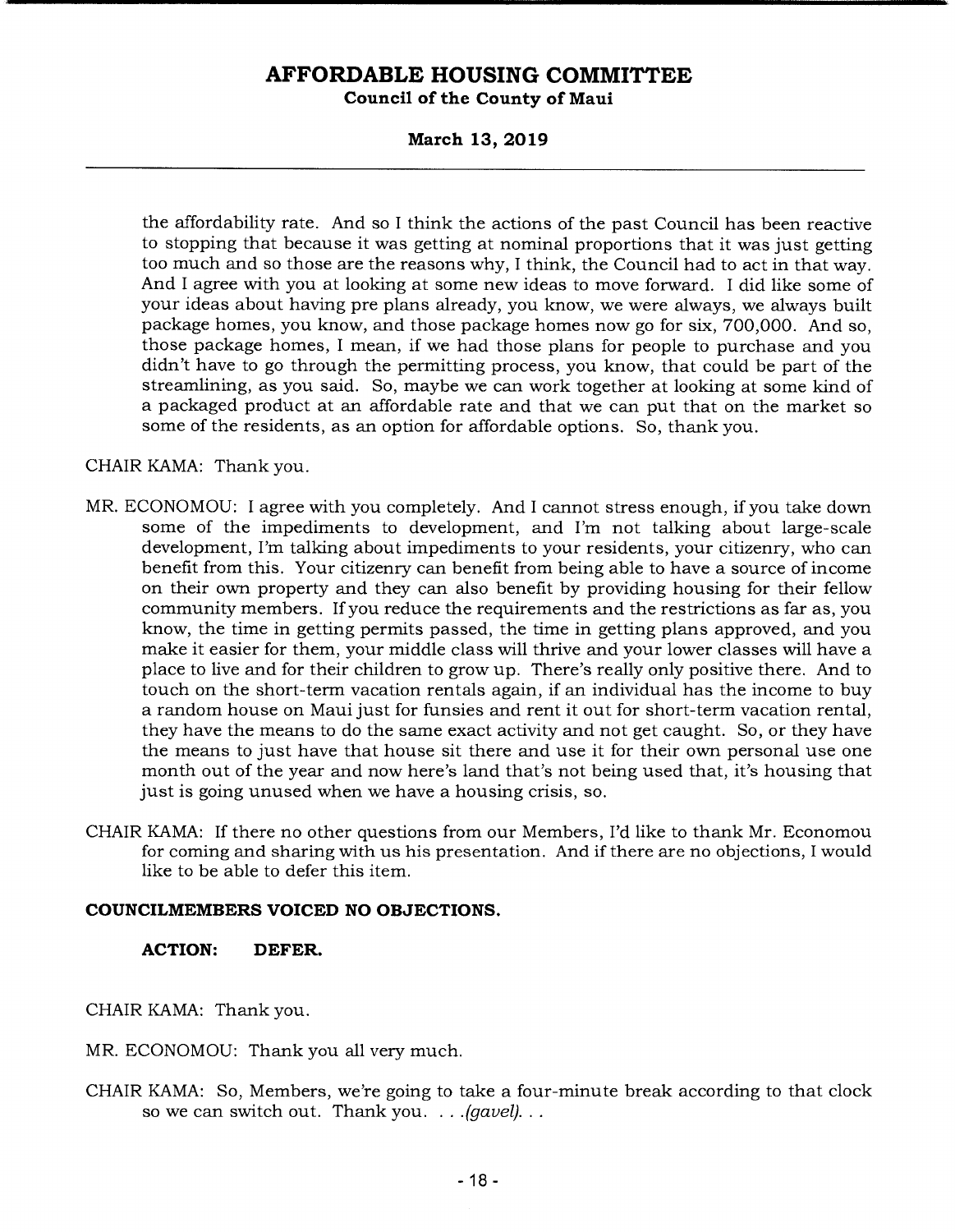# **AFFORDABLE HOUSING COMMITTEE**

**Council of the County of Maui** 

**March 13, 2019** 

**RECESS: 2:26 p.m.** 

### **RECONVENE: 2:30 p.m.**

CHAIR KAMA: . . . *(gavel).* . . The Affordable Housing Committee will now reconvene at 2:30 p.m.

### **AH-17(6) PRE-BUDGET SESSION PRESENTATION (DEPARTMENT OF HOUSING AND HUMAN CONCERNS)**

CHAIR KAMA: So, Members, you have before you the presentation from the Department of Housing and Human Concerns. It is a pre-budget session presentation from them. And so, we have with us today, Lori Tsuhako, from the Department of Housing and Human Concerns, and we have Buddy Almeida with us, as we do have Linda Munsell. So, if you would, Department, to please go ahead and do your presentation. Thank you.

### *• BEGIN PRESENTATION...*

MS. TSUHAKO: Thank you, Madame Chair. Good afternoon, Members. I'm Lori Tsuhako, I'm with Buddy Almeida and Linda Munsell from our Housing Division.

CHAIR KAMA: Good afternoon.

MS. TSUHAKO: We thank Madame Chair for allowing us to appear today and to discuss our 2019 Housing Division Budget and what I'm doing today, with the help and support of Buddy and Linda, is to present a 30,000-foot view of our Housing Division and our budget, so, thank you, Buddy. So, our mission is to support and empower our community to reach its fullest potential for personal well-being and reliance. And so, our Department's budget is comprised of four programs and today well be discussing the Housing Program budget. So, this graphic shows that more than half of our Department's budget is used for the Housing Division. We have three funding sources, the General Fund, Grant Revenue Funds, and the Revolving Fund, but this presentation will relate only to our General Fund and our Grant Revenue sources. So, as I told the Committee on Healthy Communities and Families a few weeks ago, our Housing Program is very wide ranging. We administer Section 8 Housing Choice Voucher Program, which is a Federal program. We do, also, Section 8 of Homeownership Options Program and Family Self-Sufficiency Programs, as well as administer Affordable Housing Fund Program. We're also responsible for monitoring affordable housing conditions and requirements imposed by the County, providing technical/ financial assistance in the development of affordable housing projects, promoting fair housing and providing technical assistance to low-income families in securing housing rehabilitation loans and/or grants. So, those programs that are funded by Revolving Fund include our Affordable Housing Fund and the First-Time Homebuyers Program, which was discussed with our last presenter. We serve extremely low-income families to above moderate-income families, as well as special need groups that include the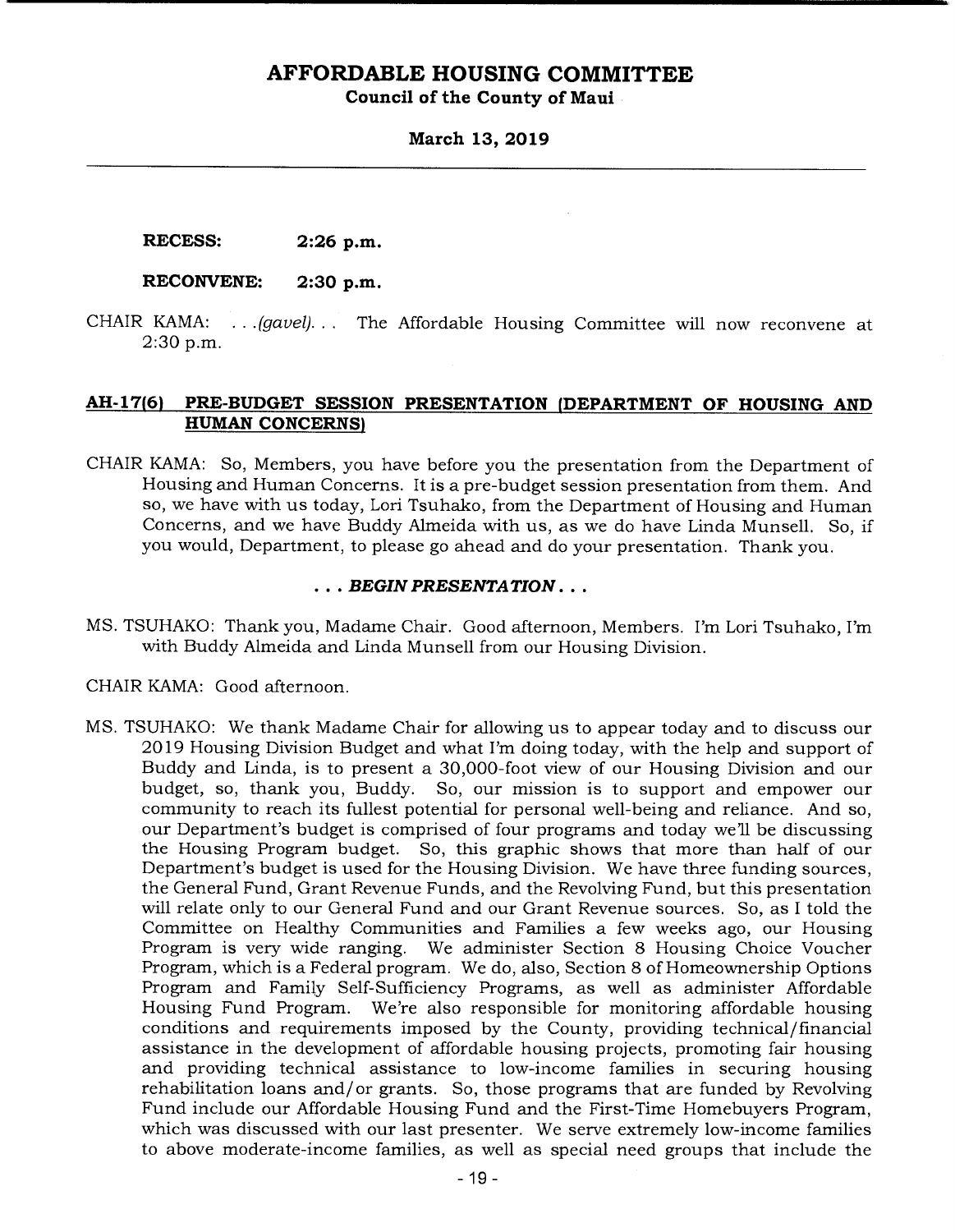# **AFFORDABLE HOUSING COMMITTEE**

**Council of the County of Maui** 

**March 13, 2019** 

elderly. So, some of the services that are provided by our Housing Division include rental and home ownership assistance; we process, administer, and monitor grants or loans to developers developing affordable housing units or agencies providing assistance in an affordable housing program; we process and monitor affordable housing agreements and monitor affordable housing units for safety, security, and sanitary conditions. So, in a big-picture way, the next graphic shows you what the Housing budget was as proposed in 2019 and as it was adopted, and it's broken down for you in terms of General Funds, as wells as in Grant Revenue Funds. So, just as a small point of clarification, last year's Council reduced the funding for Professional Services by about \$500,000 and moved the First-Time Homebuyers appropriation into the Affordable Housing Fund, which relates to the discrepancy between the proposed and the adopted budget for Fiscal Year '19. So, in the next few slides, I'm going to go over fixed and discretionary costs associated with the Housing Division budget. Our Housing Program fixed costs were estimated at 96 percent of our total Program's budget and the discretionary costs were estimated at 4 percent, and, this again, as related to General Funds and Grant Revenue Funds. So, fixed costs include salaries and fringe benefits, utilities, rentals, leased and replacement equipment, and advertisement. For example, request for proposals for Affordable Housing Fund, management services for County-owned properties and for Section 8 recruitment and notifications, contractual services, professional services, airfare and transportation for mandatory meetings, our monitoring, inspection, and these are all certification related. So, some of our Section 8 folks need to be certified in order to do their work and so the airfare and the transportation per diem has to do with that. Registration and training fees are also fixed costs, as well as mileage, printing and binding, publication subscriptions, Section 8 Housing assistance payments, which keep thousands of people housed in our community, supplies, miscellaneous other expenses related to grant awards, such as criminal background checks and the porting of fees to other jurisdictions when Maui County vouchers are used in other places, and other services. So, as I mentioned earlier, our discretionary costs account for about 4 percent of the total budget for our Housing Division and these include the airfare, travel/ transportation, per diem, registration for things that are not related specifically to certification of staff, computer software, small equipment, optional publications and subscriptions, supplies and our County grant subsidy, which goes to the Affordable Rental Housing Program and to Hale Mahaolu's Homeownership Grant. We were also asked to identify Carryover/ Savings or funding anticipated to remain unencumbered from this year's Budget and all of our program funds are expected to be encumbered by the end of the fiscal year. So, the Housing Division does not have any Capital Improvement Projects right now. Our Housing Program has eight positions that are funded through General Fund and 22 equivalent positions funded through Grant Revenue. Our Housing vacancies as of the 1st of March include six vacant positions, five of 'em are vacancies due to lack of funding and one vacancy is currently under recruitment. So, I believe all of those, the five vacancies are in the Section 8 Program. We were also asked to share the Department's top three strategic goals. And one of 'em, I think, we've had a pretty good primer to earlier with the REALTORS Association presentation that came before us and that's to leverage our County's financial resources and assets, including County and Federal grant funding along with other assets, such as land, in order to increase affordable housing inventory. So, one of the, obviously, the common denominator that all of us have, the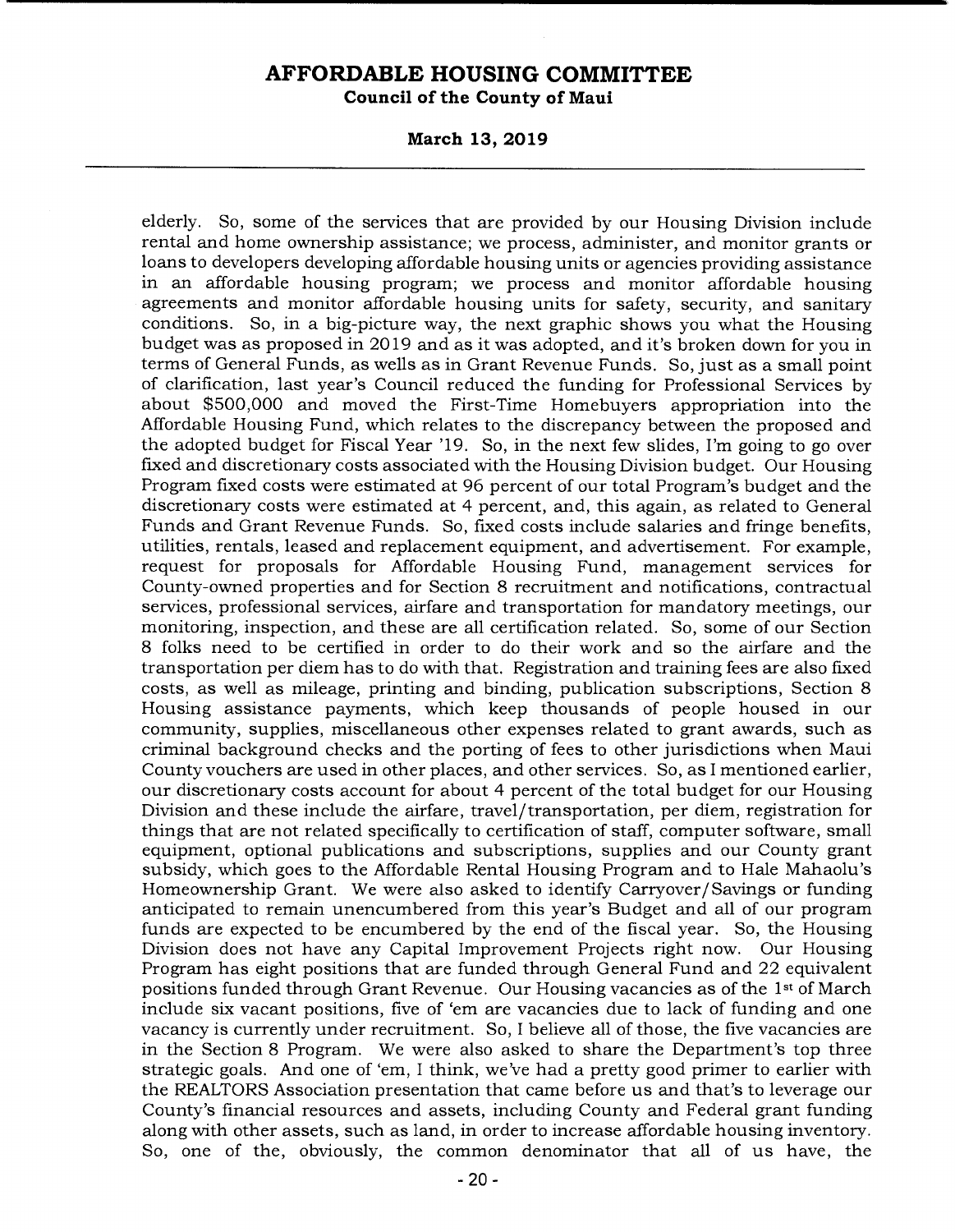**March 13, 2019** 

Administration, as well as the Council, and many advocates in the community, is that we want to see more affordable housing units so that we can maintain people who want to live here, we want to have communities, we want to be able to house people who are homeless and who need services and provide those services to them. One of the ways that we'll measure the leveraging of resources is to look at, objectively, the amount of money that we can use through these other sources combined and leveraged with County resources and have an outcome of additional units. Second goal is to support, encourage our County's presence at Statewide initiatives related to different areas that are under the jurisdiction of our Department, including housing, aging, homelessness, early childhood development, and other human concerns. And what this means is that our staff and our Department leadership's ability to work in Statewide coalitions will give us access to some of these resources. So, it may be, it may require our Department to do grant writing, it may require our Department to partner with other entities with the end goal of supplementing the things that we can do, not just for the creation of additional affordable housing but also for the actual human service delivery that our Department is also responsible for. And the third goal is to strengthen the community social service safety net to address basic human needs. So, one of the things that, I think, another thing that we can all agree on is that nobody wants to waste taxpayer money, so none of us want to pay for things that are being duplicated three or four times. So, I think as the primary funder of social services that the County offers to our community, the Department wants to ensure that the money that's being given out is being used efficiently and with efficacy so that what we're paying for is what is being provided to the community and that we're not paying for the same service multiple times without being able to measure the effectiveness of that. And so those are our Department's top three strategic goals. And I have been very efficient.

### *• END PRESENTATION...*

CHAIR KAMA: Thank you, Ms. Tsuhako.

- MS. TSUHAKO: Thank you, Madame Chair.
- CHAIR KAMA: So, Members, at this time, I'd like to entertain any questions that you may.. .what is your question, Ms. Lee?

COUNCILMEMBER LEE: My question, I'm assuming we get two, mine are quick.

CHAIR KAMA: You may assume so.

COUNCILMEMBER LEE: Yeah, mine are efficient, okay, I heard today on the news that the President is cutting some core HUD programs. And so, will it affect Section 8 or do you know which programs they are? My first question. If you don't know, never mind, just say you don't know.

MS. TSUHAKO: Yeah, I don't know which ones yet.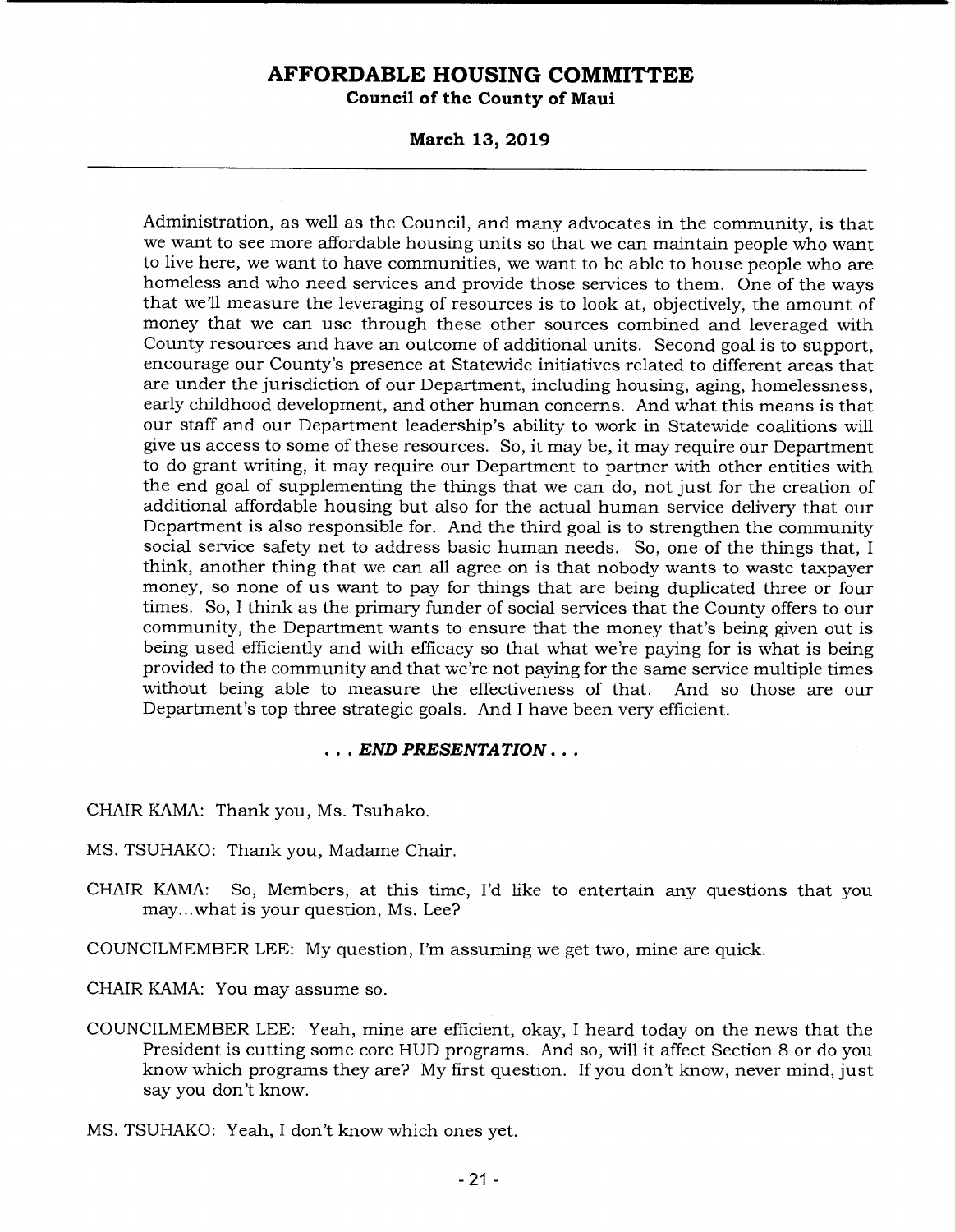### **March 13, 2019**

COUNCILMEMBER LEE: Okay.

- MS. TSUHAKO: I think my tracking of HUD funding has been that Section 8 is a priority and maybe some of the other programs might be more at risk but we'll keep an eye on that because we do have many families who are dependent on that funding --
- COUNCILMEMBER LEE: I
- MS. TSUHAKO: --and our Department is dependent on that funding to provide that service to the community.
- COUNCILMEMBER LEE: Yes, thank you. And then, secondly, I see you have five vacancies, yeah. And it says there, you have those vacancies because they weren't funded. So, you know, I believe that the Council, but I'm not sure, is trying to move in a direction where the projects will be more County driven, like, you know, maybe your Department taking on the project in Kahului, as one example, or maybe several other projects. Would you need those five people in order to promote and manage those projects?
- MS. TSUHAKO: I'll defer to Mr. Almeida.
- MR. ALMEIDA: Thank you, Chair. Thank you, Member Lee, for that question. The five positions in question in the presentation are related to the Section 8 Housing Choice Voucher Program. The Housing Administration Office, the only position that's currently vacant is the Development Coordinator position that we're actively recruiting and that position is key with regards to being able to move forward and handle CIP-type projects going forward for the County. So, we've just gotten approval to hire above the base rate through, you know, the Personnel Services, so that advertisement just went out, I believe, over the weekend. So, we're looking forward to getting a good batch of applications where we can fill that position and that'll be key for us moving forward to being able to assist in these projects.
- COUNCILMEMBER LEE: One follow-up question, Madame Chair? Okay, so, Buddy, so those vacancies are not because of lack of funding because Section 8 is guaranteed funding, right?

CHAIR KAMA: Go ahead.

MR. ALMEIDA: The decision with regards to not filling those particular positions, right now the General Fund pays for I wanna say approximately two-thirds of the fringe benefits for the Section 8 Program. I believe the Program pays for approximately 200,000 of those costs. The decision with regards to the funding of those positions was due to trying to bring that more into balance to where that the General Fund was not having to pay for those costs and we analyzed and realized that we could be efficient. Obviously, the Department works very hard but we're managing the caseload with the staffing that we have and we continue to monitor that going forward but that was the thinking and the reasoning behind not filling those positions at this time.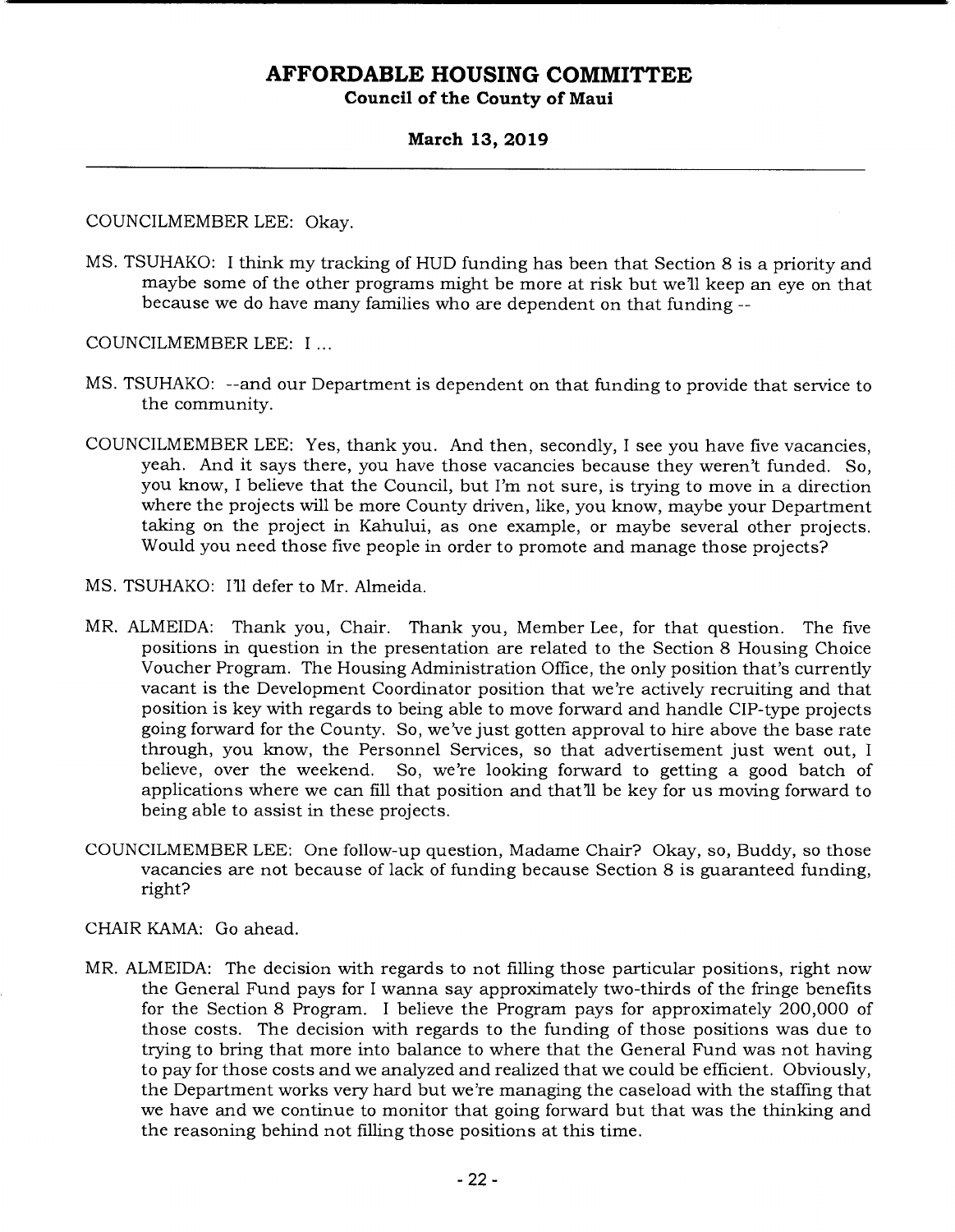#### **March 13, 2019**

COUNCILMEMBER LEE: I see. Thank you, Madame Chair.

CHAIR KAMA: Yes, Mr. Hokama?

COUNCILMEMBER HOKAMA: Are you going down the line, Chair?

CHAIR KAMA: Actually, I was just looking to see who showed interest, like, call on me.

COUNCILMEMBER HOKAMA: I doubt your Members have no questions, Chair, so I appreciate my opportunity. I understand where we are in the Budget cycle, so we had, all wish we had additional, more specific maybe financial comments but we understand where we are and the new Administration. So, being what it is, I am hoping, maybe you folks should've given us some components, especially about... and again, you heard the earlier presentation from an entity that gave us one perspective, and what I found interesting is it's always about what government should be doing or what government has to do or what government should get out of the way from. I'm kind of curious when we're gonna hear what the nonprofit sector is going to do to assist us in this challenge, what the private sector is going to do to assist us in this challenge, because we cannot do it by ourselves, in my experience. So, knowing that we need private sector, nonprofit, as well as the government's participation, I think part of your PR requirements is to make the community understand this is a community challenge, not a County challenge, and that we need all sectors to agree and come up with what each sector can do to contribute and solve the challenge, okay. I mean, tax credits is what we can do but we wanna know what the private sector needs to make it happen. You know, we're open to new ideas, so, you know, we can present it to our Budget Chair and say, you know what, let's make an agreement because certain counties have done it, on the East, they've built the subdivision and they came, okay, the people came. It wasn't pre-sold units, now. These people came on the assumption of economic development, the potential of major employers creating a job market and those people built the houses before it was sold at good prices, I can tell you, and this is in the Carolinas, and they had a big employer, Boeing, okay. So, people came without guarantees and people developed without guarantees and it worked, for whatever reason, it worked. I don't know why we cannot find what made that project work that way that we cannot borrow from and learn because it always comes down to financing for us, financing, and nobody wants to build a house until it's sold. So, we're in a dilemma. And so, for me, I'm hoping that you guys might come up with some proposals. And, for me, I'm going to be working with our Budget Chair 'cause I think City and County, to me, proved it in court and so I'm going to move forward on a Category A proposal for this County and have those fund address the needs of the affordability. Well, I think what I heard last night from the Mayor, I thought that was a pretty interesting phrase he shared with our community, and his phrase was, attainable housing, not affordable, attainable. I thought that was a kind of unique change of a mental attitude toward housing for our residents and I liked that, Chair, attainable housing. And so I challenge you folks to think about that because we can do it one way through taxation, which I'm looking at, but I'm wondering what the nonprofits and the private sector can do for us. Any comments, Director?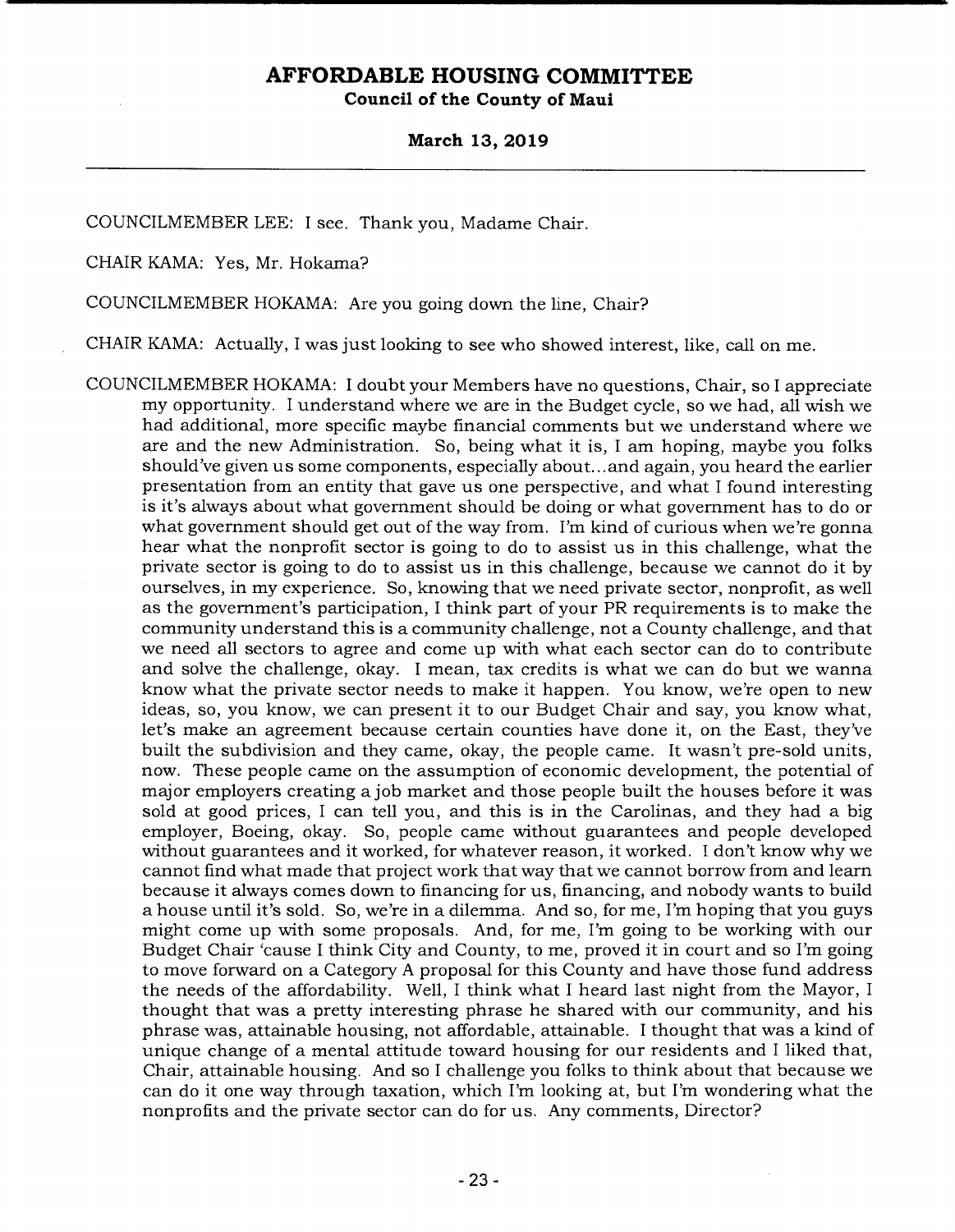**March 13, 2019** 

MS. TSUHAKO: Thank you for your question, Mr. Hokama. I agree with you. I don't think that housing is an issue that's solely the responsibility of the County. I think it is a community issue and I know that nonprofit entities, like Catholic Charities, have contributed, they're building elderly housing for us right now and we'll have, you know, many more units that are affordable to seniors who live on fixed incomes and that will be a help because it creates, much like Jason was talking about earlier, it creates a stream so that there's movement in a continuum of housing options for people. I hope that one of the things that our Department is able to do, because we'll certainly try, is to bring in all of the other sectors in the community, because you're right, we're not going to do everything by ourselves, we don't have that expertise, we don't have all of the resources we need to, you know, do Bewitched and move the nose and have everything in place. So, we have to be conveners, that's what the Department has to do, we have to be conveners, to bring people together and say, okay, this is what we want to do, we all have that same vision of needing to have more housing that's affordable, attainable, whatever you want to call it, people can get into it, right. So, we need to have all those factors, all those factions of people, whether we think it needs to be, the housing needs to be here or there or wherever, we need to have them together having conversations and then we, as a County, have to figure out what ways we can support those efforts and make it go more efficiently so that we're not looking at taking ten years to build housing for people, ten years is too long, it's just too long. But just because a process, just because housing cannot be developed instantaneously does not mean that we shouldn't be starting now, right. So, it's a two-edged sword, it'll take longer than we want but it doesn't mean we shouldn't be starting now. So, thank you, and we do, we count on your support for that.

### CHAIR KAMA: Yes?

### COUNCILMEMBER HOKAMA: If I may --

### CHAIR KAMA: Yes.

COUNCILMEMBER HOKAMA: --ask a follow-up, Chair? Thank you. And, you know, I think this term, you know, we've been fortunate 'cause I think the committee... Council has asked myself to Chair with Ms. Kama's Committee and, I think, with Ms. Sugimura's Committee, it's, for me, falling in place all our little duckies because the County is going to have to be forced to get out of its narrow, I would say, horse blinders perspective of review by project, individual project driven approaches, yeah. We're at a point now we need to be regional planning driven, okay, we need to set the wide parameters and have our people come in, those developers, and say, what part of the puzzle will you fit in the parameters we have set, okay. I think once we lay out some of those more definite parameters, private sector can respond smarter and faster with knowing what the County's positions are on the general parameters of where we expect housing to be, where we expect the bypass roads to be in advance because I hear the comment about, especially what we're going to be, the collector roads, how we want people to get through subdivisions, not get stuck in subdivisions, we agree with that. So, I think it just makes sense that we are now going to have to start promoting and thinking from a regional perspective, you know, we've outgrown being very narrow by being only narrow,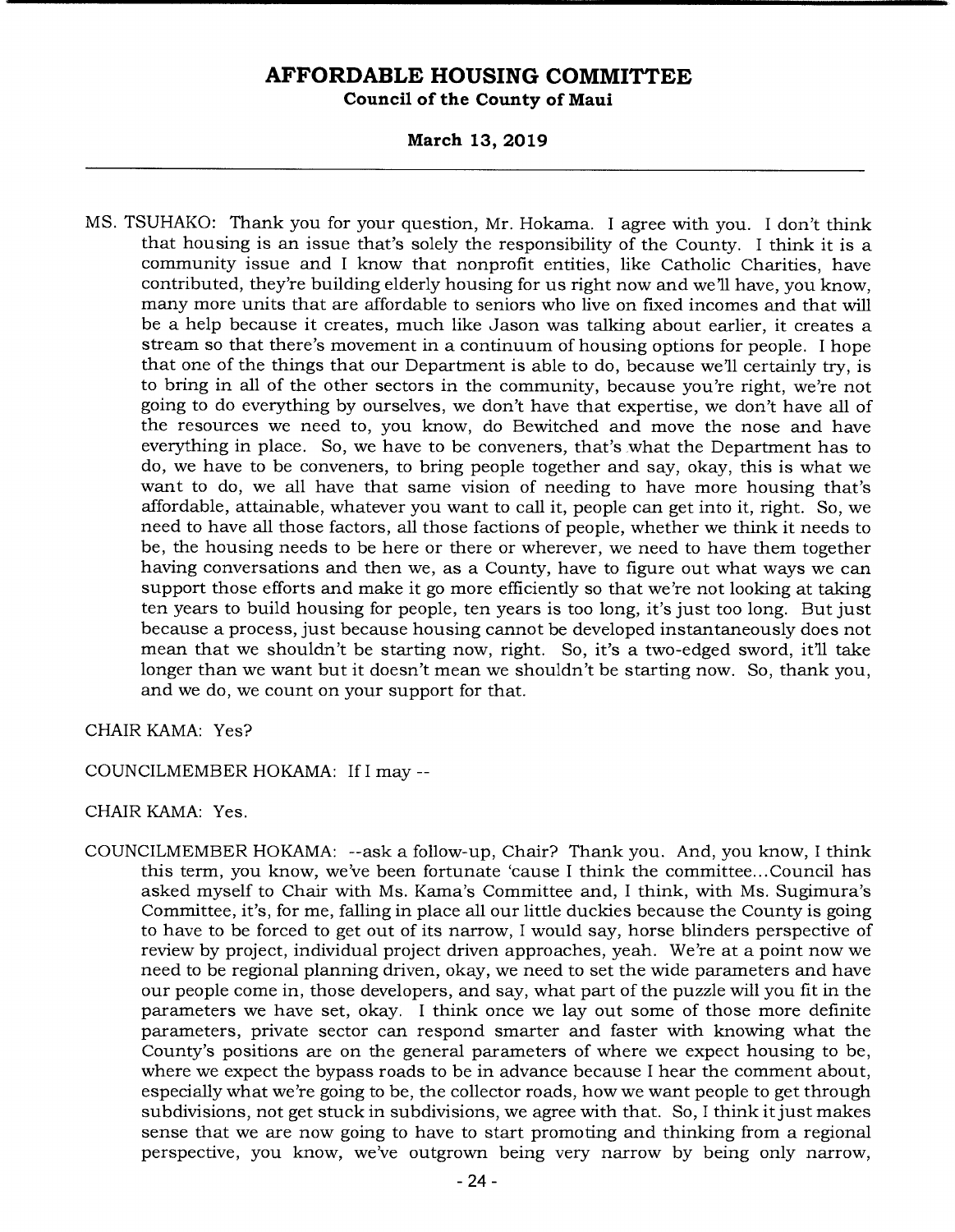### **March 13, 2019**

single-project reviewers and then figuring out what happened because now traffic is worse than it ever before, okay, we forgot that regional perspective. I think with all the tools you have now and well ask you to join the Council 'cause, you know, our Committee, our Chair has supported it, is opportunity zones. How do we help that and make it work for attainable housing in those zones, because in that, we also have the transportation corridor project and funding sources, okay. This morning, Council had a great presentation of a master planning project. If I believe right, was what, 1,200, 1,400 units.

COUNCILMEMBER SUGIMURA: Fourteen hundred.

- COUNCILMEMBER HOKAMA: Okay, you gotta think regional already when we look at that kind of numbers, okay. So, for me, the opportunity is there. We can plant the seed, and hum over the seed and pray for the good fruit but I would agree, we shouldn't be waiting around because you add that to 30-year mortgage, a lot of people going be in retirement by they pay off their house, if they get their house. So, this is what we look forward to your Department, you know, helping keep the energy to go after this opportunities that we know the Feds have provided because I'm with Ms. Lee, we don't take care housing, the impact on the social safety net gets greater and we have less cash to take care of that because of other needs. So, healthy communities becomes the bottom line at the end. Where do we put the cash, correctional center, housing, police, fire? Some of you say, what about the sewer, don't forgot sewers and cess... okay so we got a lot of needs, a lot of cash needs and we need your Department to help us find those opportunities. Thank you, Chair.
- CHAIR KAMA: Thank you. Any other Members have any questions?

COUNCILMEMBER SUGIMURA: Chair?

COUNCILMEMBER KING: Down here.

CHAIR KAMA: Yes?

COUNCILMEMBER SUGIMURA: Thanks. So, I just, since Lori Tsuhako is here, I wonder if you could just explain that.. .1 think Kelly and I both had that question about using the \$2 million First-Time Homebuyers and incorporating IDA and I think I sent you, or left you voice message and e-mail exchange regarding the possibility --

MS. TSUHAKO: Yeah.

- COUNCILMEMBER SUGIMURA: --which is what Jason Economou also talked about in the previous presentation.
- MS. TSUHAKO: Yes, thank you, thank you for your question, Councilmember. I'm trying to remember the details of that and I'm not remembering the details of that, but my recollection is that the individual development accounts were looked at when the program was being --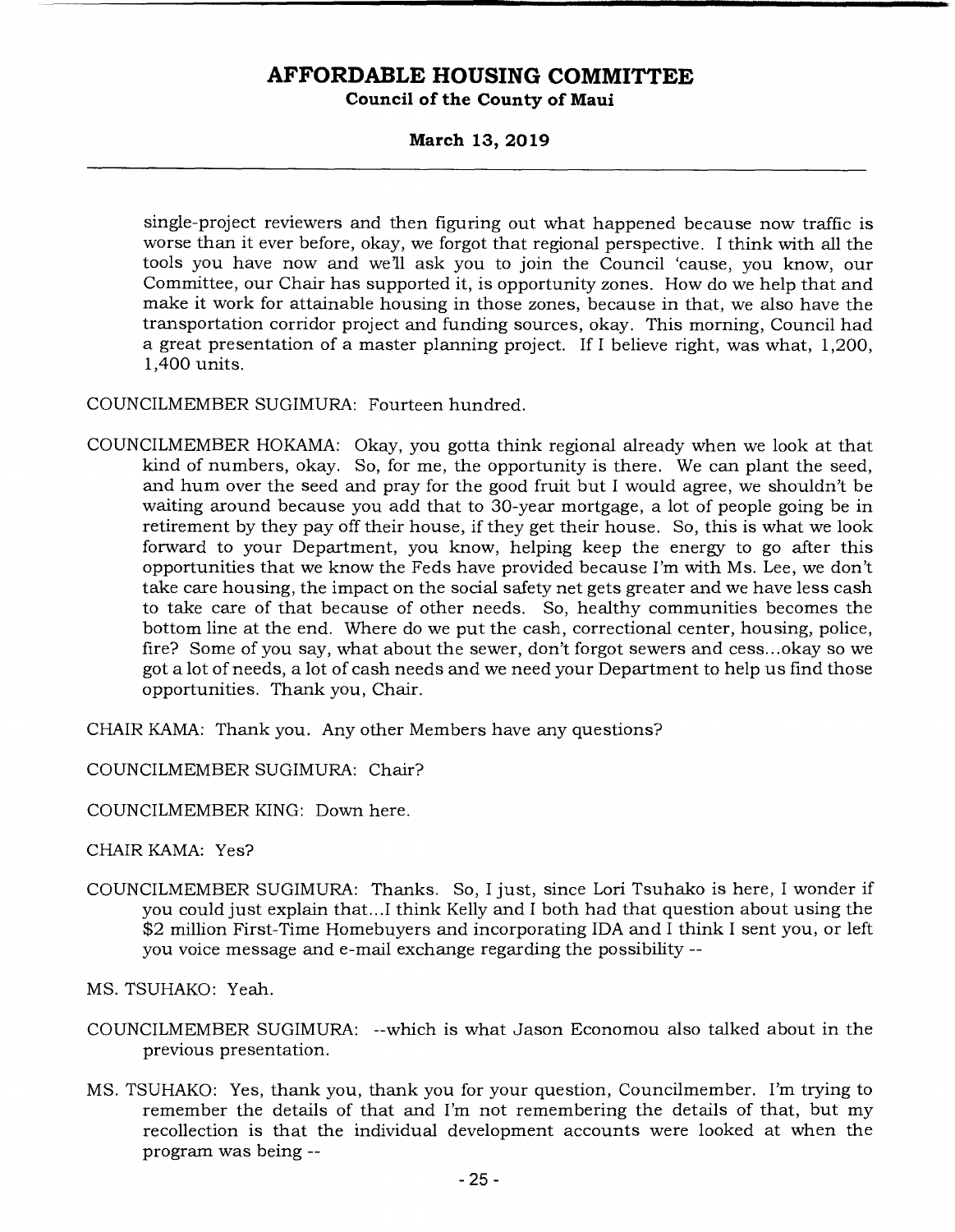### **March 13, 2019**

### COUNCILMEMBER SUGIMURA: Developed.

- MS. TSUHAKO: --developed and sort of, the guts of the program were sort of, the details were sort of being worked out, and one of the things that I recall hearing from the Program Specialist is that the IDAs were maybe meant for a different population of people who... okay, so the First-Time Homebuyers are for those people who are ready to purchase, so they have their commitments from the mortgage.. .from the lending institution saying that you would qualify for mortgage of x-amount of money and they needed just that infusion of the deposit in order to make the purchase of the home. So, they were already well along into the process of learning how to become homeowners 'cause they had been saving and, you know, they had some savings, they had the ability to pay. The IDA was targeted more at people who were not quite so far along. And so to combine the IDA with the First-Time Homebuyers did not make sense at the time because they were two different populations, the needs were different, yeah, so maybe the IDA was more applicable to somebody who was not far along in that process and who needed to learn the financing, learn the homeownership process, and mitigate the risk of foreclosure and that sort of thing. Whereas, the applicants for First-Time Homebuyers were already there, they had done their background work, they were ready to go, all they needed was that assistance with the down payment.
- COUNCILMEMBER SUGIMURA: Okay. Thank you. And then, the discussion about, I wonder what Housing, numbers Housing uses, the number of houses that we need, was it by what date? Twenty, whatever? I always thought we were using numbers from DBEDT, Department of Business Economic Development and Tourism, which was a State agency and I kind of thought it was tied to funding sources at HHFDC would give us or different things, I'm not sure. So, if you could focus me, I think maybe, you know, just so that we're in sync with where we have to be for our targeting of, you know, homes for our residents. I don't know if you and Linda may...

CHAIR KAMA: Go ahead, Linda.

COUNCILMEMBER SUGIMURA: Maybe it doesn't matter, I don't know.

- MS. MUNSELL: Thank you, Chair. I'm Linda Munsell, I'm the Assistant Housing Administrator. The, there are a lot of different studies that have been done on housing needs. Primarily, when we're talking about it, we are talking about the Hawaii Housing Planning Study, which was done in 2016. We're currently in the process of re-doing that. In that study, they were projecting that we needed something like 14,000 units to be produced between now and 2025, I believe, is what it was. Those housing units are actually broken down into the various AMI levels. So, we can actually project, and we've gone through our files to see what is just recently been constructed, what is currently under constructed, what is in the late planning stages, and then what is kind of, you
	- know, which projects are still in the dream phase still, and we can project what those units, where those units are going to target which AMIs. And so, I know we always talk about 14,000 units. We're really not, the County is not, I'm more concerned with the 9,000 or 8,000 units that are in the lower AMI levels. For the most part, the studies all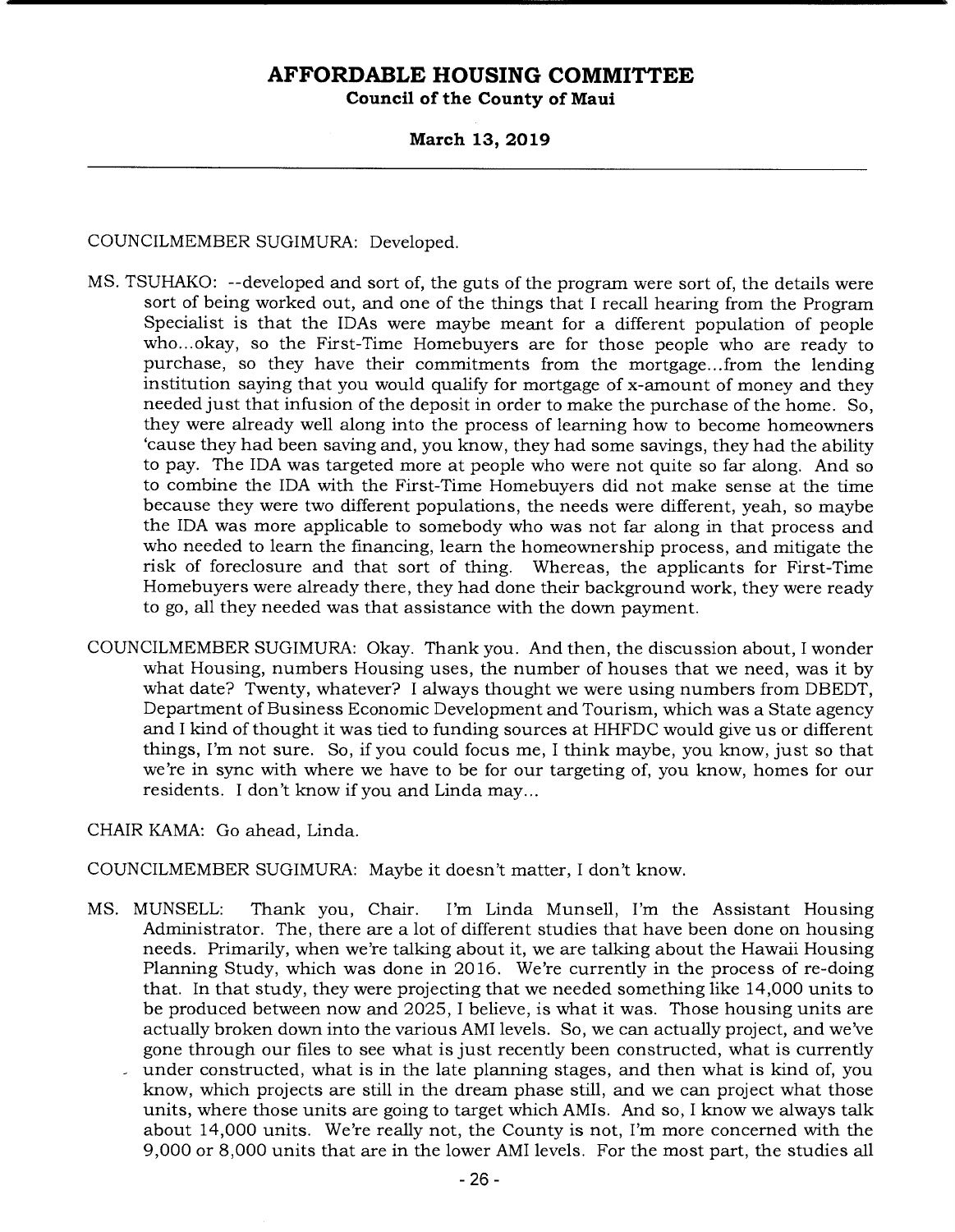### **March 13, 2019**

say that with some assistance from the County, you know, making sure that the processes work, the upper AMI levels are going to be taken care of through the regular market process. So, you know, obviously, there's a much longer conversation that we can have about it but, you know, yeah, it's the, it's typically the Hawaii Housing Planning Study, it is the 14,000 units and very specifically, we need to be focused on which AMIs are we building for.

COUNCILMEMBER SUGIMURA: I like that. One last request --

CHAIR KAMA: Yes.

COUNCILMEMBER SUGIMURA: --is that I know that previously the Department sent over to us a list of all the affordable units that were in, under construction, and previously, we used to get a list, a more comprehensive list that had all. So, we would see, you know, what is under construction, you know, what are the challenges, but it was broken down, it was pretty comprehensive, it wasn't the abbreviated list. So, I wonder if you could provide that for us just so we have a picture of all the projects that are in motion 'cause there's actually a lot of, you know, projects going on. Thank you.

CHAIR KAMA: Was that a "yes?"

COUNCILMEMBER SUGIMURA: Yeah, so they'll

CHAIR KAMA: Okay. Thank you.

COUNCILMEMBER SUGIMURA: You can, right? I think it used to, you used to do it before.

UNIDENTIFIED SPEAKER: Yes.

CHAIR KAMA: Chair?

COUNCILMEMBER KING: Thank you. That was a great question about, I mean, getting that list. And if you could give us that list and break it down by AMI too --

CHAIR KAMA: Yes.

COUNCILMEMBER KING: --to see where we're at with addressing the various ones because that's one of the things I think is missing, you know, that Kaiwahine Project is probably the, one of the best projects to come along because it's addressing 30 to 60 percent, but everything else that we've been approving has been 80 to 120 so we are missing, and that's why I think you indicated that those numbers are like eight or 9,000, which is the majority of that 14,000 so thank you for keeping track of that. I just wanted to clarify what, when you talked about the vacancies. So, this might have been misrepresented by saying it's due to a lack of funding, it was a conscious decision not to fill those. So, they're not, you know, they're not really vacancies per Se, okay. I just wanted to clarify that. And then I have kind of a big issue with the strategic goals and how they're worded and I'm going to, 'cause I went through this my very year on the Council, the idea of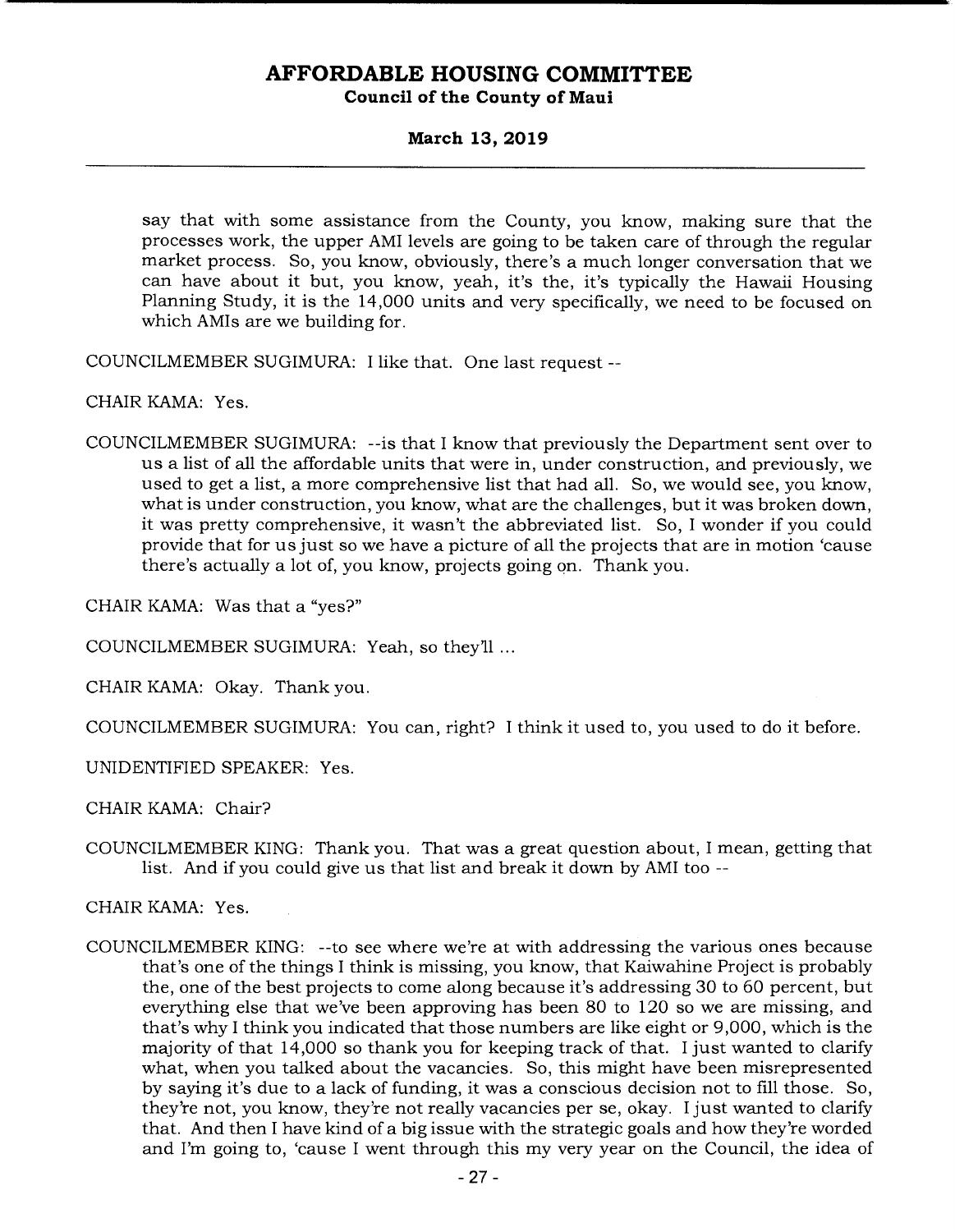**March 13, 2019** 

setting goal, of goal setting. And when I look at, you know, for instance, your number one goal, leverage County financial resources and assets, including County and Federal grant funding, along with other assets, to increase affordable housing inventory. So, to me, that's the goal, increase affordable housing inventory. And we should measure it by how much we've increased that, not by how many dollars come in, because the ultimate goal, regardless of how many dollars come in, is to increase the inventory. And that's where I, the person, I get really frustrated with seeing the goals the way they're worded. Okay, the second one doesn't make sense to me, I don't know what that goal is, to attend more meetings, and to measure by how many meetings we attend. My, as a business person, my goal is attend less meetings and get more done, you know, so I'd like to see, you know, what is the goal for that second one. And the third one, the goal is to strengthen the community's social service safety net, so measuring that by how much we've increased that, you know, are we looking to add more social services, are we looking to measure the ones that we have and if they're taking care of the needs or something like that, but I think an ultimate goal should be to increase the number of lower income affordable housing. And this just, if we could just get to the point, and this is not just this Department but, you know, all departments, just measure what we're trying to do, not the way we're trying to do it, because all those objectives and the ways we're trying to do things are strategic tasks and objectives but the end goal is what we should be measuring, that's how we know if we're successful, if we're getting closer to that goal of 14,000 units and if we're decreasing the number of the lower end. So, anyway, that's just my request, is that we, you know, let's really delineate what the end goal is here, not a measure just how we're getting there but are we getting there. Okay. Thank you, Chair.

CHAIR KAMA: Thank you. Members, any.. .yes, Mr. Sinenci?

COUNCILMEMBER SINENCI: Thank you, Chair. This was a very interesting discussion and I was just thinking about, you know, who are those, we talk about 14,000 housing units that we need, who are these 14,000 people? I mean, I'm sure people that already have homes, you know, they're not on that list, but who are those 14 people... 14,000 people? And, you know, we're looking at 14,000 mortgages. So, we're looking at this whole process of, you know, all of, you know, whether they're all different, you know, different prices but 14,000 new mortgages. So --

CHAIR KAMA: Rentals.

COUNCILMEMBER SINENCI: --14, you know, who's going to be taking care of that, banks, the income of funding, jobs to support those mortgages, so I'm just, you know, it's a lot but I think those are some of the things that we need to think about in this process. Thank you, Chair.

CHAIR KAMA: Thank you. Yes, Keani Rawlins-Fernandez, yes --

COUNCILMEMBER RAWLINS-FERNANDEZ: Mahalo, Chair.

CHAIR KAMA: --please.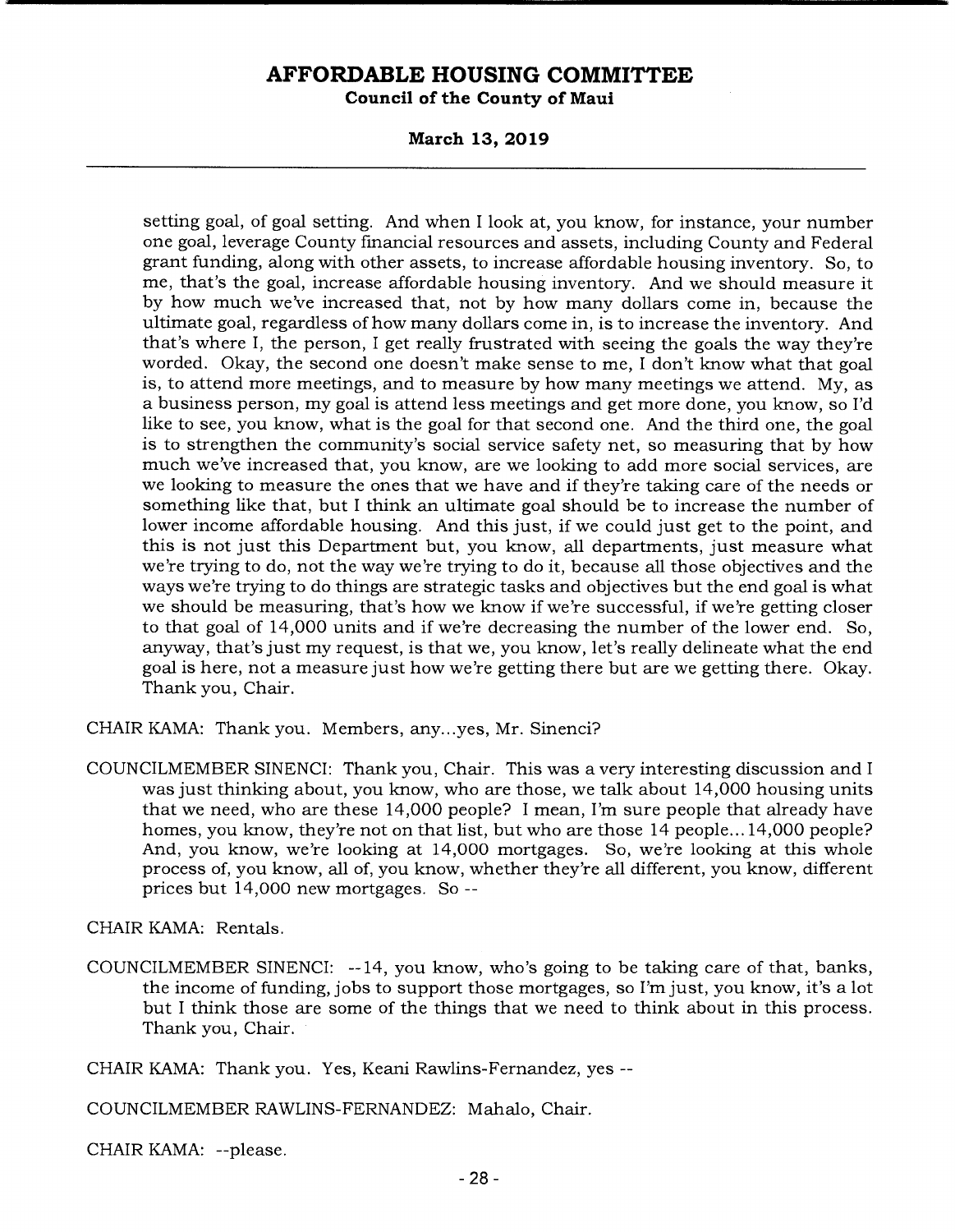### **March 13, 2019**

- COUNCILMEMBER RAWLINS-FERNANDEZ: Mahalo for your presentation. Are any of the recommendations from the Housing, the TIG, County of Maui Affordable Housing Policy Plan Report or County of Maui Affordable Housing Implementation Plan being used in your Department's other strategic goals, so not this top three, but other strategies?
- MR. ALMEIDA: Thank you, Chair. Thank you for that question. We have taken into account the information provided through the research and worked on in the TIG. We also look at the different housing studies that Ms. Munsell mentioned. We try and incorporate different aspects in trying to reach all the goals that are needed for all the different AMIs and all the different demographics in Maui County. So, we do take into consideration the information that's provided and that's one of the sources that we've utilized.
- COUNCILMEMBER RAWLINS-FERNANDEZ: Okay, thank you. Do you have any thoughts on increasing our Affordable Housing Fund and how is it currently being used?
- CHAIR KAMA: Yes, sir?
- MR. ALMEIDA: That is actually a very good question and something that I've posed and discussed in the past. One of the major impediments for developers to bring housing to Maui County is infrastructure. And whether it be through the Affordable Housing Fund or possible to set up a separate fund with another 2 percent that's put into it, like the Affordable Housing Fund has set up, that could be RFP'd to developers for 100 percent affordable projects for infrastructure, specifically, is something that at least I've had in mind and an idea that I've been, you know, hoping to gain traction with because I think that's key. If the County is not going to partner and bring the infrastructure into a lot of these projects, that might be a way for us to mitigate some of the impediments that developers have in getting affordable housing built. So, that is a very good idea.
- COUNCILMEMBER RAWLINS-FERNANDEZ: Okay, thank you. Regarding the five vacant positions, I understand they were intentionally not funded. What were those five positions?
- MR. ALMEIDA: I can get that information to you. I don't recall off the top of my head. I believe it was Clerical and Housing Specialist positions but I can --

UNIDENTIFIED SPEAKER: HUD.

MR. ALMEIDA: --get the exact breakdown for you for each position.

COUNCILMEMBER RAWLINS-FERNANDEZ: Okay, thank you. Thank you, Chair.

CHAIR KAMA: Thank you. Any other questions, Members? If not, I would like to call the ...

COUNCILMEMBER HOKAMA: Chair?

CHAIR KAMA: Yes, sir, Mr. Hokama?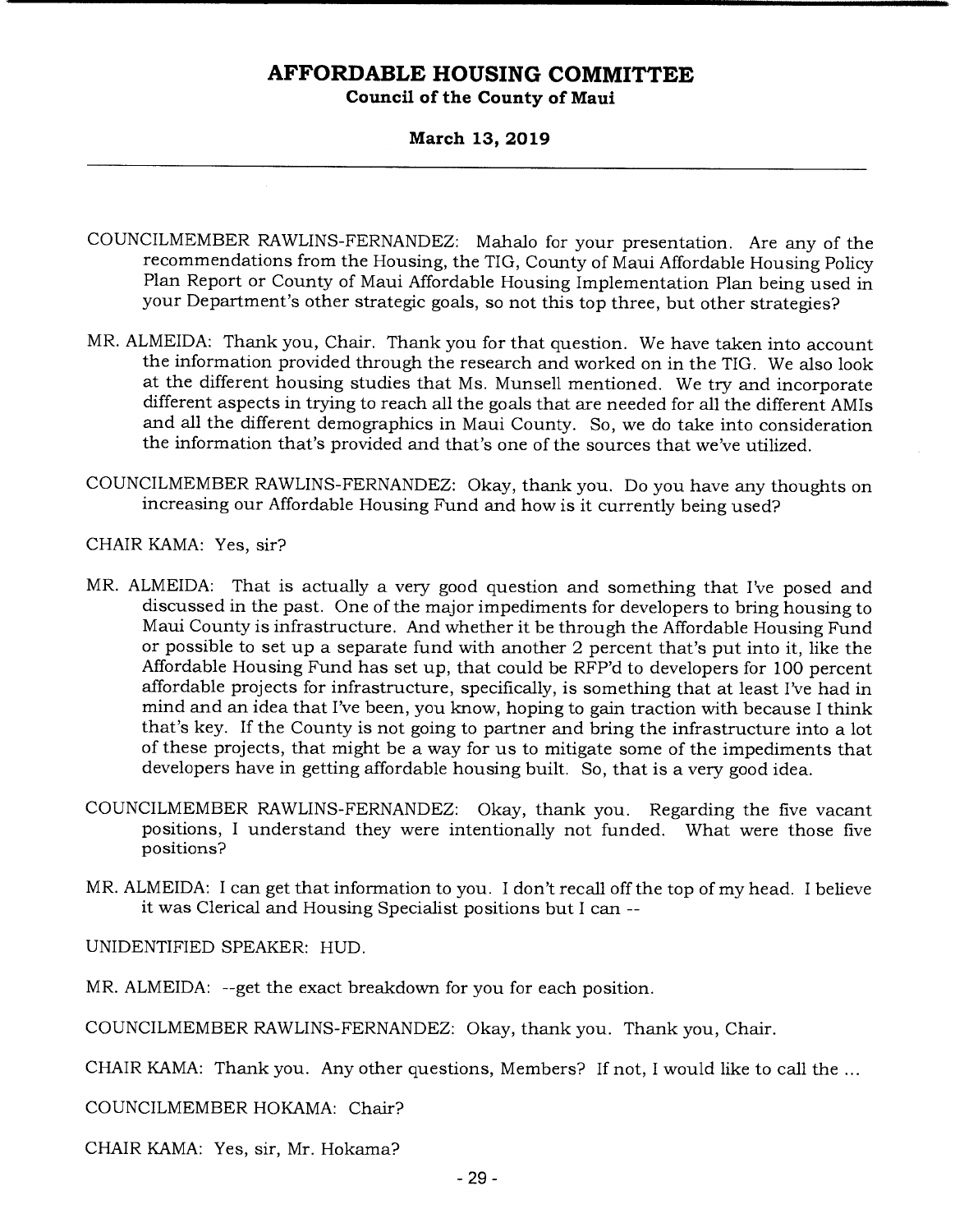### **March 13, 2019**

- COUNCILMEMBER HOKAMA: Not a question, more of a request to the Department, because I think rural Maui County got a little short changed in the last Census. So, this is a national issue, of course, but I would ask your Department, especially your various components, whether it be immigration services, to assist that the County gets our residents counted properly for the new Census because it impacts the dollar amount per the Federal formula of what we're gonna receive, as well as designation of certain communities. 'Cause I cannot believe Lanai is out of rural designation, okay, because of a small component of the island skewed our numbers. So, I think the one way to help our Federal delegation is to ensure that we participate, as best \_\_\_\_\_ the County, to count our numbers accurately to ensure our funding, that we get the fair amount of Federal dollars in return. Thank you, Chair.
- CHAIR KAMA: Thank you, Mr. Hokama. So, if there are no other questions and no objections, the Chair would like to call a short recess, for five minutes, 'till 3:15.

MS. MATTHEWS: Madame Chair?

CHAIR KAMA: Yes?

MS. MATTHEWS: Before you recess, would you like to defer this item?

CHAIR KAMA: Oh, yes, of course, please.

### **COUNCILMEMBERS VOICED NO OBJECTIONS.**

### **ACTION: DEFER.**

CHAIR KAMA: Thank you, thank you. The Affordable Housing Committee is now in recess. *(gavel).* 

**RECESS: 3:10 p.m.** 

RECONVENE: 3:18 p.m.

CHAIR KAMA: . . *.(gavel). . .* The Affordable Housing Committee of March 13, 2019 will now reconvene. Thank you, Members, for being seated on a timely manner. It is now 3:18 p.m.

### **AH-8 COUNTY-OWNED PARCEL ON NORTH PAPA AVENUE (KAHULUI)**

CHAIR KAMA: So, Members, the last item on our agenda today is AH-8, it's the County-Owned Property... Parcel on North Papa Avenue. This initially was signed on December 15, 1990, allowing the lessee to utilize the premises solely for the student housing purposes for Maui Community College, and on May 23, 2016, the County and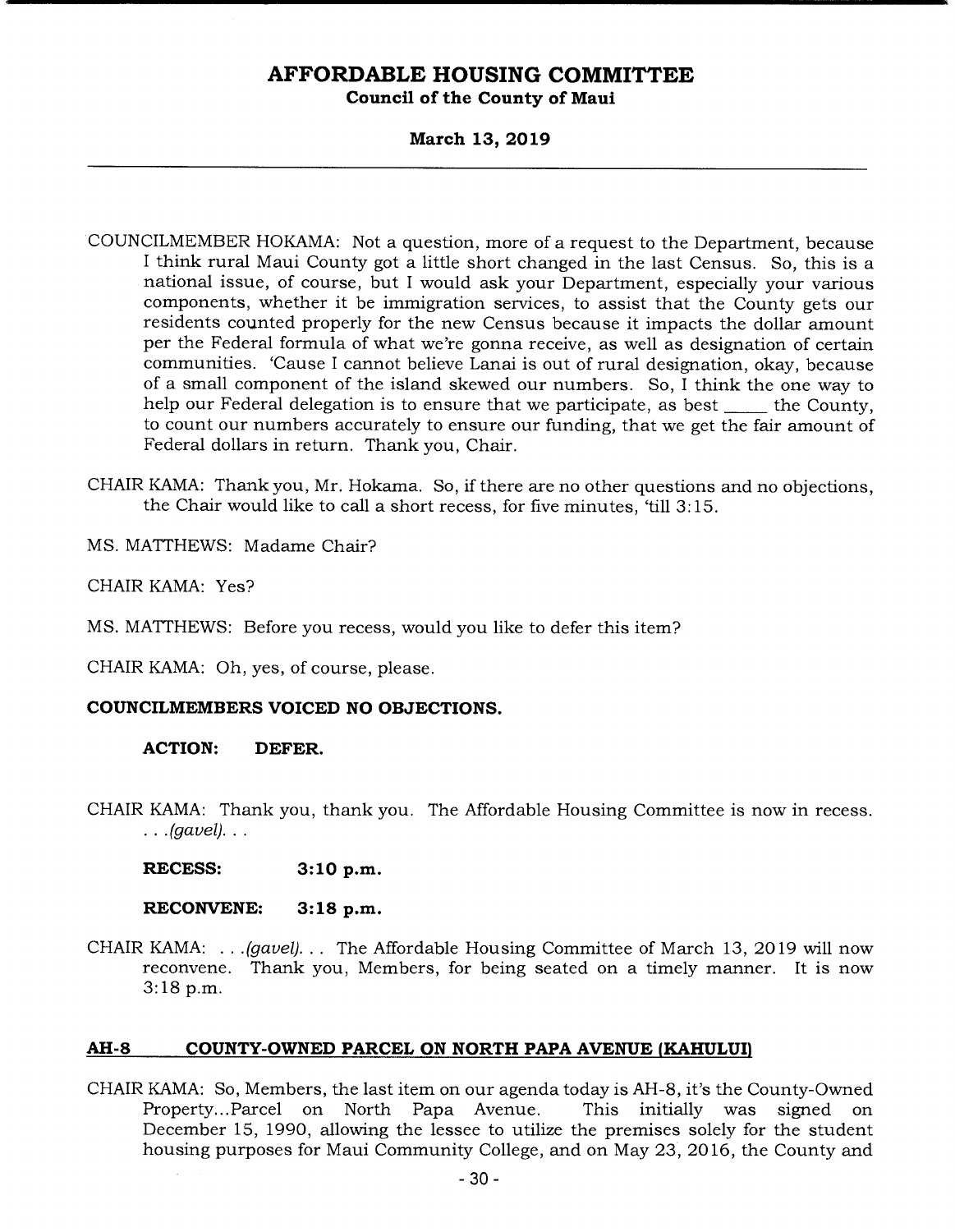**March 13, 2019** 

the University of Hawaii, Maui College entered into a first amendment to lease to allow premises as a hospitality learning center and to also allow it to be used for transient accommodations as part of the educational experience. To date, the building on the parcel still sits vacant, is in disrepair and unoccupied. So, there's been a great deal of development over the last week in relation to this item and I attended a meeting at the State Capitol last Thursday regarding this, along with our legislative, Affordable Housing Legislative Analyst, and I'd like to be able to bring to your attention what was distributed to you, this two-page memo, a few moments ago, it says County-Owned Parcel on North Papa Avenue, for your information. The date on this is March 13, 2019. It should've been distributed to you all. You got that? Thank you. Yes, I'm so sorry about the paperwork that you all get buried in that hopefully we can go paperless at some point in time. So, this is a report that I want to share with you of the meeting that I attended but before I do that, I'd like to first of all introduce again who's with us this afternoon. So, from the Office of the Mayor, we have Saumalu Mataafa, the Executive Assistant. And then we have from the Department of Planning, Jordan Hart. Good afternoon, Jordan. Also, we have from the Department of Housing and Human Concerns, Linda Munsell, the Assistant Housing Administrator, and along with her is Buddy Almeida and the Acting Director, Lori Tsuhako, and Jeff is still with us, alive and well. And we have, also with us, David Tamanaha, the Vice-Chancellor for Administrative Services for the University of Hawaii. And if, without objection, I'd like to use this young man as a resource person pursuant to 18A of the Rules of the Council.

### **COUNCILMEMBERS VOICED NO OBJECTIONS.**

CHAIR KAMA: Thank you. So, now we get to talk about what we all have been talking about, low-hanging fruit. And so, we have with us today, presentations by the Department of Housing and Human Concerns, and Mr. Tamanaha is here to answer questions later on regarding the participation of the University of Hawaii, Maui College. And if we're all good, let's begin our presentation. Ms. Munsell?

#### *• BEGIN PRESENTATION...*

MS. MUNSELL: Good afternoon, Chair, and Committee members. As you know, my name is Linda Munsell. I'm the Assistant Housing Administrator for the County of Maui. I really appreciate the opportunity to be here. We're pretty excited about the opportunity that's presented to us now on this property and I can tell you that this has been a very collaborative effort. For the departments, we've got a number of folks all working on this together. That includes the Department of Management, the Office of the Mayor, as well as Planning, Public Works, and, of course, ourselves. We could not be moving this forward without assistance from all of them. So, we're excited to be able to present this. So, our agenda today is to talk about this unique opportunity that we have at this point of time. I'm going to talk about that a little bit. I'm going to talk a little bit about the history of this property. I'm going to talk about its present status and then also present to you a picture of the Mayor's vision for the property going forward. So, I'm assuming that a lot of you are aware that the Governor has issued an emergency proclamation on homelessness. Essentially, what that proclamation does is waives certain requirements and the whole goal is to provide a fast track for projects that are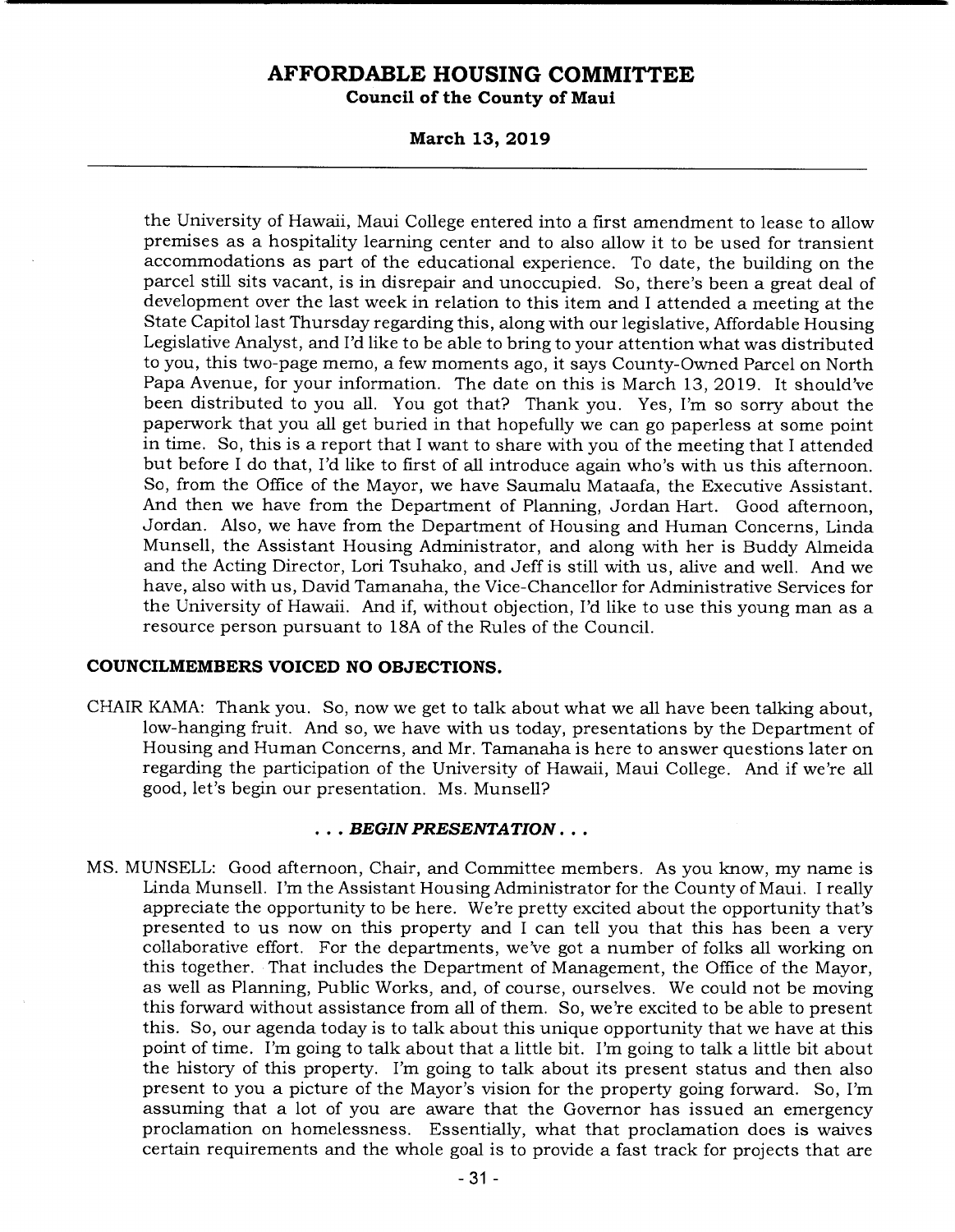**March 13, 2019** 

going to address people in homelessness. This proclamation actually expires April 13th. There's been talk of some extension. We don't know whether that will happen or not but that's what we're working towards. In addition to that, the legislator... legislation... legislators, sorry, has given us an opportunity to do, to get some funding. They funded an Ohana Zone Funding last year. It's intended to be targeted towards experimental projects. That also has a sunset, they do want to have those funds encumbered by the 30th of June. So, just to go a little bit farther into the Governor's proclamation, the Governor has declared an emergency for the purposes of establishing housing and shelter resources for homeless populations. It was initially issued this past December and, as I mentioned, it's going to expire on the 13th of April, unless extended. The proclamation grants a number of exemptions from a number of State and County laws, it's a very long list, I'm not going to go through them. This is just a representation of those but, suffice it to say, that we do intend to take advantage of some of the exemptions. For the Ohana Zone, this is a three-year pilot program this funding is supposed to support and I'm not going to go through the actual legislation on that but this is actually a pretty broad opportunity for funding. They use this funding for a number of things. Not only can you use it to do some renovations but you can also use it for wrap-around services, but the definition of what the Ohana Zone funding can be used for is very broad. And, again, I just want to mention again that this is a three-year pilot program and it's going to sunset and so that becomes important to us a little later on in this discussion. So, the dorms, how does all of this, proclamation, Ohana Zone, all those things, apply to the dorm property? So, I'm going to come back to that piece in just a little while. The first thing I'm going to do is talk about a little history, talk about the status and then wrap the Ohana Zone and the Governor's proclamation into the Mayor's future vision. So, what this, just to give you kind of a visual picture of where we, how we got to here. This property was actually leased to UH to use for student housing in 1980. The buildings were built with proper zoning and permits at the time of construction but in 1986, the County changed the zoning for this property from R- 1 Residential to Parks, which again is going to become important as we get farther into this presentation as well. In 2008, the property was vacated because other student housing became available elsewhere. And then in 2012, UH had proposed to repurpose the property for use as a teaching hotel but, for various reasons, that fell through. A couple of years ago, in 2017, we actually began discussions with UH about the use of the dorms and whether we would terminate the lease. The prior Administration had chosen not to pursue that route but with this current change of Administration, those discussions began again and UH has expressed their willingness and interest in turning the property back to us, as well as partnering with us for some services in this project and I'll talk about that just a little bit. So, as you know, this property is located on the corner of Wahinepio and Kaahumanu Avenue. The structures were built in 1981. They consist of three residential buildings and one multi-purpose building, which contains laundry, a mail room and recreation hall. There's also 17 stalls on that property. This is an overview of that property and, as you can see, the building on the far left and the two buildings on the right are the residential structures and the building in the center is the community hall. Each residential building contains four units each for a total of 12 apartment-style units. These units have two bedrooms, one bath, a living room and a kitchen area. This is, I'm sorry that this is a little bit busy, sometime in the future, we'll try to provide a better, cleaner floor plan for you but the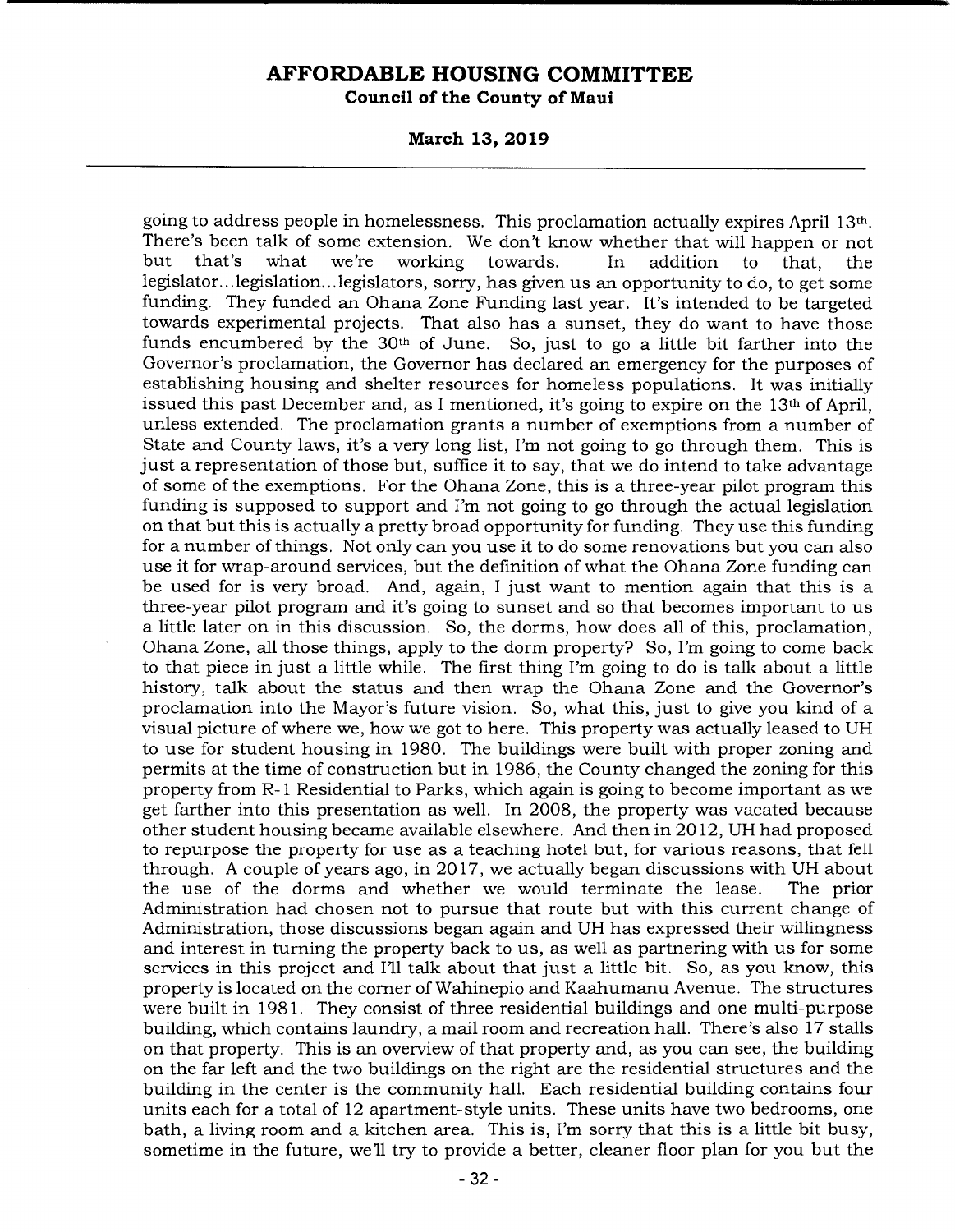**March 13, 2019** 

idea behind showing you this graphic is simply that these are apartments, these are two-bedroom apartments. Often when we think about dorms, we think of single-room occupancy with shared bathroom and no kitchen facilities and that kind of thing but these buildings really are, these really are apartments. So these pictures are kind of to give you a feel for what the property condition is now. The picture on the left is taken from the parking lot, looking towards the community building on the left and the, one of the residential buildings on the right. The picture on the right is a view of some of the condition of the current community building that we have. These pictures are pictures of residential structures and kind of to give you an idea of what their condition is up close, okay. So, these pictures are all, you know, kind of to give you a frame for where we stand. I think that every, all of us, when we drive up Kaahumanu Avenue and take a look at those buildings, you know, there's some frustration built up and what we're hoping to do is launch into an opportunity to change that picture and change that conversation. So, the Mayor's vision for this property is actually to provide housing for the neediest of our families and we're trying to move people off the street and into housing. So, essentially we're talking about targeting the homeless population. We also want to provide wrap-around services to get them back on their feet and stable and that would mean that we're going to be partnering with homeless agencies, as well as partnering with UH. And the Mayor also has a vision of trying to maximize the density on this property. We don't know yet what that will mean but I'm going to draw you a possibility of what me might achieve here, so we're going to move on that. This graphic is something that you've seen before in this Committee. I think a month ago or so, we came and had a conversation with you, with Planning and Public Works, to talk about how projects are developed, but this is just that same visual graph and all the same things that we have to go through with this property in order to make it, to entitle to become a residential, put it into a residential use. So for this property, the land use is Urban. The community plan is Public/Quasi-Public. The zoning is Park. It is in an SMA area and it's not in an inundation/flood/tsunami zone. So, if we were to take this project, if we were doing it in the traditional sense of the way, what we would do is choose to RFP this project out. And what that, we would put an RFP description together, essentially it would be, we would be setting the parameters of density that we would like to see on this property, we would tell them what population we would like to serve with this property, we would lay out all of those parameters for a developer and then we would receive proposals back from them. So, if we published an RFP in July, we would get responses and we would actually be able to award this project probably in the fall, I would expect probably October of this year. That developer would then go through process of getting the entitlements corrected so that they can build. They would have to do an Environmental Assessment, they would have to complete the SMA Major Permit and they would then follow through with getting building permits for this project. On a basic time, on the standard timeline, we would expect to see that probably February of 2022, so you're talking about three years from now before they actually start construction. Depending on what they decided to build, we would imagine that we could have occupancy on this property in August of 2023, so that's like four-and-a-half years from now. That's the standard timeline. What this graphic is is kind of to give you a visual of what I just walked through, the dates and the, forget the scale, we're not, you know, but the dates are kind of in there, but just to give you an idea and then keep this timeline in mind for what we're trying to achieve. What we're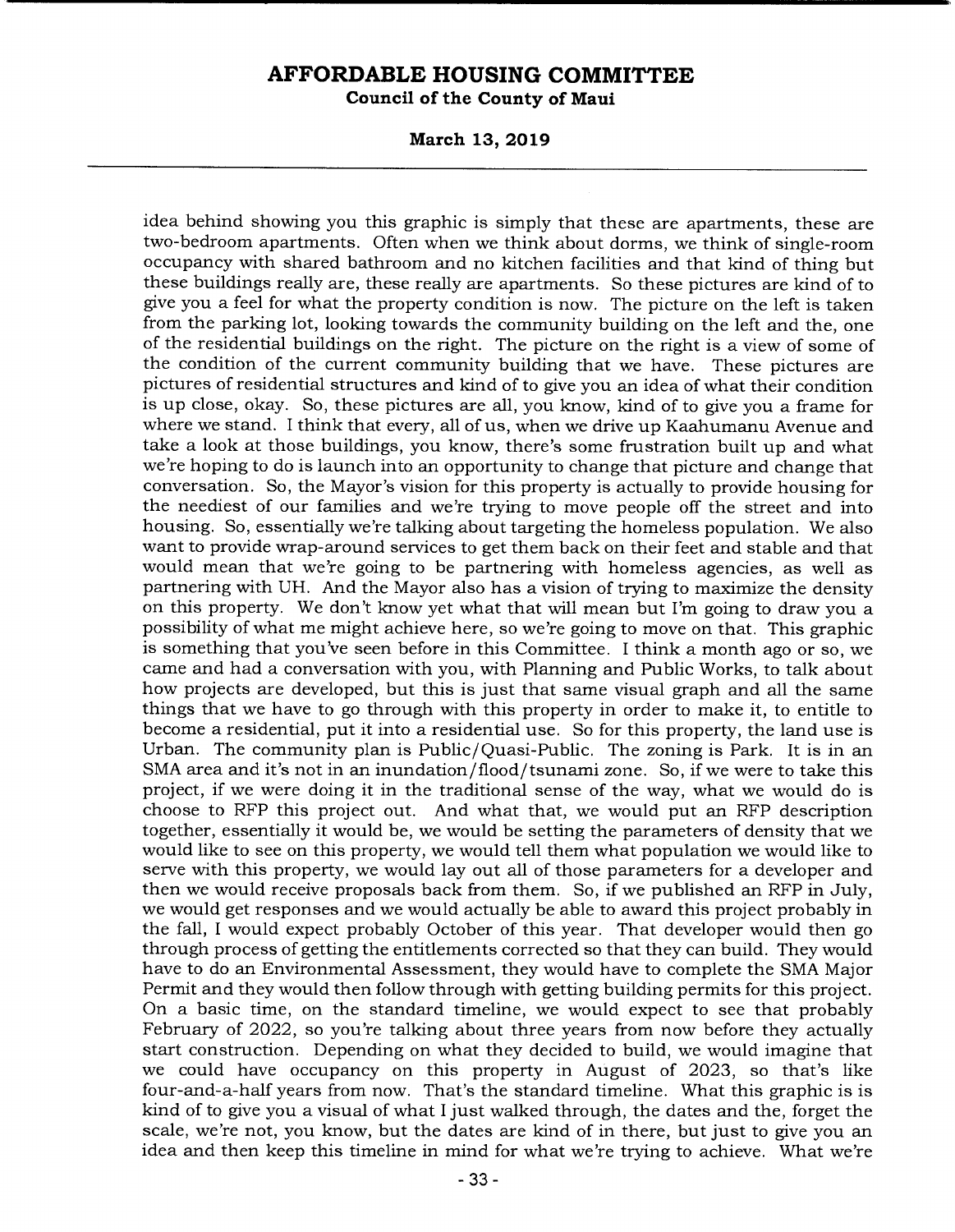**March 13, 2019** 

trying to do is we're going to break this project up into actually three phases. Phase I and Phase II are going to go concurrently. Phase I means that we're going to start to renovate the existing buildings. That results in 12 two-bedroom units which are suitable for families. We're also renovating the community building, which will allow us to provide those wrap-around services that we talked about. It will also contain the laundry and other amenities for the project. And, again, our focus is on homeless families. Phase II starts concurrently with Phase I. And Phase II is actually going through the entitlement process. We're not going to have the developer do that, we're actually going to start working on that ourselves. We're going to get the zoning and community plan amendments consistent with the planned use and then we're going to get after-the-fact permits for the renovations that we're going to do on the existing buildings. To do this, to do the initial buildings, we're actually going to take advantage of some of the exemptions that are provided in the Governor's proclamation, okay. In that same Phase II, we are going also be doing the planning for Phase III. So, Phase III, assuming that the EA and the SMA work out and we discover that we can do a new construction project, we are going to try and maximize the density of this property as much as we can. The vision, and again this is all dependent on a lot of planning that has not occurred, but this is our preliminary thought process for this property, that we might be able to build up to a maximum of two additional buildings on the property. We might go up to as high as four stories, which would provide parking at the ground level. We estimate, preliminarily, that we could actually do an additional 50 units suitable for families or other homeless individuals and that would give us a total of perhaps 62 units on this property. Again, the focus is going to be on the homeless and the neediest of our ohana. So, if you remember that graphic that I showed you before for the traditional way that we're going to do, we would do construction, that's kind of what you're looking at on the lower line here on this graph. We're actually going to compress this a little bit because we're going to ask for your assistance. So, I'm talking about the lower line, so we don't think it's going to take until August of 2023 for the lower line, although it might still. But the upper line is showing you the renovation for Phase I and because we're going to do some of these processes concurrently with that renovation, we're going to greatly compress that process. Fortunately, I have a great team here who is going to help me explain that if you have questions about those things but that's basically the idea. Again, back to the Ghana Zone, so we're going to take care, we're going to pull in some of the exemptions from the Governor's proclamation in order to do these things concurrently, get some waivers, which we will fix later, and then we have to have all of those things done correctly within the three-year Ghana Zone sunset, okay, that's where all those things tie together. So, we are, we do need some things from the Council to assist us in this project. We may need the Council to, well, I know we're going to need Council to help us enter into a memorandum of understanding with, depending on how the funding is structured, UH or HHFDC, we're still working on that end exactly. Again, depending on the funding and how quickly the Council would like to roll this forward, we may be asking you for some amount of funding just to kick start this. It depends on what kind of funding we get, whether from the State, we're hoping to get State funding for it. Some funds are going to be available either in 2019 or in 2020, depending on that will depend on when we can actually start. We'd like to start the sooner rather than later. And one of the things that we will be asking Council to assist us with is to initiate a Change in Zoning and a community plan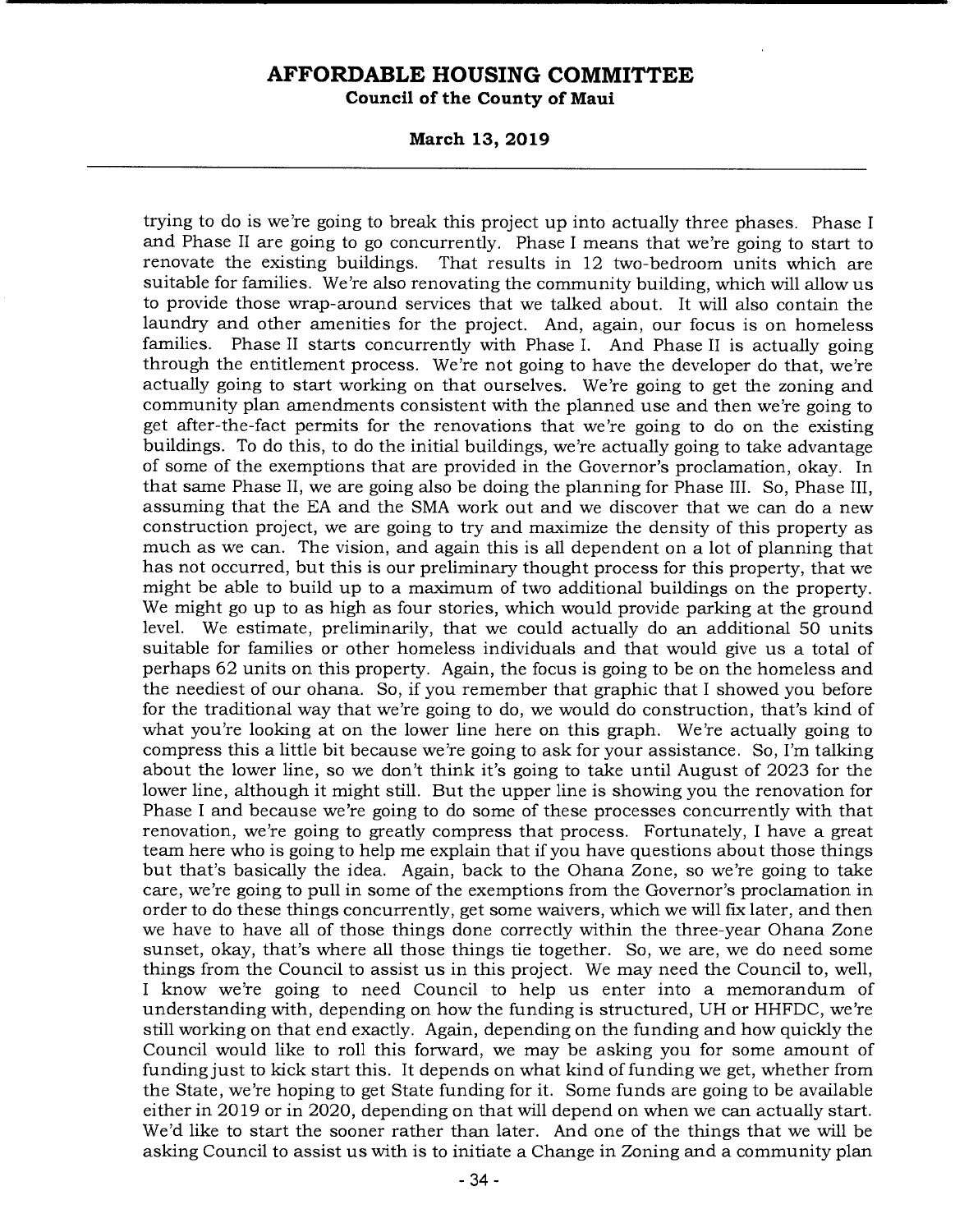**March 13, 2019** 

amendment for this property. One of the things, the barriers to moving forward on this is the fact that the property is no, is not entitled correctly. So, you'll notice that we did change the zoning back in '86, it's no longer Residential because we didn't occupy or use the property continuously, we did not retain the right to continue that use, so. Those are the things that we know right now that we are going to need assistance with from you. Okay. So, that concludes my part of the presentation. Certainly, I will be here to answer questions. I've also got the other team members here. As I said, it's been a very collaborative effort. So, we're open to your questions.

#### *• END PRESENTATION...*

#### CHAIR KAMA: I'm going to start with Mr. Hokama.

COUNCILMEMBER HOKAMA: Thank you, Chair.

CHAIR KAMA: You're welcome.

COUNCILMEMBER HOKAMA: I appreciate it. And thank you for your proposal. So, just let me be real candid upfront, too long, okay. People like me are just tired of the talk. We need to do the walk sooner than later and it's kind of interesting, Chair, you know, because I met with Mr. Pontanilla this morning about CDBG projects and I talked about what the County could look at. Unbelievably, we talked about this project and he reminded me that I brought this project up 15 years ago when UH was still thinking about building dormitories across of Maui Beach Hotel area. If I wait, according to this plan, it's going to be 20 years since, 'till I see potential housing on a site I've been talking about for 20 years then. So, couple of things. I'm not willing to...I'm willing to help move a project forward sooner than later. Two, I'm not willing to wait for State appropriations for another State agency's participation, okay, so I really don't need UH Maui for our property, this is our land. A couple things, yeah. Why aren't you coming to us, utilizing the State statute and our County ordinance on experimental housing? It's been on the books since the '60's, okay. The Mayor can come up with a proposal through an ordinance or resolution. Have us conduct a public hearing and that bypasses current State statutes and current ordinances that impede moving a housing project forward, okay, that's part of experimental housing. If we can reduce costs, we can make adjustments in the requirements, this is what is already allowed by County and State law. So, I'm looking at approval if we get something smart and we don't need to reinvent any wheel, we can just take from good projects, use what was recommended, already preapproved plans for certain housing unit types, I think we can do it in one year if we have the drive. We can start funding. We have a fund, Affordable Housing Fund, that the taxpayers of this County had foresight to support a decade ago or greater. So, it's not the money, it's not the land, we just gotta be saying we willing to do a project and go and do it. So, sorry, Chair, it was a little bit of a rant but we have the tools to make housing happen and I'm like you, I want to see, like Chair said earlier, I want a measure of the units we built, not the units we've been planning to build. And so that's my suggestion, Chair, find another way to skin this cat and let's go because we have tools available. Thank you.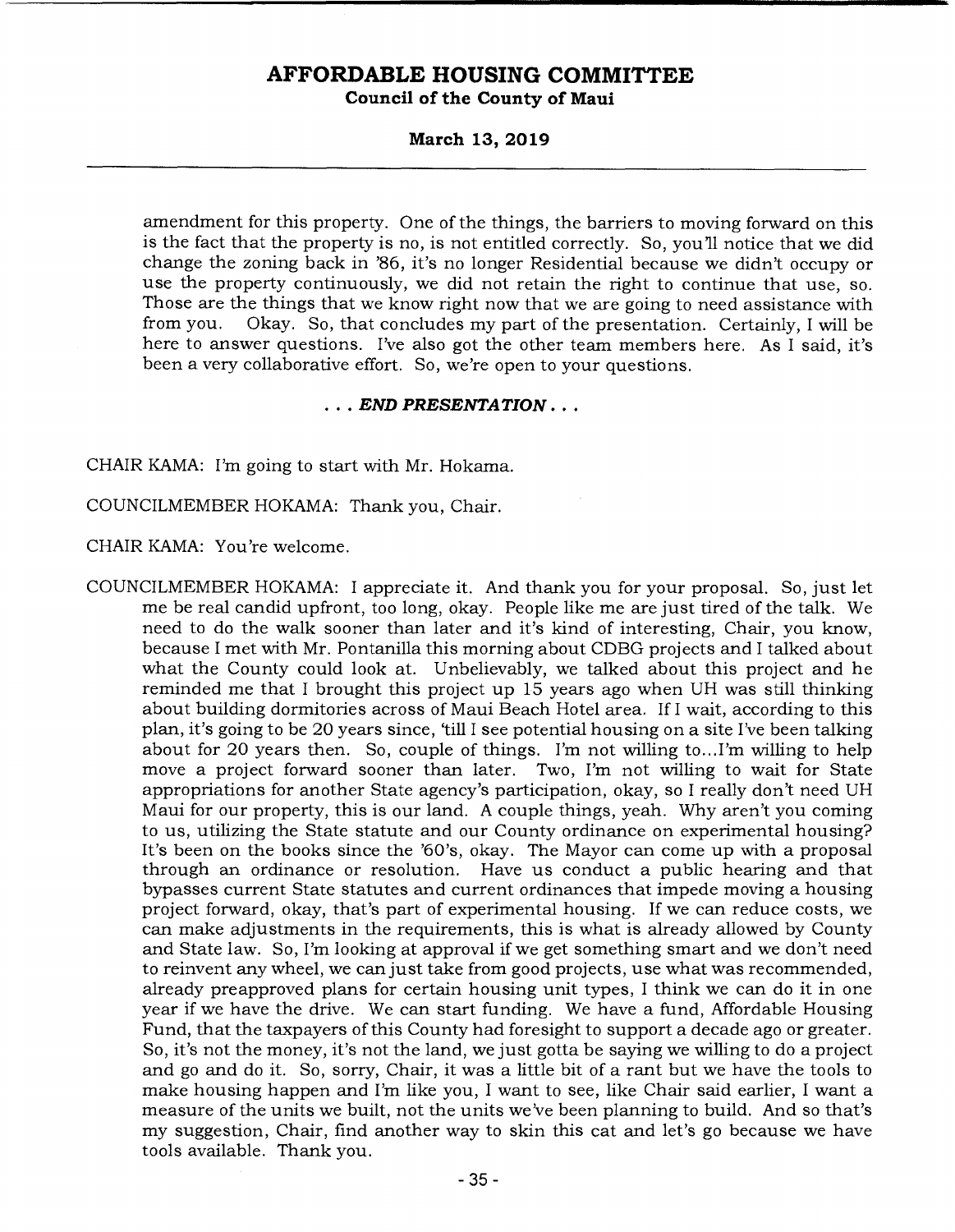**March 13, 2019** 

CHAIR KAMA: Thank you. Okay, Mr. Sinenci?

- COUNCILMEMBER SINENCI: Just a question about the additional 50 units, making it total of 62 units projected, was that going to be on that same site?
- MS. MUNSELL: We looked at the footprint of the property and there are two additional graded building sites that we could potentially access for that. And, again, we haven't had a surveyor out or done the proper assessments of the property yet so we don't know what we're going to find. The idea of using the initial renovation is that we're not going to be doing any ground-disrupting work so that I would be a little uncomfortable if we were going to knock them down without having already done our EA and SMA work upfront. But, yes, there are two building sites potentially on that property that we could use to maximize that density.
- COUNCILMEMBER SINENCI: Thank you. And just as a quick, I believe the other Members also received some e-mail correspondence from a Mr. Fishkin and he had just wanted to, informed us about the property next to Harbor Lights, that that had just come up on the market. Thank you.
- CHAIR KAMA: Mr. Molina?
- VICE-CHAIR MOLINA: Yeah, Madame Chair, I'll yield to Member Lee, she had her hand just before me so I'll
- COUNCILMEMBER LEE: That's okay, go.
- VICE-CHAIR MOLINA: You're sure? Okay, thank you. I might take a while. No, I'm just kidding. You know, I'm looking at, ask the questions more from the legal aspects, you know, someone had mentioned to me, look at the contract, okay. The contract says the lessor may recover from the lessee all damages, attorney's fees, and costs which may have been incurred by the lessor as a result of any default of the lessee hereunder, including the expense of recovery and possession. And as we know, this building's dilapidated, mold, cracked foundation, and, you know, it's basically uninhabitable. So, I don't know if maybe Corp. Counsel can comment on this. Is the lessee considered in breach of the contract? Because, you know, like Mr. Hokama was saying, maybe the County can do something, you know, using our funds but this building was left for us now to take over in this, you know, sorry, deplorable condition--and sorry, yeah, Mr. Tamanaha, I know you're just the man caught in the middle, yeah. So, I don't know, maybe an opinion from Mr. Ueoka.

CHAIR KAMA: Yes.

MR. UEOKA: Thank you, Chair. Mr. Molina, I'd prefer not to get into our legal defenses and things on the Council floor in open session but moving forward I can say that was one of the things our office did look at in if we were using State funds, as they mentioned, Ohana Zones or HHFDC funding, to do the renovations on the project, we kind of viewed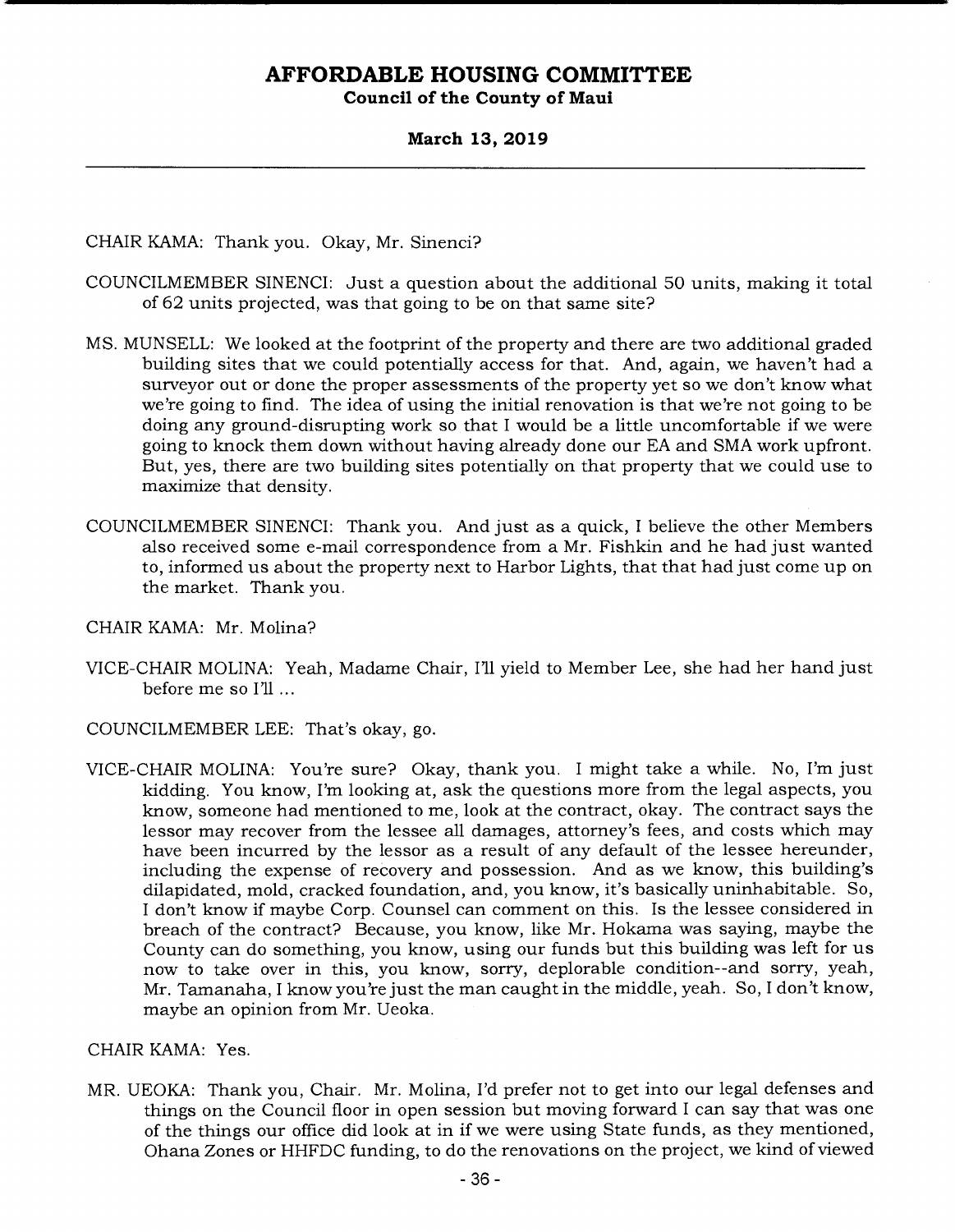### **March 13, 2019**

that as the State, well, the buildings are in disrepair, I don't think anyone can deny that, they would be funding the renovations and giving them back to us in, I guess, what's the word, good repair, you know, so we kind of viewed that as a justification. I believe the other issue was from Councilmember Hokama, was the timing of the matter but as far as legal was concerned, we felt that it's a little more of a moot point if the State was funding the renovations and returning it to us in good repair. Thank you.

- VICE-CHAIR MOLINA: Okay. And, you know, it just surprised me that, you know, an institute of higher learning, to have this, you know, let this building go like that is just really disappointing. With regards to the history of how this came to be--and thank you, Ms. Munsell, for the timeline--the demolition aspect, I presume, we've put out some RFPs. How many bidders out there that would like to do this job to demolish this building? Do we have any information on that yet? 'Cause I know it's pretty, sounds like a pretty complex process to demolish this thing.
- MS. MUNSELL: Yeah, we're not actually... sorry, Chair?

CHAIR KAMA: Yes, go ahead.

- MS. MUNSELL: We're not talking about demolishing the current buildings. We're actually talking about renovating those buildings.
- VICE-CHAIR MOLINA: Oh, okay. You know, it's bringing back to mind the post office situation, I don't know why, but I guess just my opinion, it might be better to, because it has mold, yeah, these buildings, and then if we renovate and I believe that was some of the concerns brought up with the post office, that, and, you know, demolishing versus rehabbing and building that already has existing mold and, oh, well. I'll yield to my colleague from Wailuku. Thank you, Madame Chair.

CHAIR KAMA: Ms. Lee?

COUNCILMEMBER LEE: Thank you, Madame Chair. Linda, I know we have some paperwork here about the proclamation, the Governor's proclamation, et cetera, but it lists so many different statutes. What exactly do you have to do to become a part of a Ohana Zone or be classified or proclaimed a Ohana Zone project? Is that an application of some kind or ...

CHAIR KAMA: Yes, go ahead.

- MS. MUNSELL: So, Ohana Zone isn't actually a place necessarily. We, it's not like the opportunity zones where they have designated certain areas that would be an Ohana Zone. The Ohana Zone happens wherever the County decides to put it but what it is is a mechanism also for funding. So, there is funding attached to that and we have an opportunity to take advantage of those funds.
- COUNCILMEMBER LEE: How do you become a Ohana Zone? How do you get approval for that?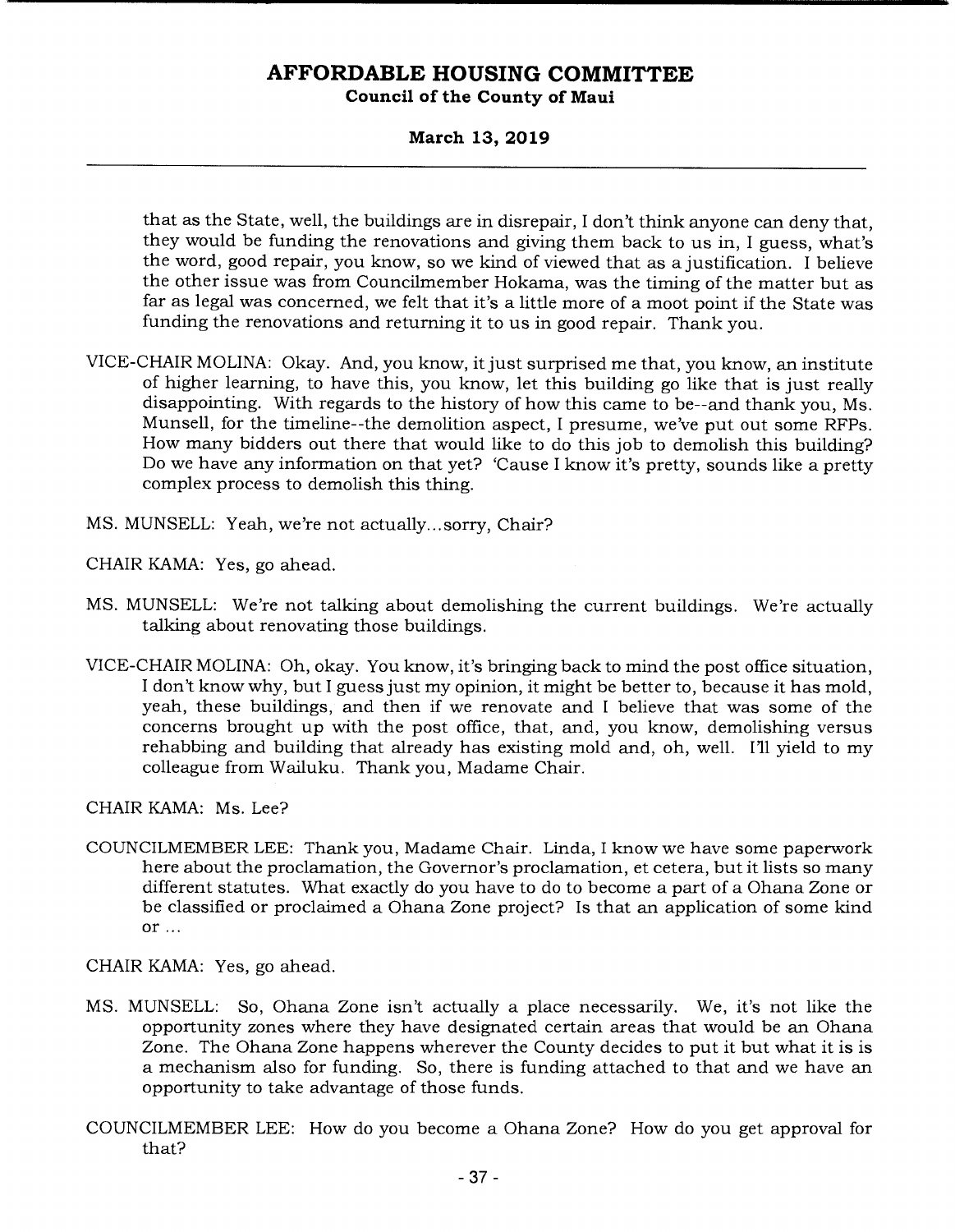### **March 13, 2019**

MS. MUNSELL: What we will do is submit an application for funding with Scott Morishige, with the State.

COUNCILMEMBER LEE: So, only a municipality can do?

- MS. MUNSELL: My understanding is for Ohana Zones currently under the current proclamation or the current legislation is that they can only be done on State or County land. I also understand, though, that there is a proposal in the, in legislation that is suggesting that they might expand that to private property as well.
- COUNCILMEMBER LEE: I, too, am concerned about the condition of the property there but assuming that you are able to move forward with this project, can't you use the community center as housing units as well? So, instead of 12, we might get 16, you know, something like that.
- MS. MUNSELL: When we looked at this originally, we looked at several different models but the idea is that we're trying to address the homeless situation, in which case they really do need some wrap-around services. So, the community building or a building of that sort has to be available for us to provide those services.

COUNCILMEMBER LEE: I see. Thank you.

- CHAIR KAMA: Yes, Ms. Fernandez?
- COUNCILMEMBER RAWLINS-FERNANDEZ: Mahalo, Chair. Mahalo for the update on this project. When I met with Mr. Spence, he seemed to be convinced that it would be far more expensive to renovate these buildings than it would be to demolish and build new ones. Would you be able to speak to the cost comparison?
- MS. MUNSELL: We had done some preliminary estimates on the cost to repair the buildings. Obviously, when you start taking down dry wall and things like that, you don't know exactly what you're going to find but there's some pretty standard numbers that you can use in the industry to figure that out apparently. The advantage that we're gaining by renovating is the expediency, really. We can actually start that now. If we're going to do new construction, knock them down, then we have to go through all of these other processes, and I'll let maybe the Planning folks address that. Can you

CHAIR KAMA: Hello, Jordan.

MR. HART: Thank you, Chair. Jordan Hart, Department of Planning. So, we're going to be passing the ball around a little bit here, I think, just because of the way the things are working, but Corporation Counsel can provide a more thorough explanation for you on the how the proclamation works, which is what a portion of this project is being done under. Summary is that you can do these actions quickly in three years but by the end of three years everything has to be fully entitled. So, if you look at the proposed schedule, we would just be proposing to start construction of a new vertical building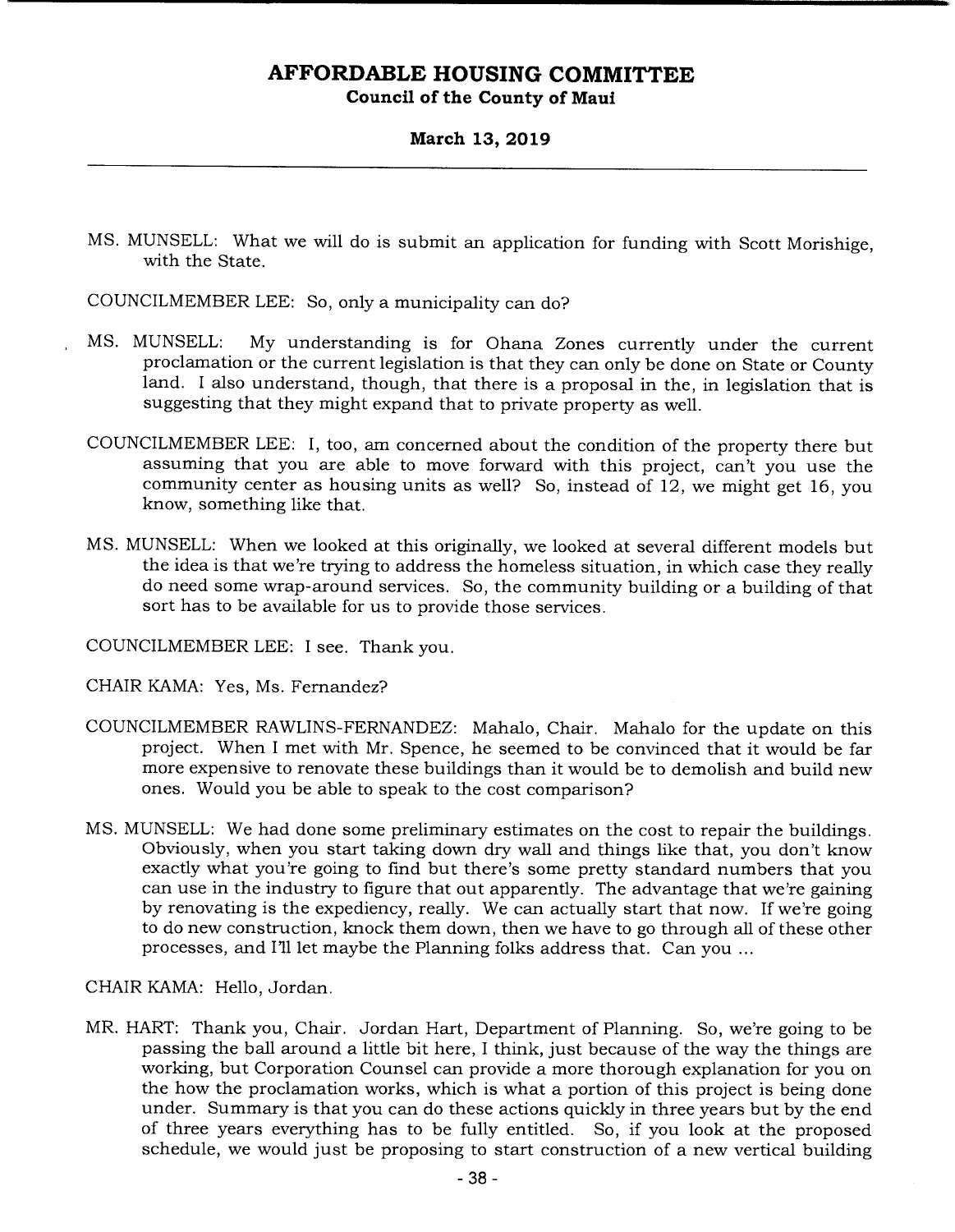**March 13, 2019** 

right around the end of the proclamation period, which would mean this whole project would not have been covered by the proclamation action. So, the first phase is renovation and occupancy, which can be done within the proclamation time period, and can be primarily approved under, without really making use of the proclamation. But Phase II is the proposed EA that analyzes the new proposed structures, as well as does some after-the-fact approvals for the renovation component. The primary issue with the renovation component and why it's not completely permitted under existing regulations.. .1 don't want to say completed permitted, but you can get an EA exemption for renovation of existing structures and you can get an SMA exemption for renovation of existing structures. Park, however, does not outright allow multi-family uses and so the Council is being asked to consider introducing a community plan amendment and Change in Zoning so that this property would be fully zoned for this proposed use. That's the roundabout way of trying to explain why breaking down the buildings first would just push the schedule out much farther. I would also encourage the Councilmembers to go, potentially do a site visit either independently or as a group, I did personally and I think that the buildings are in good shape. I'm not a building inspector but I do think as far as reusing material that we have that's of good value, I think that these buildings are worth considering.

- COUNCILMEMBER RAWLINS-FERNANDEZ: The other reason Mr. Spence said that it would be better to rebuild was to make better use of the space. So, is that in the follow-up phases?
- MS. MUNSELL: If we weren't trying to do something expedient, I would think that it would be better to knock them down and start over but you're talking four-and-a-half years before we occupy and we have a need now. And we would like to start that process now, get some people off the street and with some services and potentially into other permanent housing if this isn't going to be their permanent place, but it's a step in the right direction. The other challenge is, we don't actually know what we're going to find once we start those entitlement processes, the EA and SMA. And so this renovation, at least, at a minimum, we're going to have 12 units. So, I think we'd like to start there.
- COUNCILMEMBER RAWLINS-FERNANDEZ: So, okay, the recommendation in the letter that we got from Corp. Counsel was to demolish. How likely is it that we'll find, you know, stuff like, yeah, June 12, 2018? It wasn't your recommendation, it was based on UH's commitment to demolish the buildings, yeah. recommendation, it was just in your letter. So, how likely is it that you'll find mold and asbestos and things that would then cost the County a considerable amount?
- MS. MUNSELL: So, all of those things are taken into consideration. The, there was a hazardous material study done on two of the buildings by UH just a few years ago, looking, when they were planning to do their renovation and so we have that. We're pretty sure that there is no lead, well, we know that there's no lead paint in there unless there's, that's on the other buildings, but I doubt that. Those were built after lead paint was banned. There is a little bit of hazardous materials in some of the flooring but we know what to expect and we know how to handle that, it's not going to be extensive. It's not something that a contractor who has done renovations before won't have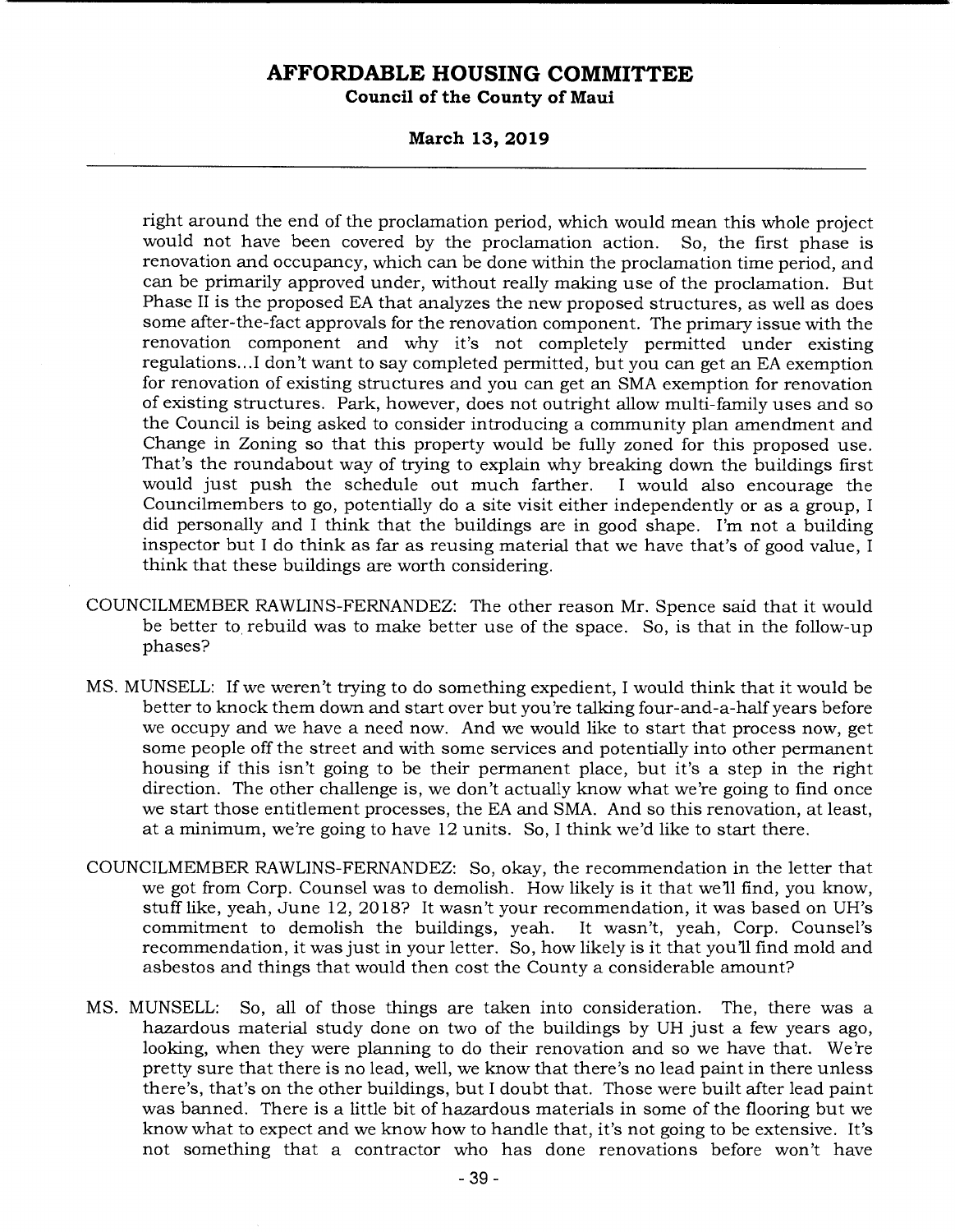# **AFFORDABLE HOUSING COMMITTEE**

**Council of the County of Maui** 

### **March 13, 2019**

experienced. We do know that there's going to be some mold in there. There were some roof leaks. However, that also can be treated, there is process for that. We do know that we need to bring these buildings up to Code and so we will be doing that as well, so we'll have an opportunity to look at all of those things. And, yeah, is it possible that we're going to find things that we're not expecting? Of course, that's always the case in a renovation versus a new construction but we're building that into our budget and our planning for this.

- COUNCILMEMBER RAWLINS-FERNANDEZ: So, does Act 209 funding allow for the building to be demolished or cover the renovations?
- MS. MUNSELL: The trick with the Ohana Zone is that it has to be finished, it has to be occupied, it has to be in use before the three-year period is up, and new construction is not going happen in that period.
- COUNCILMEMBER RAWLINS-FERNANDEZ: Okay, and then, I guess, my last question is, is the Mayor going to terminate the lease?
- MR. UEOKA: Chair, if I may? Thank you, Chair. Member Rawlins-Fernandez, I guess it depends, depends on which funding source we get. If we use County funding, yeah, well go into terminate the lease. If we're going to use, I think, Ohana Zone's funding to do the renovations, we may not need to or we probably will terminate the lease. We may or may not come to Council with it based on that, or the State will be paying for renovations through us, but we can see the timing on that. If we use HHFDC funding, that, what's probably going to happen is, UH will transfer, assign the lease to HHFDC so that we can use, and County will be doing HHFDC, using HHFDC money on the property. And at the end of construction, when everything is done, HHFDC will terminate the lease, you know, will terminate the lease and well get full control of the property back, but my understanding is to use HHFDC funding, they need to have an interest in the property so they'll have an interest in the lease but they fully expect to turn it back over to us at the end 'cause I believe they want us to run it at the end, so that will require an MOU, a memorandum of understanding, between us and HHFDC before we commence and we won't be needing Council approval for that. So, that's why it depends which way we go. Thank you, Chair.

COUNCILMEMBER RAWLINS-FERNANDEZ: Okay, mahalo. Mahalo, Chair.

### CHAIR KAMA: Mr. Hokama?

COUNCILMEMBER HOKAMA: That's interesting on land that we own. So, couple things, hearing it, you know, it befuddles me, this Administration, if I'm hearing it right, is proposing a project that unless they win reelection, they'll never see this project done and you talking to members who's going to have to finish this term, get reelected, finish that term, get elected again, before they going to see this project have one constructed unit. That's kind of crazy, that is too damn slow, and yet you guys can propose this kind project to this Committee. What is the Department's response? Why aren't you guys coming to us with an experimental housing project proposal to cut time and move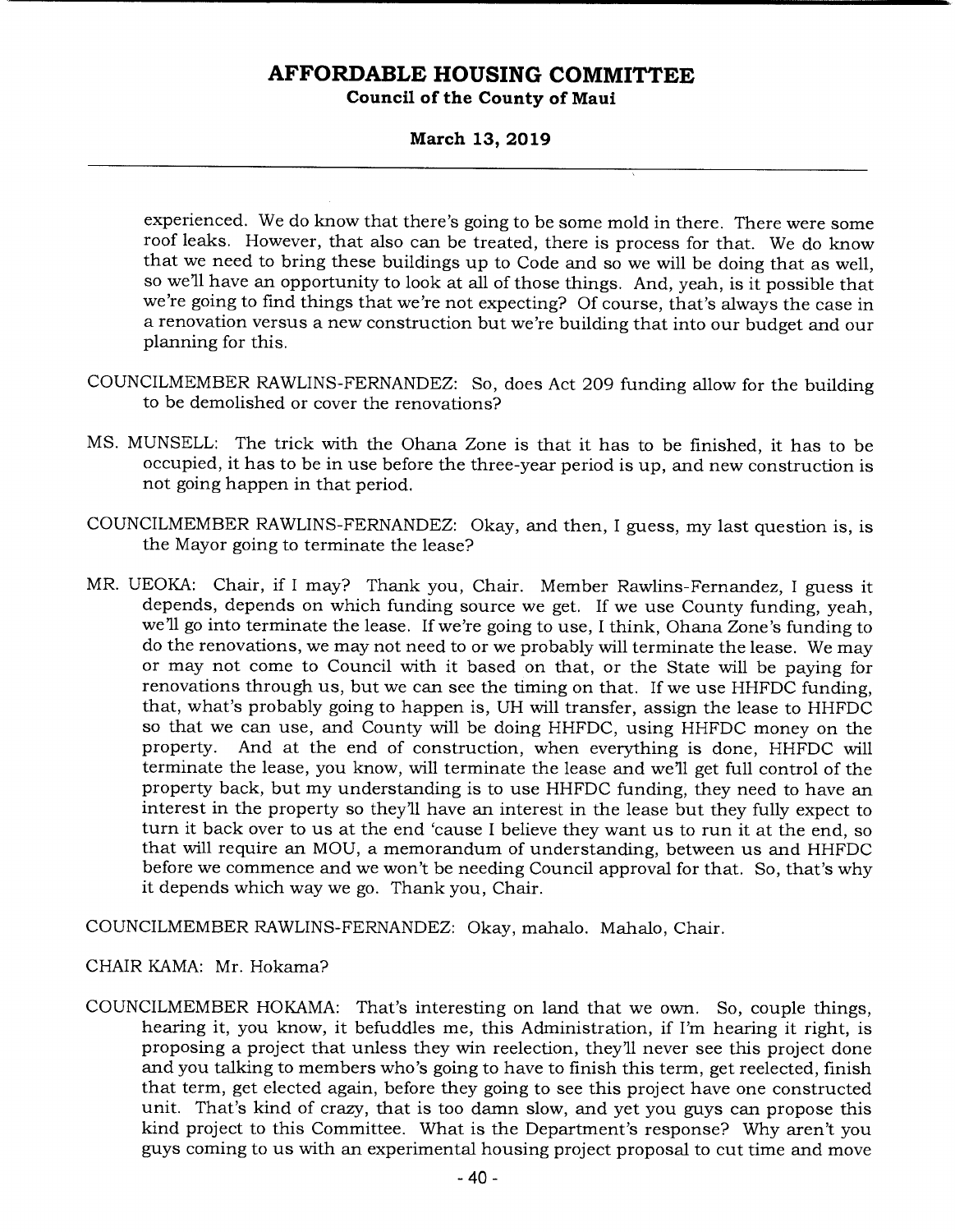### **March 13, 2019**

this thing forward to construction? Why aren't we talking about that kind of considerations instead of something that's going to take five years if we agree with the State? 'Cause I going tell you something, if I had to pick between a renovated house that had mold versus a new house, I don't have to go back to public school to know that answer. So, why aren't the departments coming up forward, Chair?

CHAIR KAMA: Yes. Anyone would like to answer that?

- MS. MUNSELL: We can look to see if that would provide an advantage to us, for getting this to happen sooner. I'm sorry, I don't have that experimental housing ordinance, you know, here. I haven't looked at that but certainly we will leave this meeting and take a look at that and see if there is an advantage to doing so. Thank you.
- COUNCILMEMBER HOKAMA: Well, I appreciate your comments and, again, you know, we have new faces, new positions, but Council has been talking about options for decades, Chair, okay, so it shouldn't be new to the departments.

CHAIR KAMA: Okay.

COUNCILMEMBER HOKAMA: Okay, it comes down to leadership and follow through and that's what we gonna be looking at in this new Administration. Thank you.

CHAIR KAMA: Thank you. Yes, Ms. Sugimura?

COUNCILMEMBER SUGIMURA: Yeah, thank you. Thank you for bringing this. It's kind of exciting for me because I know during the last term we were hoping for something to happen but we could never get traction on it so although I hear, you know, my fellow colleagues talking about the frustration 'cause it's taking, you know, long, I didn't realize 15 years ago you looked at this and thought that something should happen, but here we are today, we can either, you know, hope for something else but I'm grateful that there is a plan. I think that during the latter part of the last Administration, we were asking, well, what is the plan, what is the plan, so here is a plan, I'm grateful. You know, we have David Tamanaha sitting here and we'd really love to hear what UH has to say about all our ideas and I believe that to do a project like this, although I don't think we have the numbers, I know that our relationship with HHFDC, with Craig Hirai, seems to have been, you know, like a pretty solid relationship so I hope that, you know, he has some ideas of how he can help us fund this. I don't even, I don't know, maybe we do have enough money in the Affordable Housing Fund and that would be great if we could just do it ourselves but I kind of think we're going to have to lean on our legislators and Craig Hirai and HHFDC to help, you know, take us through this process. And if we use their money, they have to have some ownership, so those are kind of the maybe frustrations that are, you know, my fellow members are talking about but it depends, I guess, on, you know, follow the money. I think it's, you know, something that we always hear so could --

CHAIR KAMA: Yes, absolutely.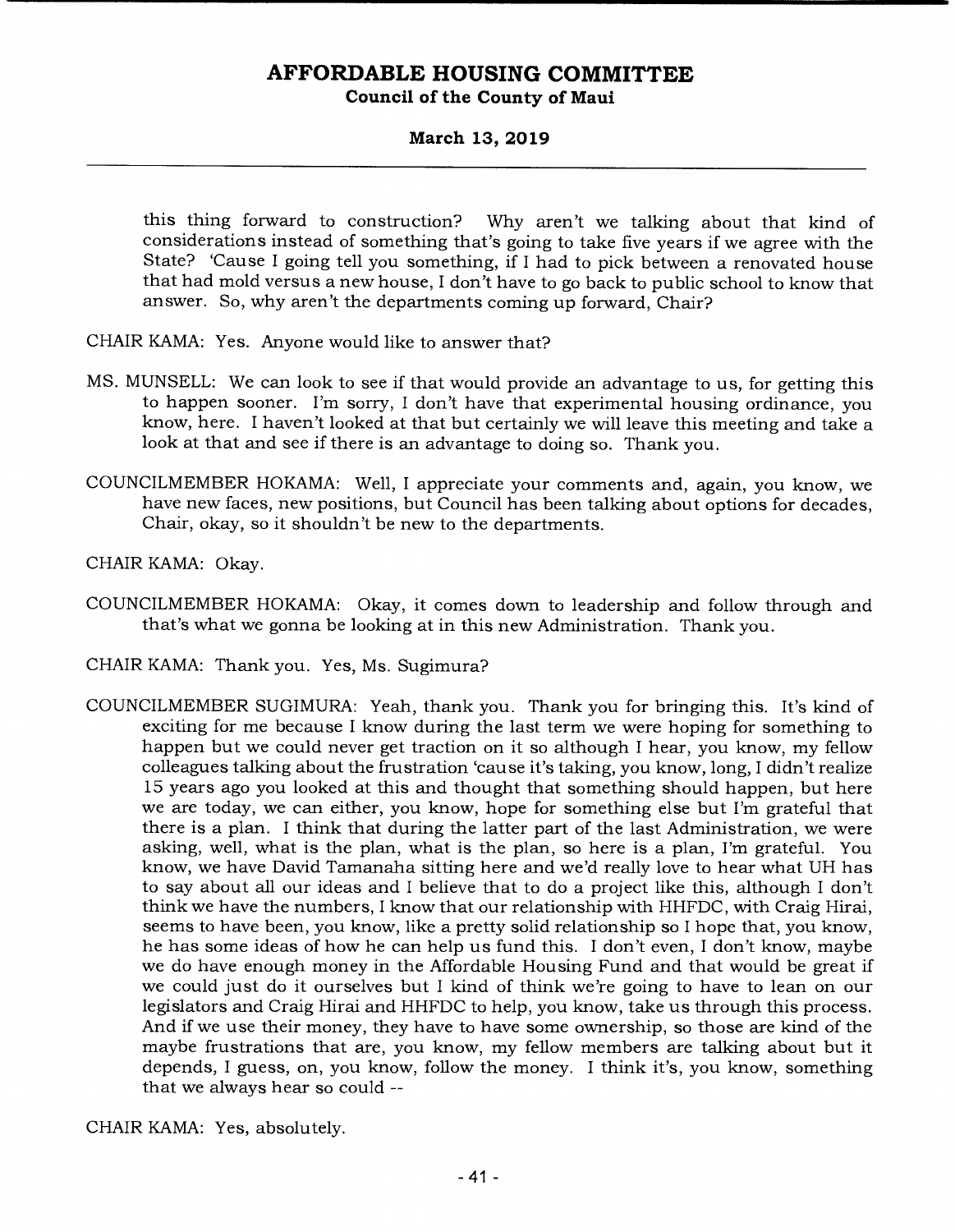### **March 13, 2019**

COUNCILMEMBER SUGIMURA: --we hear from Mr. Tamanaha?

CHAIR KAMA: Mr. Tamanaha?

MR. TAMANAHA: Aloha, I'm David Tamanaha. I'm Vice-Chancellor for University of Hawaii, Maui College. Thank you for inviting me --

CHAIR KAMA: Thank you for coming.

MR. TAMANAHA: --Madame Chair. Aloha, Members. You know, this is a very exciting project. Although this thing says here, resource, I learned more sitting here about this project than ever before. So, I learned, actually, a lot more than maybe I can share but here's what I do know. In terms of some of the frustration, I get it, you know, we hear it from the community, we heard it from the County, we even heard it from our students and, in terms of how the facilities became somewhat derelict, it is very derelict, and it's an eyesore. It's never been the college's intent. I mean, back in 2009, the University decided to vacate. It's because of the dormitories that was built across the street from Maui Beach Hotel and we couldn't finance having students being in there at a low occupancy rate and we decided to vacate and close the dorms. Soon after, the college had an idea of renovating the facility into this hotel, a simulated hotel type of environment, would be a training center as well as operating as a hotel and it would generate revenues for our Hospitality Academy. We, it was, during an environment when the university was very supportive of the college, I mean, we were building the science facility, the new science facility, we were talking about renovating the old science facility and that's, in itself, I gotta say, maybe \$30 million worth of State general finance bonds and for us to acquire additional money is very difficult, to renovate the dorms as well because the university has to be fair amongst all ten campuses. So, we had an idea that we really wanted to renovate the dorms and the hotel industry helped us. They actually came up and financed, on their own, \$200,000 to come up with a conceptual plan to turn these dormitories into the simulation lab. Back then, it was Chancellor Sakamoto and Chancellor had this very optimistic approach where he had wanted to encourage all of the construction industry to get involved with, almost pro bono, developing this hotel concept 'cause we knew we wouldn't have easy time getting monies through the State Legislature. And he actually was able to get verbal commitment from many of the industry partners. What happened during that time, though, it was, it took a couple of years for us to develop the plans but construction industry changed, where they just couldn't do what they talked about verbally. And that's when we had to go back to the Legislature, ask for \$3.5 million in construction monies. We got that all done, we got plans done, and already we were looking at 2016 already, well, actually 2014. When we looked at the plans and the monies that we had, realizing it's not enough, \$3.5 million couldn't do all four buildings, so we had to go back to the drawing board again, ask our consultant to re-scope the project to just 2 million. We had to fit in 3.5 mill. Doing that took time again, and by the time we went out to bid, it was 2016. In 2016, we went out to bid, the climate in terms of construction was so competitive that the bids, all of the qualified bids, were slightly over, so we lost time again. And in 2017, we were talking about, okay, we can't do all four buildings but we're gonna do at least one building and instead of create this hotel simulation lab, we're just going to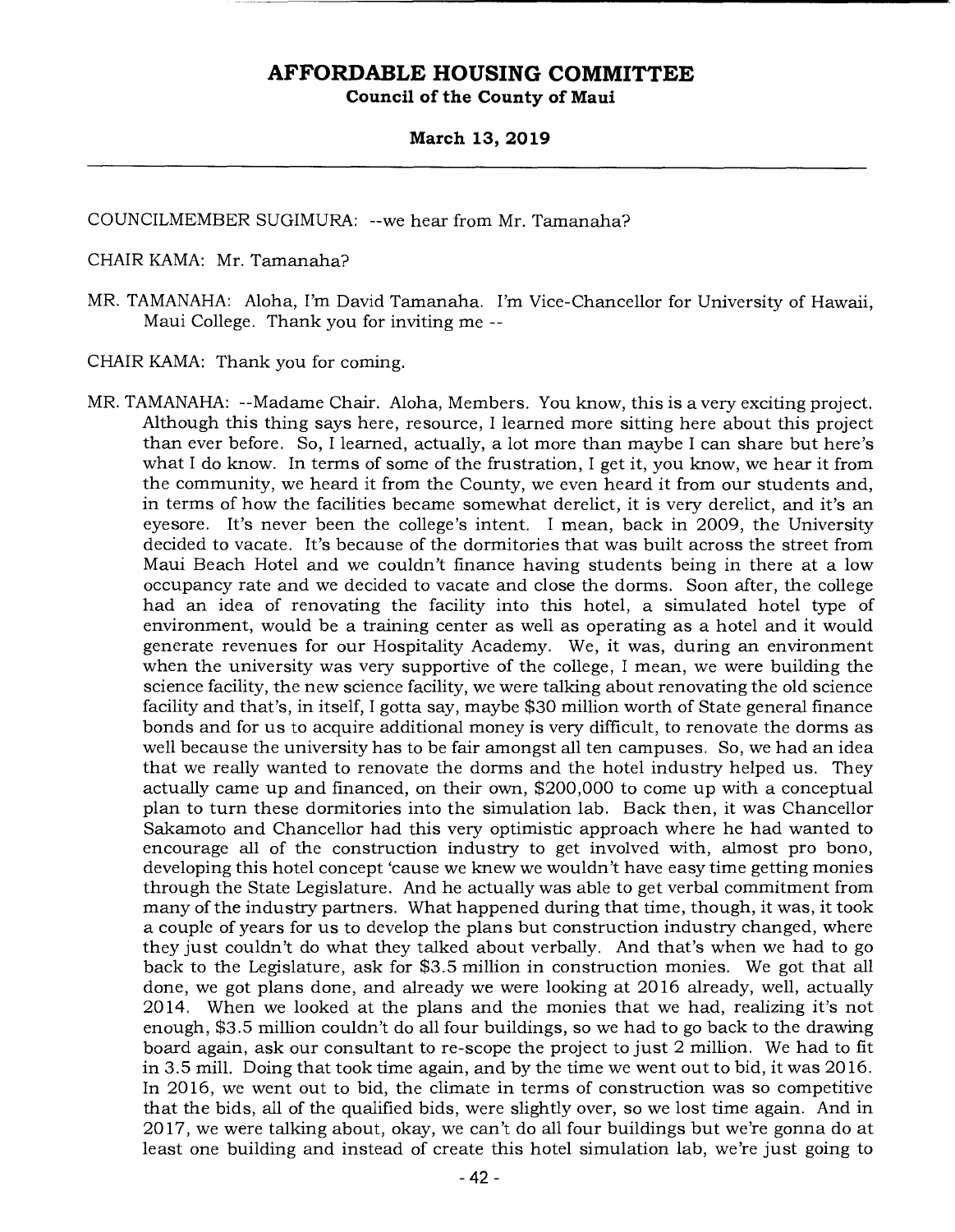**March 13, 2019** 

focus on one building and build a training center and that's when the County came to talk to us to ask, would you folks consider releasing the buildings, releasing the property, to allow the County to build affordable housing. At first, I gotta be honest, our first response was going to be, no, we have plans, we want to keep the facility, we want to continue what we were going to do but it was of the advice from our System Administrator who looked at the campus and said, David, you have buildings on your own campus that needs to be renovated. You ought to try and get those monies to renovate your own campus building and reduce your own deferred backlog. So, that's when we decided, you know, we gotta be a good player, we gotta be a good partner. Let's give up the property, let's give up the, and allow us to build on our campus, so we actually building that training center on our campus. We moved everything to the campus. In terms of termination of the lease in speaking with Chancellor Hokoana, he wants to do whatever it takes, so we are going to cooperate in terms of whatever it needs to get done.

CHAIR KAMA: Thank you, David. Yes?

- COUNCILMEMBER SUGIMURA: So, because of the relationship with UH Maui College and your State and HHFDC if they provide us funding, would that have to be through you 'cause it's State to State or does, those things don't matter?
- MR. TAMANAHA: You know, I cannot really say. I do know that there's been discussions that I've not been privy to in terms of how this might actually work. And it's, actually involved our Associate Vice-President for the community colleges who's been in those meetings so I cannot tell you how it would work.

COUNCILMEMBER SUGIMURA: Oh, okay.

MR. TAMANAHA: Sorry.

COUNCILMEMBER SUGIMURA: More to come. Thank you. Thank you, Chair.

CHAIR KAMA: You're welcome. Yes, Mr. Molina?

VICE-CHAIR MOLINA: Chair, thank you, Madame. Just a follow-up question for Mr. Tamanaha. I'm just referencing a May 15, 2017 letter from you to the former director, Ms. Reimann, third paragraph it states, if the County of Maui feasibility study results in unfavorable determination regarding renovating or salvaging the old Hale Haumana dormitory building, the college will demolish the old buildings. Now, of course, now the, I guess, the County's feasibility study for renovation has, I guess, now, you guys won't want to, you're coming into this, you're agreeing with the County to go ahead and renovate instead of demolish 'cause according to this letter, it seems to say that if the feasibility study wasn't favorable towards renovating then you guys were going to demolish. And then, if the County of Maui agrees to continue leasing the unused parcel of land to the college, the college will include the area in our long-range plans for future development. So, I'm trying to get an understanding here. So, your future, can you divulge to us what that future long-range plans would have been if, it seems to say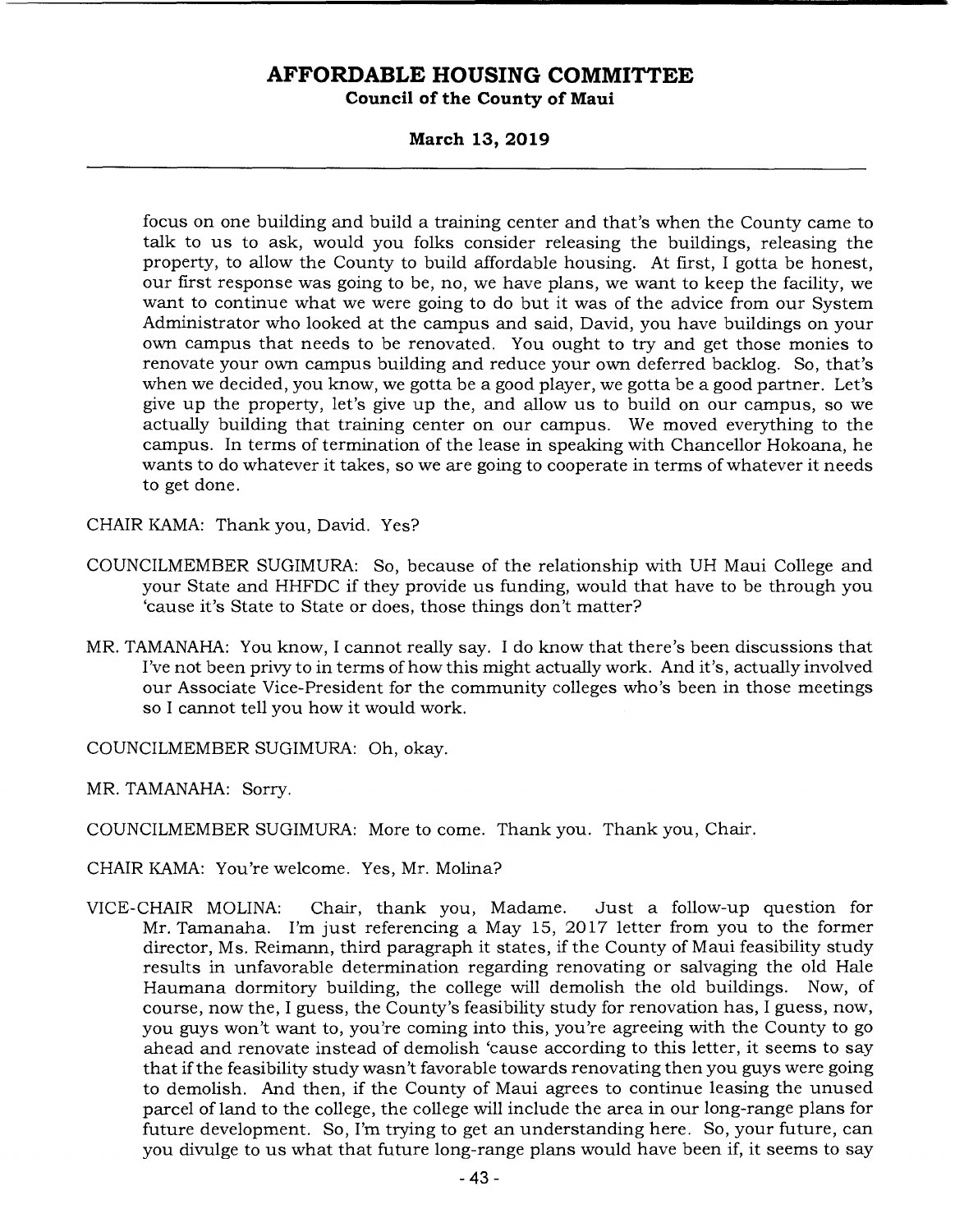**March 13, 2019** 

you were going to demolish if the feasibility study wasn't good but then... so I'm trying to just get an understanding about where the college is at now.

- MR. TAMANAHA: So, that discussion back then with the former Administration was where, if, we understand they were doing a feasibility study to seek whether or not they could renovate those facilities and we were unsure as well 'cause we kind of viewed the facilities as having been very derelict. So, what we shared was, if the County had decided that it's not feasible, they cannot renovate, they're not going to touch the facilities, then what we asked that, well, the school would seek funds to demolish the facilities because we've already made a decision, we gonna build the training center on campus, but what we were hoping was that the County would keep the lease with the school so that we can incorporate the property in our long-range plans. We don't have anything designated in that area but we do understand from our planners that, in the future, should the school ever reach anywhere in the 5,000 FT student population, we will outgrow the amount of land we have so that's why we always wanted to see, well, you know, if the County would allow us to keep the lease, that would be great.
- VICE-CHAIR MOLINA: Okay, alright, thank you for that clarification. Thank you, Madame Chair.
- CHAIR KAMA: Members, are there any more questions?

COUNCILMEMBER HOKAMA: Are they willing to buy it?

- CHAIR KAMA: I think that's a topic for another meeting, another discussion, but good question. But I just wanted to ask one question of the Department. So, with Mr. Hokama's urging, is it possible for the Department to come up with a prepared proposal for an experimental project to, after Budget some time or is that an impossible ask?
- MS. TSUHAKO: Thank you, Madame Chair.

CHAIR KAMA: Yes.

- MS. TSUHAKO: I don't think it's impossible. I think that it's reasonable, Mr. Hokama's request to look into it is a reasonable one, and that we should do our due diligence and try to see if we can figure something out.
- CHAIR KAMA: Thank you. Did you have a question, Ms. Rawlins-Fernandez?
- COUNCILMEMBER RAWLINS-FERNANDEZ: Yeah. So, with the Governor's emergency proclamation, \$5 million was allocated to Maui and if we don't use it by April 13th of this year, then we lose that?
- MS. MUNSELL: So, the Governor's proclamation is, only allows us to waive certain processes or laws. I'm assuming that you're talking about Ohana Zone funding.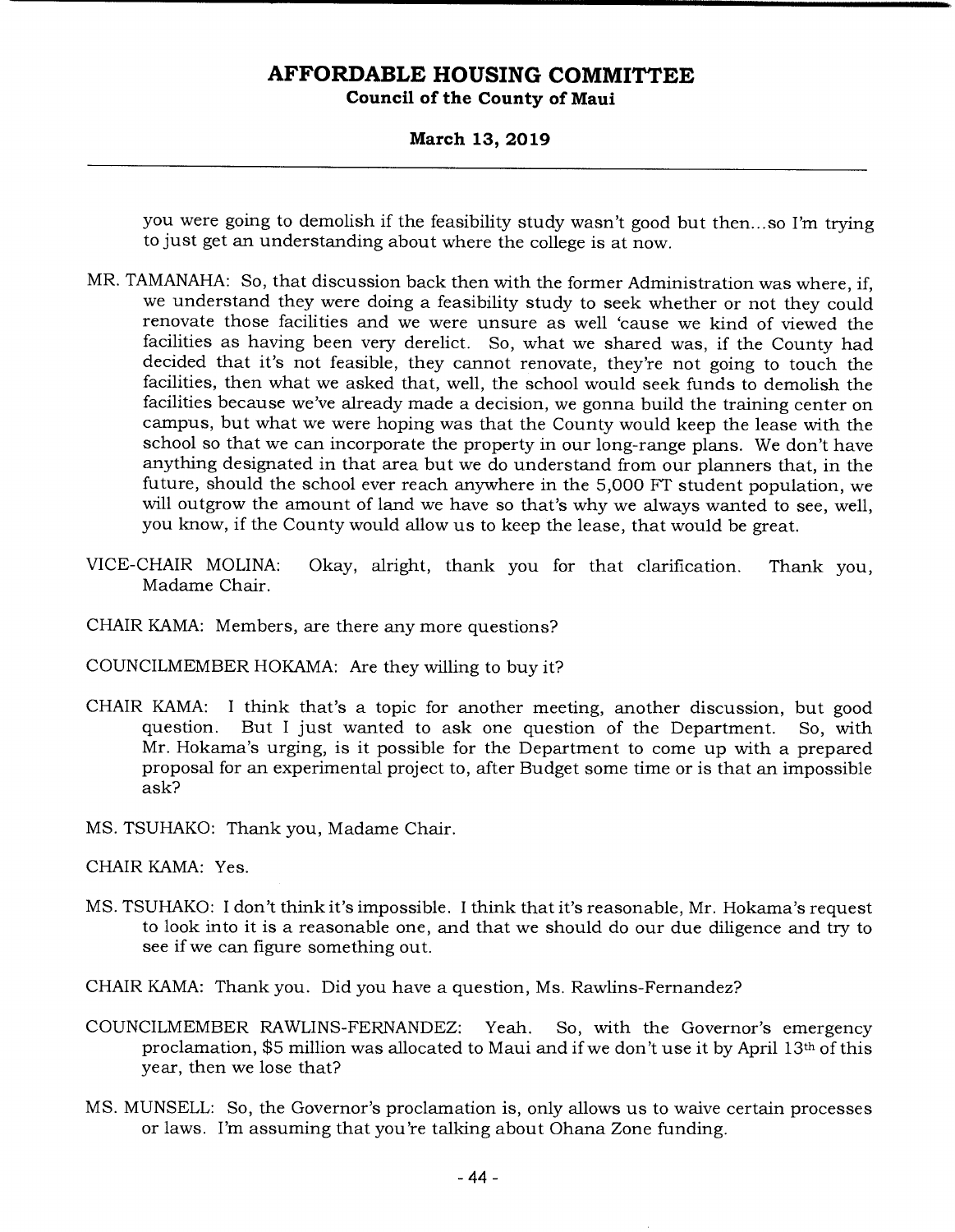### **March 13, 2019**

COUNCILMEMBER RAWLINS-FERNANDEZ: Okay.

MS. MUNSELL: Okay. And what that was is I believe the State had allocated \$30 million total to be used for this purpose. And they weren't specifically allocated to any one location but we've been told that there might be \$5 million available to us. The question is how we might want to use that, and that doesn't preclude us from asking for more. Just because they're saying 5 million doesn't mean that we can't ask for more funding but we're trying to look at where the construction funding might be, might come from and there is a couple of different sources, which is why there's the question of whether we terminate the lease or we have a MOU or it gets transferred to HHFDC. But if we could actually use the Ohana Zone funding for wrap-around services, for instance, we might be able to get more than just one project. So, we're looking at construction funding from a different source and possibly using the Ohana Zone funding to provide the services and then also use additional, that, the rest of the funding for a different project.

COUNCILMEMBER RAWLINS-FERNANDEZ: Okay, mahalo. Mahalo, Chair.

CHAIR KAMA: So, Members, if you have no other questions, and without objection, I'd like to defer this item.

### **COUNCILMEMBERS VOICED NO OBJECTIONS.**

**ACTION: DEFER.** 

CHAIR KAMA: Thank you. So, that was our last item of business for today and I would like to now adjourn this meeting. . . . *(gavel).* 

**ADJOURN: 4:15 p.m.** 

APPROVED BY:

TASHA KAMA, Chair Affordable Housing Committee

ah:min:190313:alp Transcribed by: Annette L. Perkett